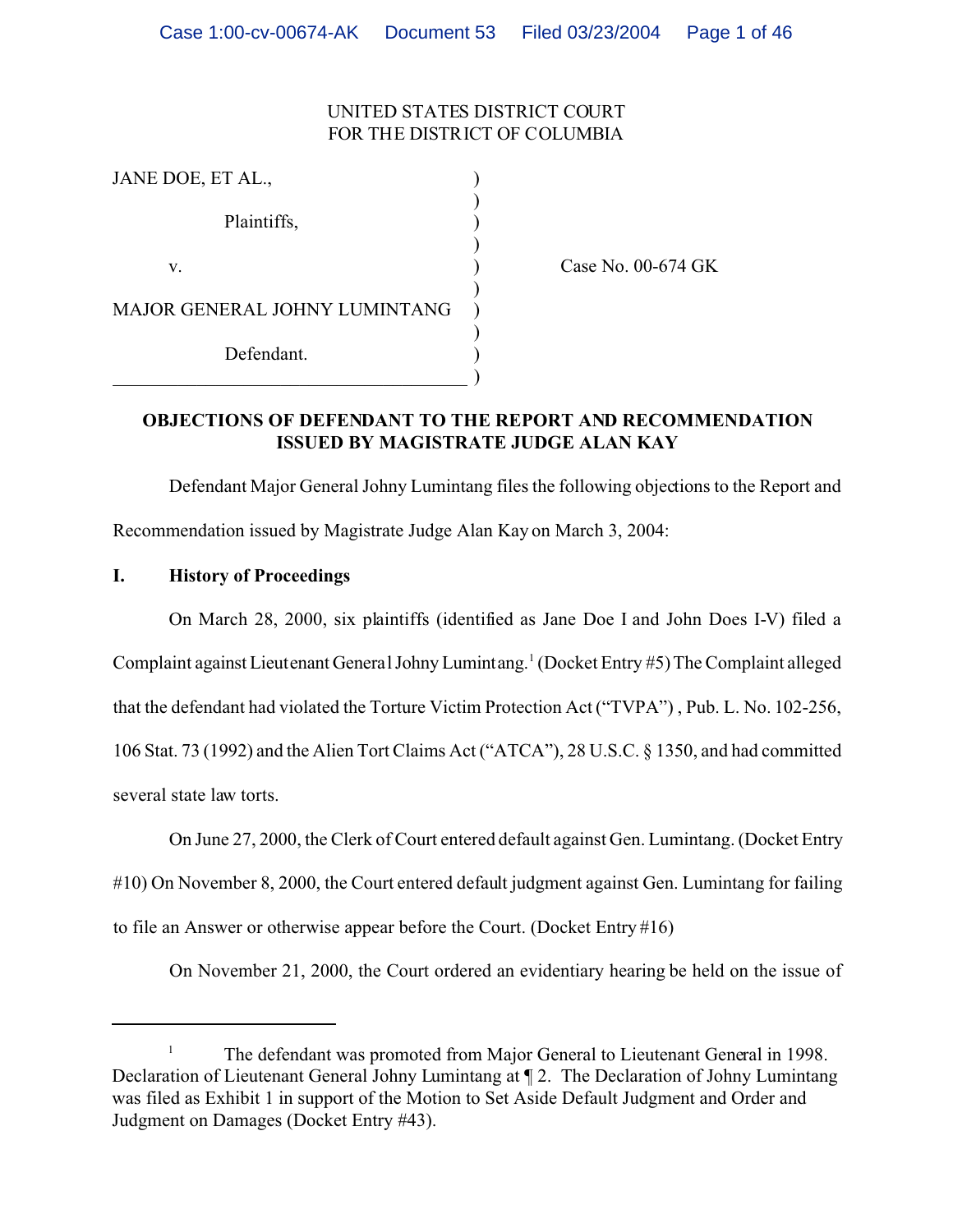damages. (Docket Entry #15) On March 27-29, 2001, U.S. Magistrate Judge Kay conducted a nonjury trial to establish damages. On September 13, 2001, Magistrate Judge Kay issued Findings of Fact and Conclusions of Law. (Docket Entry #40) On September 13, 2001, the Court issued an Order that judgment be entered on behalf of the plaintiffs against Gen. Lumintang for \$66 million in compensatory and punitive damages. (Docket Entry #41)

On March 25, 2002, Gen. Lumintang filed a motion to set aside the default judgment and order and judgment on damages. (Docket Entry #42). Gen. Lumintang asserted that all judgments of this Court issued against him were void as matters of law, under Rule 60(b)(4) of the Federal Rules of Civil Procedure, because the Court did not have personal jurisdiction over him or subject matter jurisdiction over the claims brought against him. Alternatively, Gen. Lumintang asserted that, even if the Court had personal and subject matter jurisdiction, the judgments against him should be set aside in accordance with Rule 60(b)(6), because the extraordinary circumstances of this case and the demands of justice compel such relief.

On March 3, 2004, Magistrate Judge Kay issued a report and recommendation that the motion to set aside be denied. Magistrate Judge Kay determined that Gen. Lumintang had been served with process while in the United States, and therefore, this Court had personal jurisdiction over him. Magistrate Judge Kay also determined that this Court had subject matter jurisdiction over the plaintiffs' claims and that there were no extraordinary circumstances compelling the setting aside of the default judgment.

#### **II. Objection One — Magistrate Judge Kay Improperly Found that Gen. Lumintang Was Personally Served by the Plaintiffs at Dulles International Airport. Based on the Conflicting Evidence, an Evidentiary Hearing Should Have Been Held.**

An in personam judgment entered without personal jurisdiction over a defendant is void as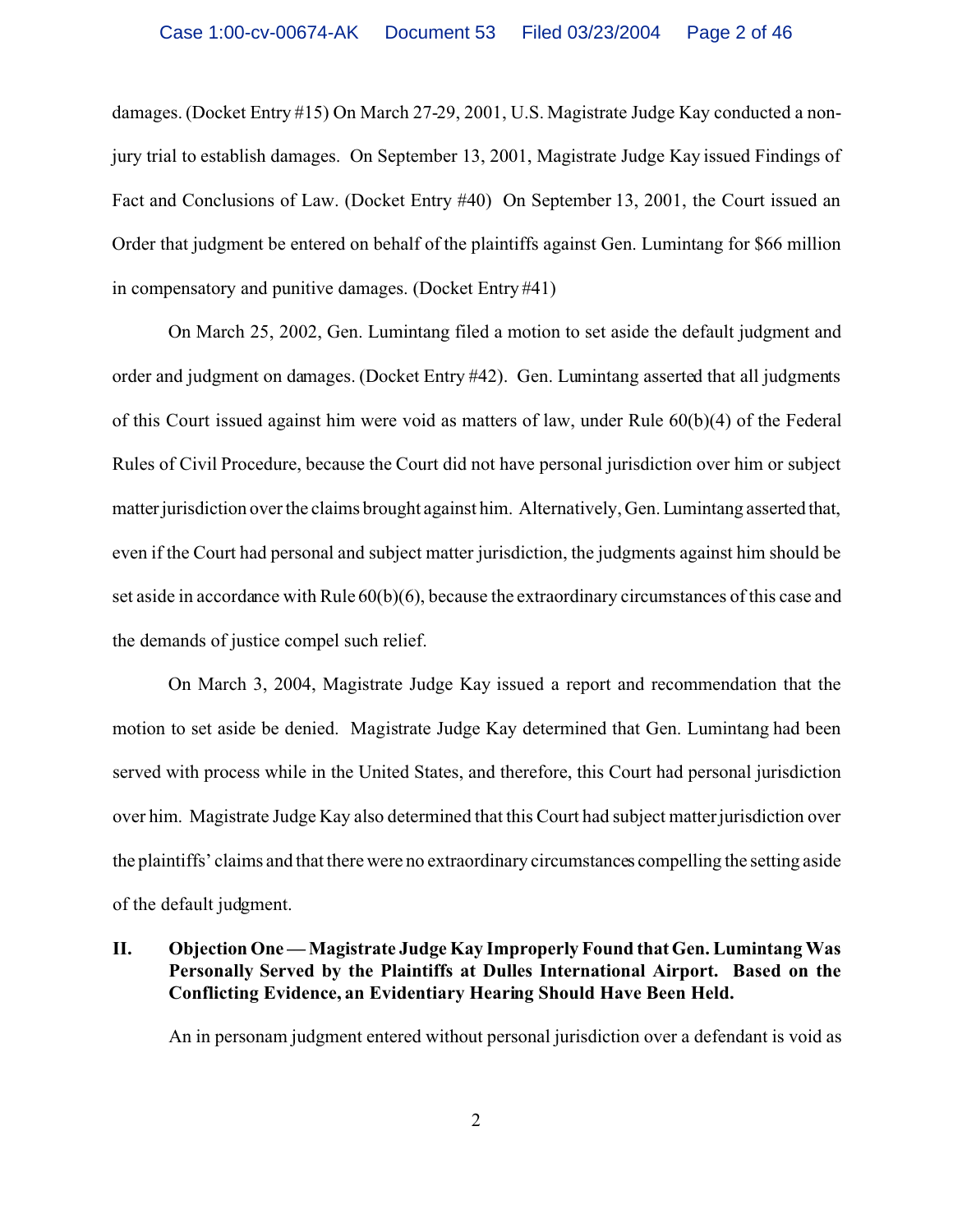to that defendant. Combs v. Garin Trucking, 825 F.2d 437, 442 (D.C. Cir. 1987). And, because service of process is the means by which a court asserts jurisdiction to adjudicate the rights of a party, it is uniformly held that a judgment is void where the requirements for effective service have not been satisfied. Id. (reversing default judgment because defendant was never properly served with process); see also, Mobern Electric Corp. v. Walsh, 197 F.R.D. 196, 198 (D.D.C. 2000); MCI Telecommunications Corp. v. The Travel Specialist, 1991 U.S. Dist. LEXIS 12878, \*2-5 (D.D.C. Sept. 17, 1991); Rogers v. Hartford Life and Accident Ins. Co., 167 F.3d 933, 940 ( $5<sup>th</sup>$  Cir. 1999)("When a district court lacks jurisdiction over a defendant because of improper service of process, the default judgment is void and must be set aside under Federal Rule of Civil Procedure 60(4)(b)); Carimi v. Royal Carribean Cruise Line, Inc., 959 F.2d 1344, 1345 ( $5<sup>th</sup>$  Cir. 1992).

Magistrate Judge Kay incorrectly determined that Gen. Lumintang was served with process. Report and Recommendation at 6-13. Gen. Lumintag is a citizen and resident of the Republic of Indonesia. Lumintang Dec. at ¶ 1. He has never been a resident of any State of the United States or the District of Columbia and has never resided in the United States. Id. at ¶ 8. On March 6, 2000, Gen. Lumintang received an invitation from Ambassador Edward Masters, the President of Usindo (United States — Indonesian Society), 1625 Massachusetts Ave., N.W., Washington, DC 20036- 2245, to participate in a panel discussion in Washington DC on March 28, 2000. Id. at ¶ 4. Gen. Lumintang came to the United States to participate in the panel discussion. Id.

On March 30, 2000, Gen. Lumintang left the United States for Frankfurt, Germany on an Air France flight from Dulles International Airport. Id. at ¶ 5. On March 30, 2000, around 5:00 P.M., on the way to leaving for Jakarta, Gen. Lumintang arrived at Dulles in the company of Brigadier General Dadi Susanto. Id. at ¶ 9; Declaration of Brigadier General Dadi Susanto ("Susanto Dec.")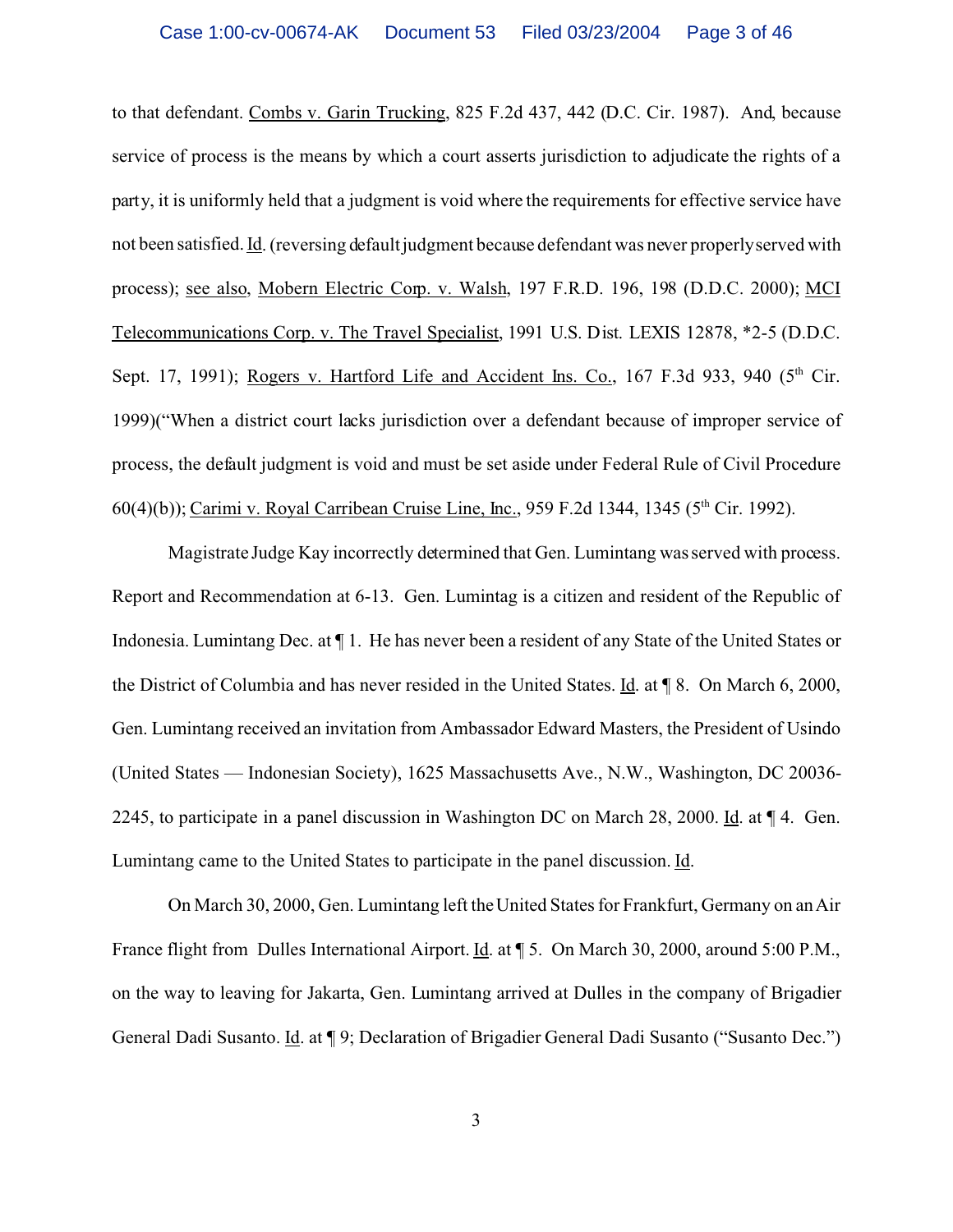at  $\P$  4.<sup>2</sup> Gen. Lumintang and Gen. Susanto were in the concourse outside of the boarding area for Gen. Lumintang's Air France flight, when they were approached by a Caucasian man who was a stranger to them. Id. The man sought to identify General Lumintang. Id. The man never identified himself or his purpose. Lumintang Dec. at  $\P$  9. After Gen. Lumintang identified himself, the man attempted to hand him a thick sheaf of papers. Lumintang Dec. at ¶ 9.; Susanto Dec. at ¶ 4. Gen. Lumintang had no idea that this man was trying to serve him with legal papers. Lumintang Dec. at ¶ 9. Fearing that the papers were a weapon or explosive device, Gen. Susanto simultaneously told Gen. Lumintang not to take the papers and knocked the papers out of the man's hand to the ground. Lumintang Dec. at ¶ 9.; Susanto Dec. at ¶ 4. Gen. Lumintang never touched or read the papers from the man. Id. The man left without saying anything else or picking up the papers. Id. Gen. Lumintang then went to the boarding area with Gen. Susanto and boarded his plane without ever touching or receiving the papers from the man. Id. Gen. Susanto instructed his driver to pick up the papers and take them to his car. Susanto Dec. at ¶ 5.

Thus, the summons and complaint were never personally delivered to Gen. Lumintang. Lumintang Dec. at  $\P\P$  9-10; Susanto Dec. at  $\P\P$  4-5. The attempt to serve the General by the process server was not sufficient to effectuate service. Liberal construction of Rule 4 "cannot be utilized as a substitute for the plain legal requirement as to the manner in which service of process can be had." Combs, 825 F.2d at 446. Under the clear rules, an individual is only served when he personally receives a copy of the summons and complaint. The General was never personally received a copy of the summons and complaint. The process server never attempted to explain his purpose. Lumintang Dec. at ¶ 9. After Gen. Susanto knocked the papers to the ground, the process server left

<sup>&</sup>lt;sup>2</sup> The Declaration of Brig. Gen. Dadi Susanto was filed as Ex. 4 in support of the Motion to Set Aside Default Judgment and Order and Judgment on Damages (Docket Entry #43).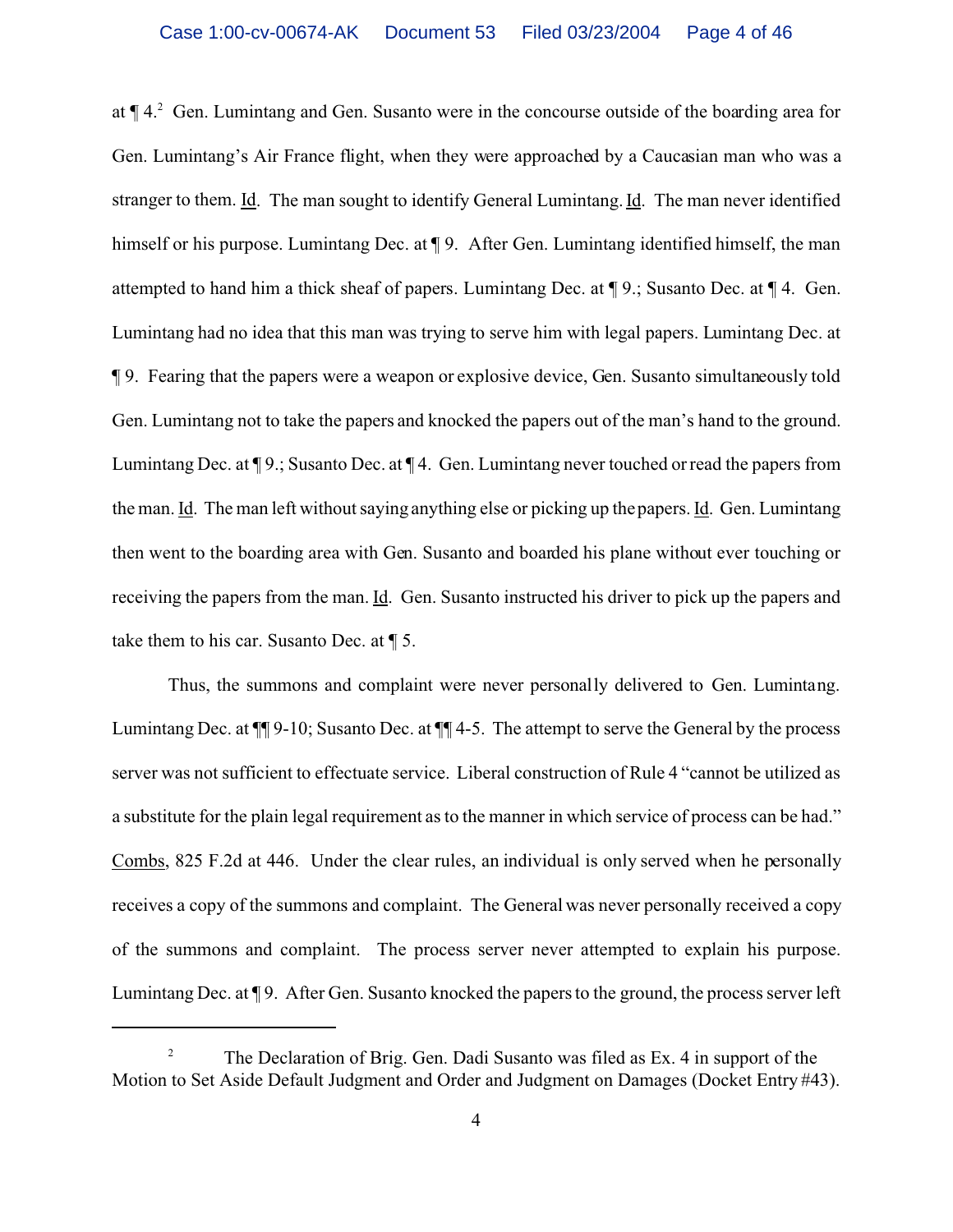without effectuating service. Lumintang Dec. at ¶9; Susanto Dec. at ¶4. Gen. Lumintang was never aware that a process server was attempting to serve him with legal papers. Lumintang Dec. at ¶¶ 9- 10. Thus, service is invalid because Gen. Lumintang never personally received process.

Plaintiffs submitted declarations from an employee of the East Timor Action Network and the process server it hired, alleging that defendant was properly served at Dulles International Airport. The statements in these declarations directly contradicted those of Gen. Lumintang and Gen. Dadi Susanto. Plaintiffs claim that their declarations are unchallengeable and the declarations of the Indonesians are false. Magistrate Judge Kay reaches the dubious conclusion that the affidavits of two Indonesian Generals and a driver are inherently less credible than the affidavits of a U.S. East Timorese activist and her paid process server.

The proper course of action for the Court to have followed in this situation would have been to allow discovery on the issue and conduct an evidentiary hearing so that the witnesses can be crossexamined and their credibility and veracity can be ascertained in open court. Magistrate Judge Kay incorrectly failed to follow Weiss v. Glemp, 792 F. Supp. 215 (S.D.N.Y. 1992), a case virtually identical to the instant matter, in which the court determined that an evidentiary hearing should be held in the face of conflicting evidence on the issue of service of process.

In Weiss, defendant Cardinal Josef Glemp sought to dismiss a complaint filed by Rabbi Avi Weiss based on insufficiency of service of process. Id. at 218. On September 25, 1991, a process server, attempted to serve the Cardinal with a summons and complaint. <u>Id</u>. at 217. In an affidavit, the Cardinal claimed that although he saw a hand extending papers toward him, at no time did papers ever touch him and he never knew that someone was attempting to give him official court papers. Id. at 218. Two affidavits substantially supported Cardinal Glemp's version. Id. In an opposing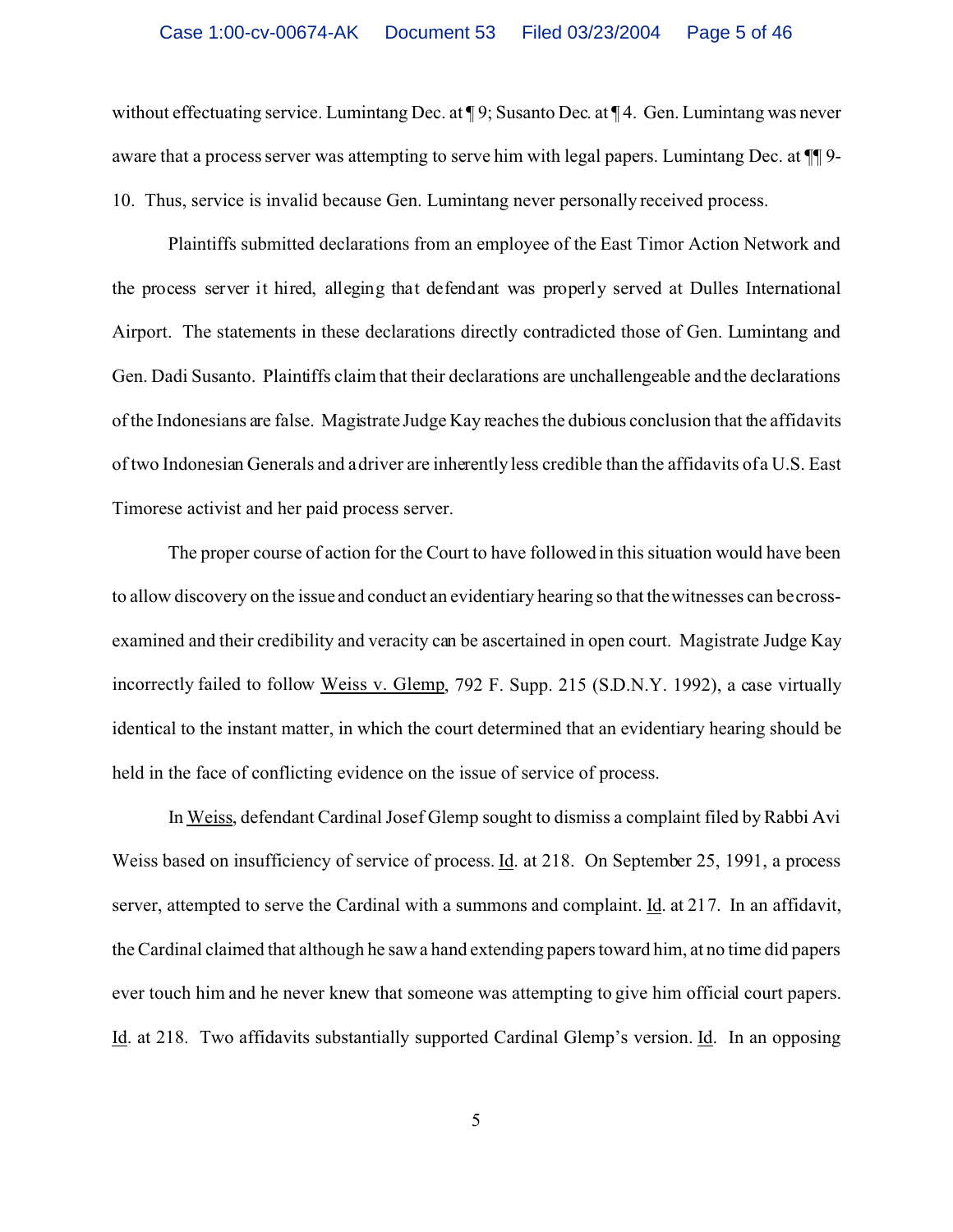affidavit, the process server, stated that she announced to Cardinal Glemp that she was an officer of the court, she had legal papers for him, she placed the papers under the Cardinal's arm, and that another priest knocked them to the ground and picked them up. Id. Another plaintiff witness essentially corroborated the process server's version of the events. Id. at 219.

Contrary to the Magistrate Judge's chosen manner to resolve this dispute by disregarding defendants' affidavits and adopting plaintiffs', the court in Weiss conducted an evidentiary hearing in which all of the witnesses were examined and cross-examined in open court to ascertain credibility and veracity. Id. at 220-223. The court found that the process server and her witness lied in their testimony and discredited both of them as witnesses. Id. at 223. As a result, the court concluded that the attempted service on Cardinal Glemp was not effected by the plaintiff. Id. at 225.

As in Weiss, the proper way to resolve this "battle of the affidavits" is to allow discovery and hold an evidentiary hearing, not to unilaterally adopt plaintiffs' claims. At this stage, there simply is no way to ascertain which version of the facts is true.<sup>3</sup>

Magistrate Judge Kay's attempt to distinguish the Weiss decision from the instant matter is unavailing. Relying upon the decision in Doe v. Karadzic, 1996 U.S. Dist. LEXIS 5291, 5295-6 (S.D.N.Y. 1996), Magistrate Judge Kay asserts that Gen. Susanto acted as a door slamming in front

<sup>&</sup>lt;sup>3</sup> Courts have endorsed the conducting of an evidentiary hearing, as opposed to engaging in a "battle of affidavits," in order to obtain a more complete understanding of the underlying events prior to rendering a ruling. See, Reneer v. Wall, 916 F.2d 713, 1990 U.S. App. LEXIS 18213, \*10-11 (6<sup>th</sup> Cir. 1990), cert. denied, 498 U.S. 1101 (1991); Virgin Enterprises Limited v. American Longevity, 2001 U.S. Dist LEXIS 11456, \*43 (S.D.N.Y August 7, 2001). In fact, in the seminal case cited by plaintiffs in support of their position, the appellate court remanded the case back to the lower court to conduct a trial on whether the defendant's version or the process server's version of the facts surrounding service of process was correct. Hicklin v. Edwards, 226 F.2d 410, 414 ( $8<sup>th</sup>$  Cir. 1955). The majority of the cases cited by the Magistrate Judge involve service by federal marshals prior to the amendment of the rule that allows service by anyone over the age of eighteen. Allowing plaintiffs to hire their own process server opens the door to legitimate claims of process server falsification.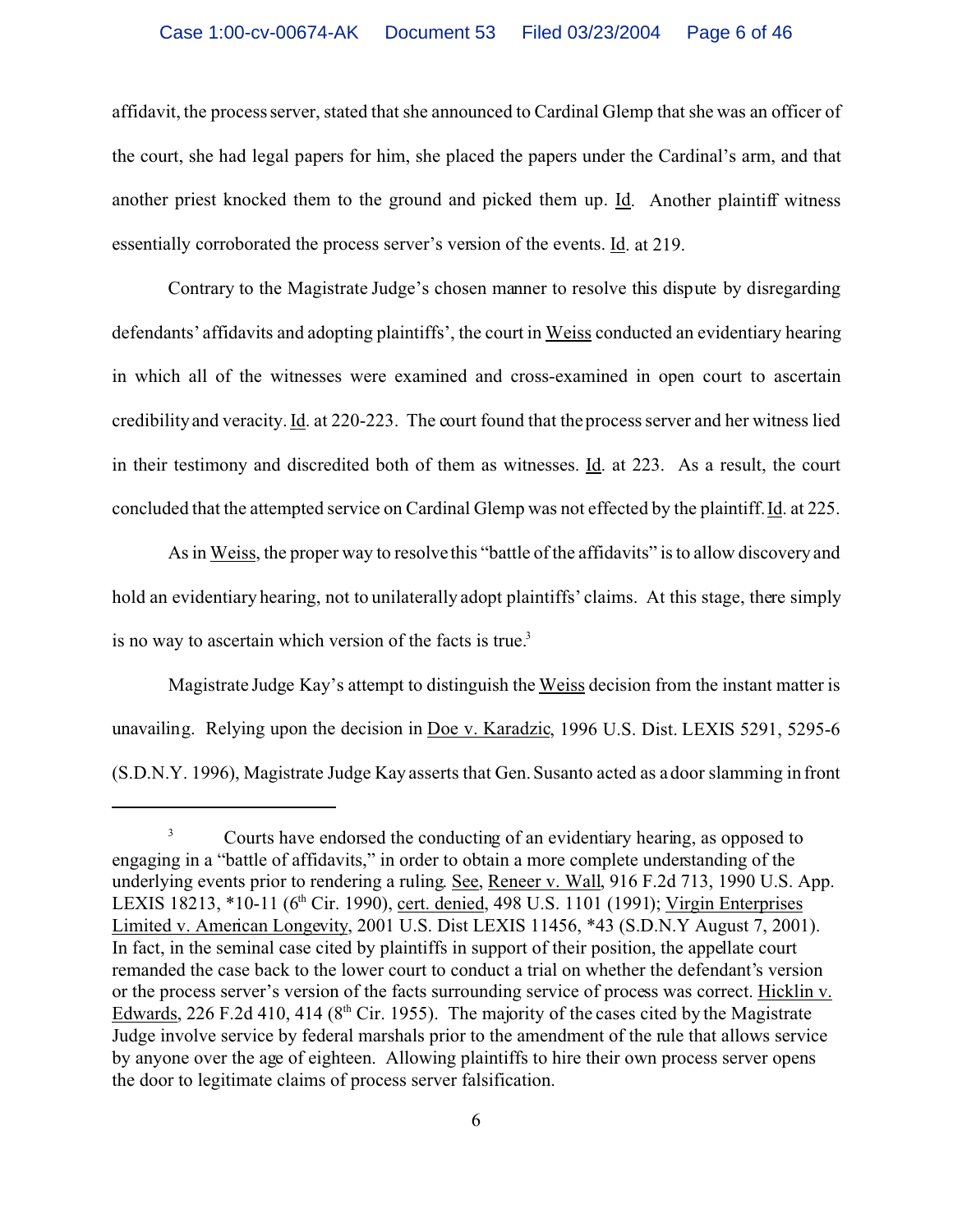of the process server by knocking the summons and complaint to the ground, and therefore, there was nothing further that the process server needed to do to accomplish service. Report and Recommendation at 12-13. But in Weiss, there was an allegation that another priest accompanying Cardinal Glemp knocked the service papers to the ground out of Cardinal Glemp's arms and picked them up. Weiss, 792 F. Supp. at 217. And, in Karadzic, the body guard who swatted the papers to the ground was clearly an agent of the defendant, and the process server informed the defendant that he had been served with papers. 1996 U.S. Dist. LEXIS at 5296. Here, evidence has been presented that the process server never identified himself or his purpose. Furthermore, Gen. Susanto, the individual who picked-up the summons and complaint had never been appointed by Gen. Lumintang to be an agent for service of process for him. Lumintang Dec. at ¶ 10. The courts have uniformly held that service upon an individual not authorized to accept service of process on behalf of the defendant does not effectuate service upon the defendant.<sup>4</sup>

Thus, based on the conflicting evidence and "battle of the affidavits," Magistrate Judge Kay should have allowed limited discovery and an evidentiaryhearing to ascertain whether defendant was properly served. Magistrate Judge Kay's determination, in the absence of an evidentiary hearing, that service of process was effected on General Lumintang was in error.

# **III. Objection Two — If Gen. Lumintang Was Personally Served at Dulles International Airport in Virginia, Magistrate JudgeKayCommittedLegal Error in Determining that Such Service Gave This Court Personal Jurisdiction Over Gen. Lumintang**.

It is undisputed that if personal service was properly effectuated on General Lumintang, that

See, Wham v. National Post Office Mail Handlers,. 99 LRRM 2980 (D. S.C. 1978); Ross v. Runyon, 156 F.R.D. 150, 153-154 (S.D. Tx. 1994); MCI Telecommunication Corp., 1991 U.S. Dist. LEXIS 12878 at \*1-3; O'Meara v. New Orleans Legal Assistance Corp., 1991 U.S. Dist. LEXIS 8137 (E.D. La. 1991); Haldane v. Crockford, 1998 U.S. Dist. LEXIS 6450, \*8-9 (D.D.C. 1998); Lennon v. McClory, 3 F. Supp.2d 1461, 1462-63 (D.D.C. 1998); but see, Clipper v. Frank, 704 F. Supp. 285, 287 (D.D.C. 1989).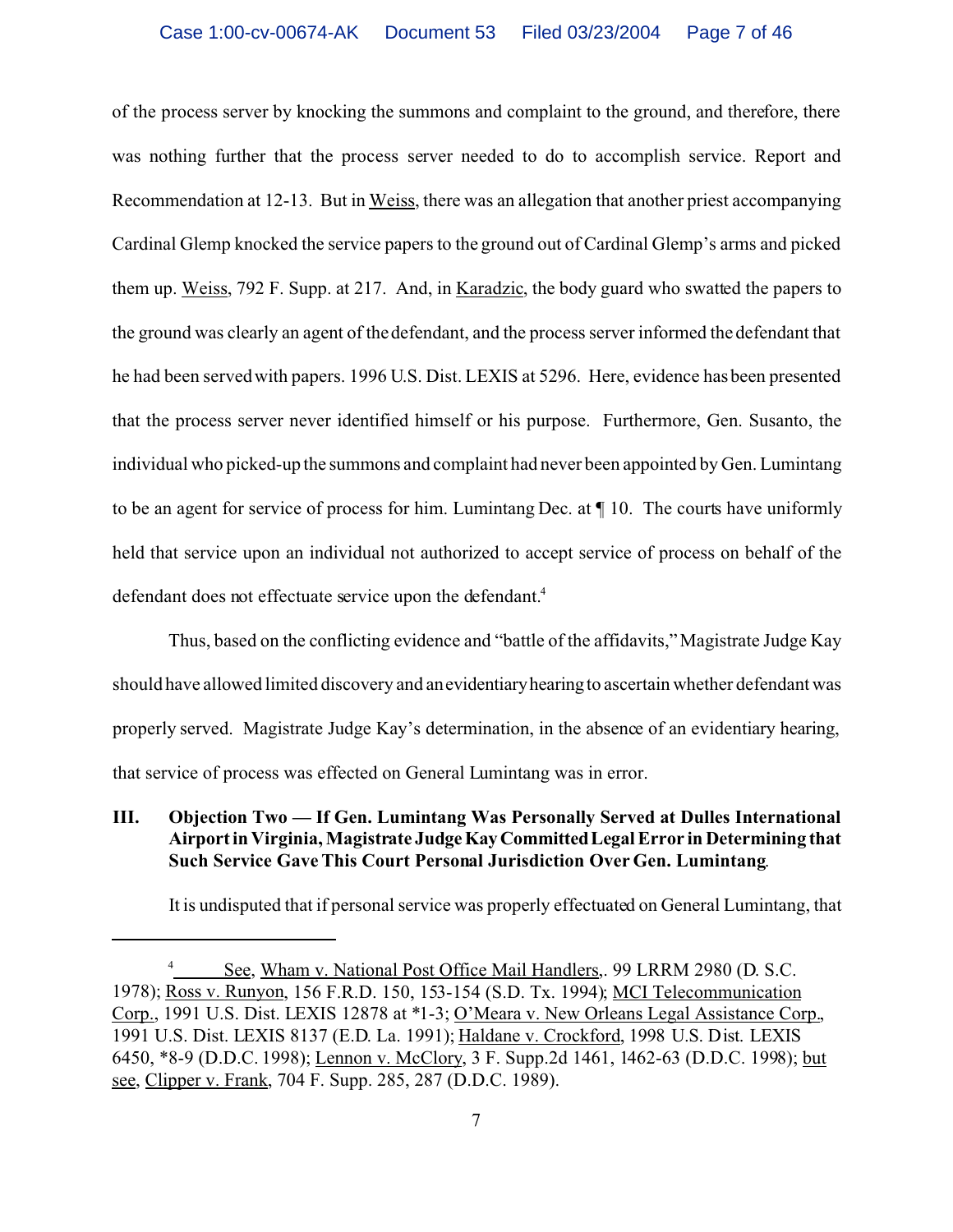personal service was effectuated at Dulles International Airport in Fairfax County, Virginia, not in the District of Columbia. Service of process on a person while physically within the Commonwealth of Virginia confers personal jurisdiction over General Lumintang upon the state courts of general jurisdiction of Virginia. Burnham v. Superior Court of California, 495 U.S. 604, 619 (1990)("[J]urisdiction based on physical presence alone constitutes due process because it is one of the continuing traditions of our legal system that define the due process standard of 'traditional notions of fair play and substantial justice.'")(plurality opinion); Kadic v. Karadzic, 70 F.3d 232, 246-47 (2d Cir. 1995)(upholding Southern District of New York's exercise of personal jurisdiction over foreign national served with summons while physically present in Southern District of New York). Service of process on a person while physically within the Commonwealth of Virginia, however, does not automatically confer personal jurisdiction over an individual upon the courts of general jurisdiction in the District of Columbia. El-Hadad v. Embassy of the United Arab Emirates, 69 F. Supp.2d 69, 78 (D.D.C. 1999), rev'd in part on other grounds, 216 F.3d 29 (D.C. Cir. 2000).

In El-Hadad, this Court held, "When a defendant resides in or is present in the forum state, due process concerns are minimal." 69 F. Supp.2d at 78 (citing Burnham v. Superior Court, 495 U.S.) 604, 619 (1990); Begum v. Auvongazeb, 695 A.2d 112, 113 (D.C. 1997)). The Court then went on to hold, however, "If the defendant is not present within the forum territory, due process requires that 'he have certain minimum contacts with it such that the maintenance of the suit does not offend 'traditional notions of fair play and substantial justice.'"" Id. (quoting International Shoe Co. v. Washington, 326 U.S. 310, 316 (1945) and World-Wide Volkswagen Corp. v. Woodson, 444 U.S. 286, 292-93 (1980)). Similarly, in Overseas Partners, Inc. v. Progen Musavirlik ve Yonetim Hizmetleri, Ltd., 15 F. Supp.2d 47, 50-51 (D.D.C. 1998), this Court held, "Physical service of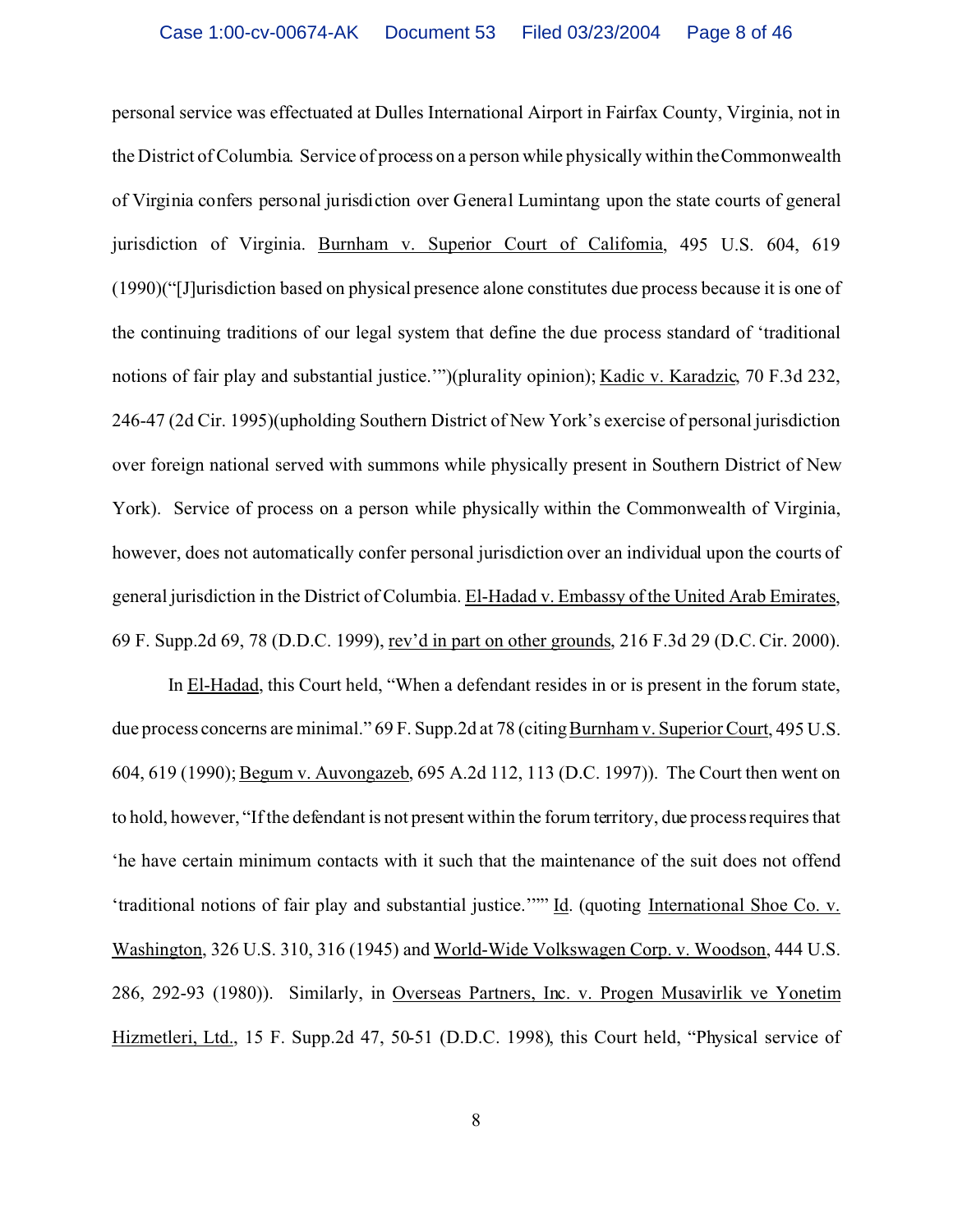process on [individual] within the District [of Columbia] is clearly sufficient to support the Court's exercise of personal jurisdiction over him." But, the Court went on to hold, when personal service is not effectuated in the District of Columbia, personal jurisdiction over an individual "must be based on their personal contacts with the forum." Id. at 51.

In this case, it is indisputable that Gen. Lumintang was not personally served in the District of Columbia. If he was served at all, he was personally served in the Commonwealth of Virginia. Yet, Magistrate Judge Kay held, "Having found valid personal service [in the Commonwealth of Virginia], the [United States District Court for the District of Columbia] had personal jurisdiction over defendant; therefore, the issue of constitutional due process, *vel non*, is not implicated." Report and Recommendation at 13. This is an error of law. Personal service in the Commonwealth of Virginia confers jurisdiction on the courts general jurisdiction of Virginia, not the courts of the District of Columbia. As a matter of law, Magistrate Judge Kay was incorrect that personal service upon Gen. Lumintang in the Commonwealth of Virginia conferred personal jurisdiction of thisCourt over him, and that therefore, the Court need not examine whether this Court's assertion of personal jurisdiction over General Lumintang comports with the principles of constitutional due process.

Because Gen. Lumintang was not personally served within the borders of this forum, in order for this Court to have personal jurisdiction over Gen. Lumintang to enter judgments against him, the assertion of personal jurisdiction over him must satisfy the elements of constitutional due process. If these these constitutional due process requirements cannot be met, the assertion of personal jurisdiction over General Lumintang is invalid and the default judgment and other judgments entered against him are void as a matter of law and must be set aside. Thus, the Court cannot follow Magistrate Judge Kay's recommendations that personal service upon General Lumintang at Dulles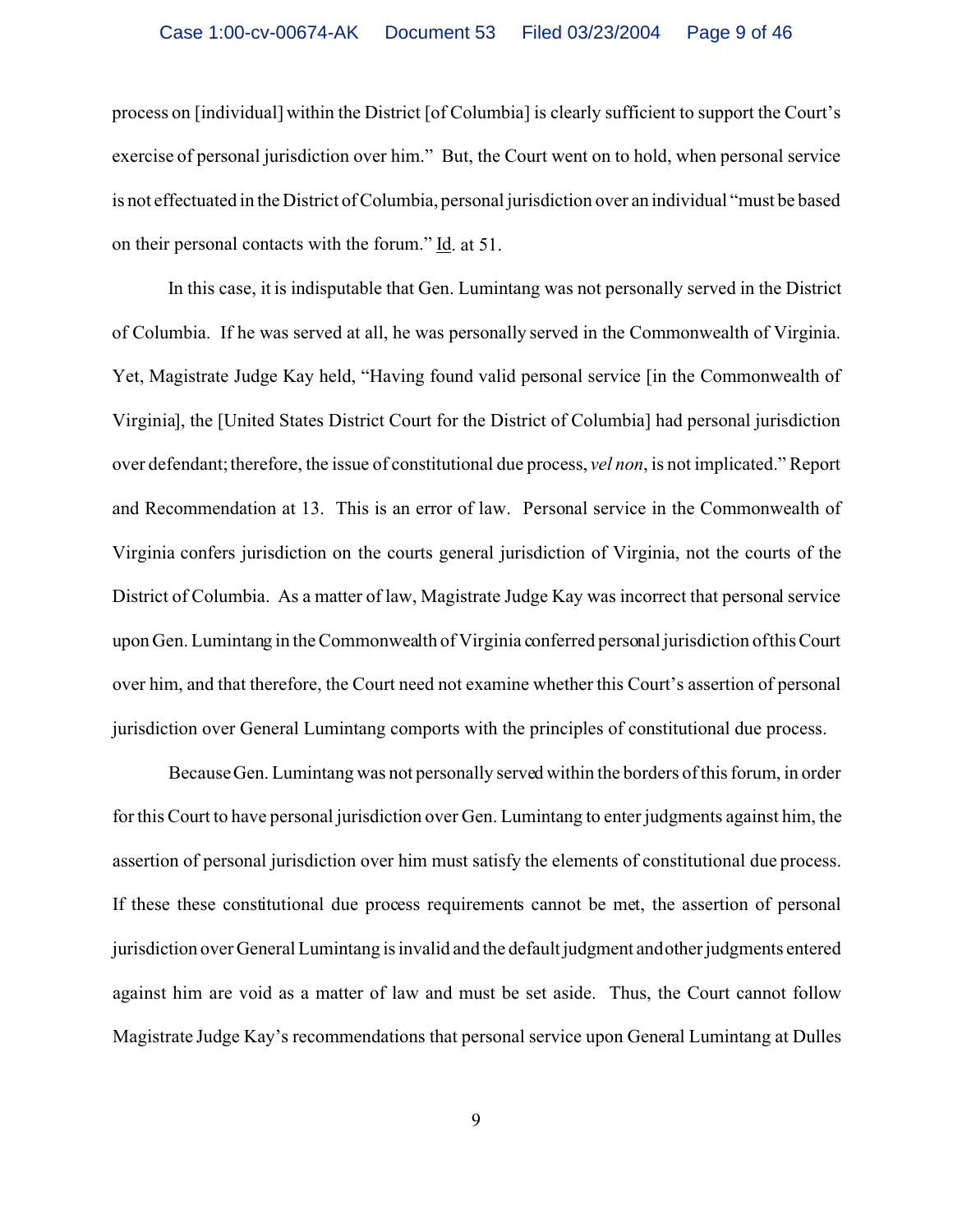International Airport conferred jurisdiction over him by this Court and that the Court, therefore, did not have to inquire into whether the requirements of constitutional due process were met sufficiently for this Court to assert personal jurisdiction over General Lumintang.

# **IV. Objection Three — Rule 4(k)(2) of the Federal Rules of Civil Procedure Does Not Confer Personal Jurisdiction of this Court Over General Lumintang Because He Is Subject to Personal Jurisdiction in the Courts of the Commonwealth of Virginia if He Was Personally Served in Virginia.**

The plaintiffs have argued that this Court has jurisdiction under Rule  $4(k)(2)$  of the Federal Rules of Civil Procedure because the appropriate forum to examine is not the state in which service was effected but the United States as a whole. Although Magistrate Judge Kay does not state that his decision that service in Virginia gives this Court personal jurisdiction over General Lumintang is based on Rule  $4(k)(2)$ , if that was his reason, he would be in error of law.

Rule  $4(k)(2)$  allows, under certain circumstances, consideration of contacts with the United States as a whole as satisfying the constitutional due process requirements for personal jurisdiction, but only when the putative defendant is not subject to jurisdiction in any state court of general jurisdiction. Glencore Grain v. Shivnath Rai, 284 F.3d 1114, 1126-27 (9<sup>th</sup> Cir. 2002); Central States, Southeast and Southwest Areas Pension Fund v. Reimer Express World Corp., 230 F.3d 934, 941  $(7<sup>th</sup> Cir. 2000)$ ; United States v. Swiss American Bank, Ltd., 191 F.3d 30, 39 (1<sup>st</sup> Cir. 1999); In re: Vitamins Antitrust Litigation, 94 F. Supp.2d 26, 34-35 (D.D.C. 2000).<sup>5</sup>

<sup>&</sup>lt;sup>5</sup> According to the Advisory Committee notes following the Rule, this provision was intended to allow for jurisdiction over a nonresident of the United States whose contacts with the United States are "sufficient to justify the application of United States law ... but [that has] insufficient contact with any single state to support jurisdiction under state long-arm legislation or meet the requirements of the Fourteenth Amendment limitation on state court territorial jurisdiction." Fed.R.Civ.P. 4(k)(2), 1993 Advisory Committee Notes. For personal jurisdiction to be achieved under this Rule, the defendant must have "affiliating contacts with the United States sufficient to justify the exercise of personal jurisdiction over that party," and must not be subject to personal jurisdiction in any state. Id*.*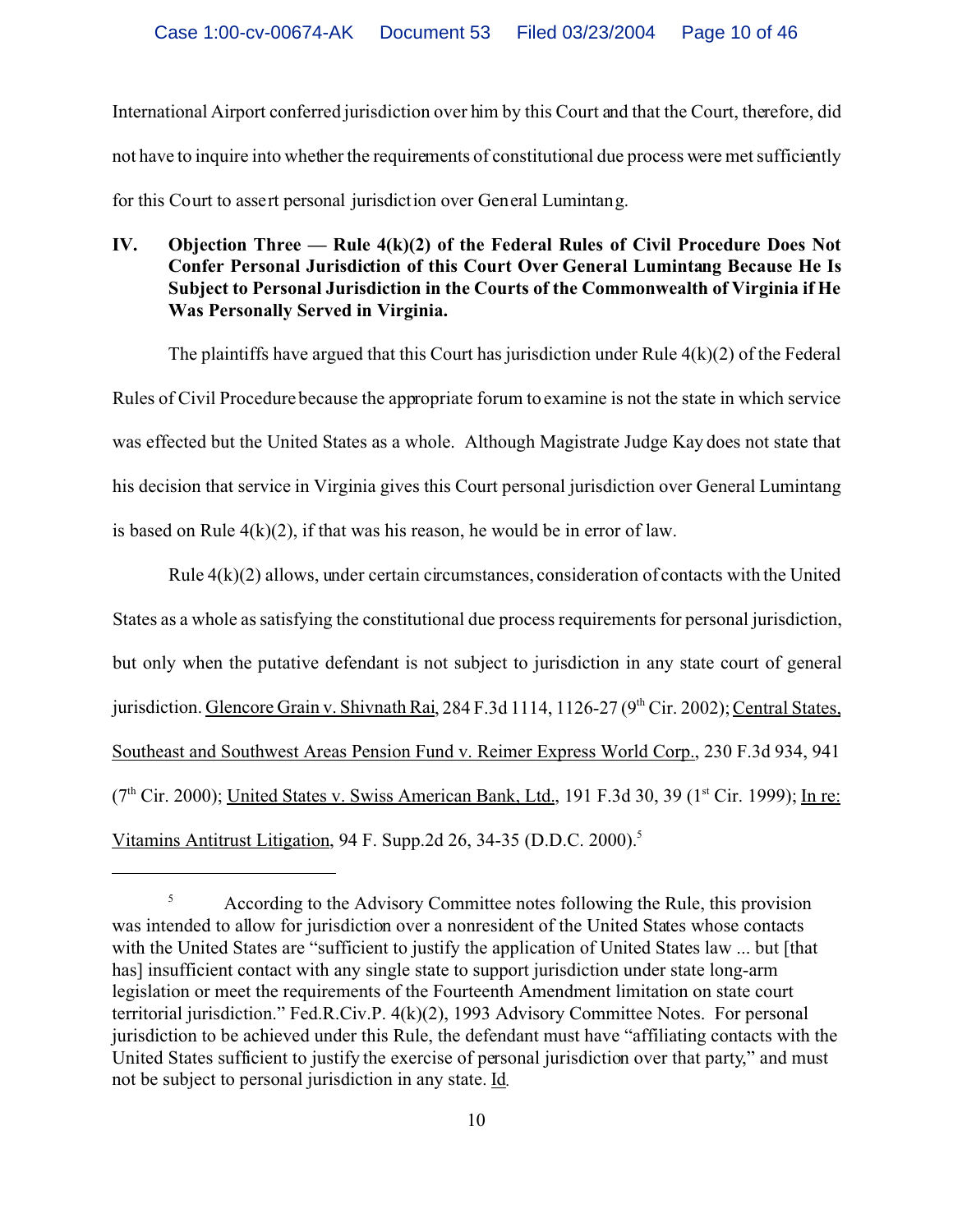In this case, if General Lumintang was personally served with process at Dulles International Airport, then he would clearly be subject to the courts of general jurisdiction of the Commonwealth of Virginia. Cannington v. Cannington, 50 Va. Cir. 165 (Va. Cir. Ct. 1999)(personal service on a defendant at Dulles Airport sufficient to confer over her the jurisdiction of the Virginia court); see also, Blackson v. Blackson, 579 S.E.2d 704, 711 (Va. App. 2003)("Generally, personal service on a non-resident defendant found within this jurisdiction is valid and will support a personal judgment against him."); Ragouzis v. Ragouzis, 391 S.E.2d 607, 608 (Va. App. 1990)(same)(citing Bank of Bristol v. Ashworth, 122 Va. 170, 174, 94 S.E. 469, 470 (1917)). Consequently, Rule 4(k)(2) cannot be applied to give this Court jurisdiction over Gen. Lumintang. Because Gen. Lumintang was not personally served within the borders of the District of Columbia, Magistrate Kay was compelled to determine that this Court had personal jurisdiction over him if, and only if, the constitutional due process test of minimum contacts was satisfied.

**V. Objection Four — Magistrate Judge Kay Committed Reversible Error By Failing to Apply the Minimum Contacts Test and By Failing to Find that the Requirements for Constitutional Due Process Have Not Been Met for an Assertion by this Court of Personal Jurisdiction Over General Lumintang.**

If General Lumintang was served at all, he was served outside the District of Columbia.

Because he was served in Virginia, the only way this Court could have personal jurisdiction over him

would be if the exercise of jurisdiction satisfied constitutional due process.

The Supreme Court has recognized that when a defendant is not physically present in a forum, the Due Process Clause can nevertheless support the assertion of personal jurisdiction on at least two different grounds. The difference turns on whether the defendant's contacts with the forum are the basis for plaintiff's suit. If they are not, the rules of "general" personal jurisdiction apply, which allows a foreign defendant to be sued only if it maintains "continuous and systematic general business contacts" with the forum. Helicopteros Nacionales de Colombia, S.A. v. Hall, 466 U.S. 408, 415-16, 104 S.Ct. 1868, 80 L.Ed.2d 404 (1984); Metropolitan Life Ins. Co. v. Robertson-Ceco Corp., 84 F.3d 560, 568 (2d Cir.1996). In contrast, "specific"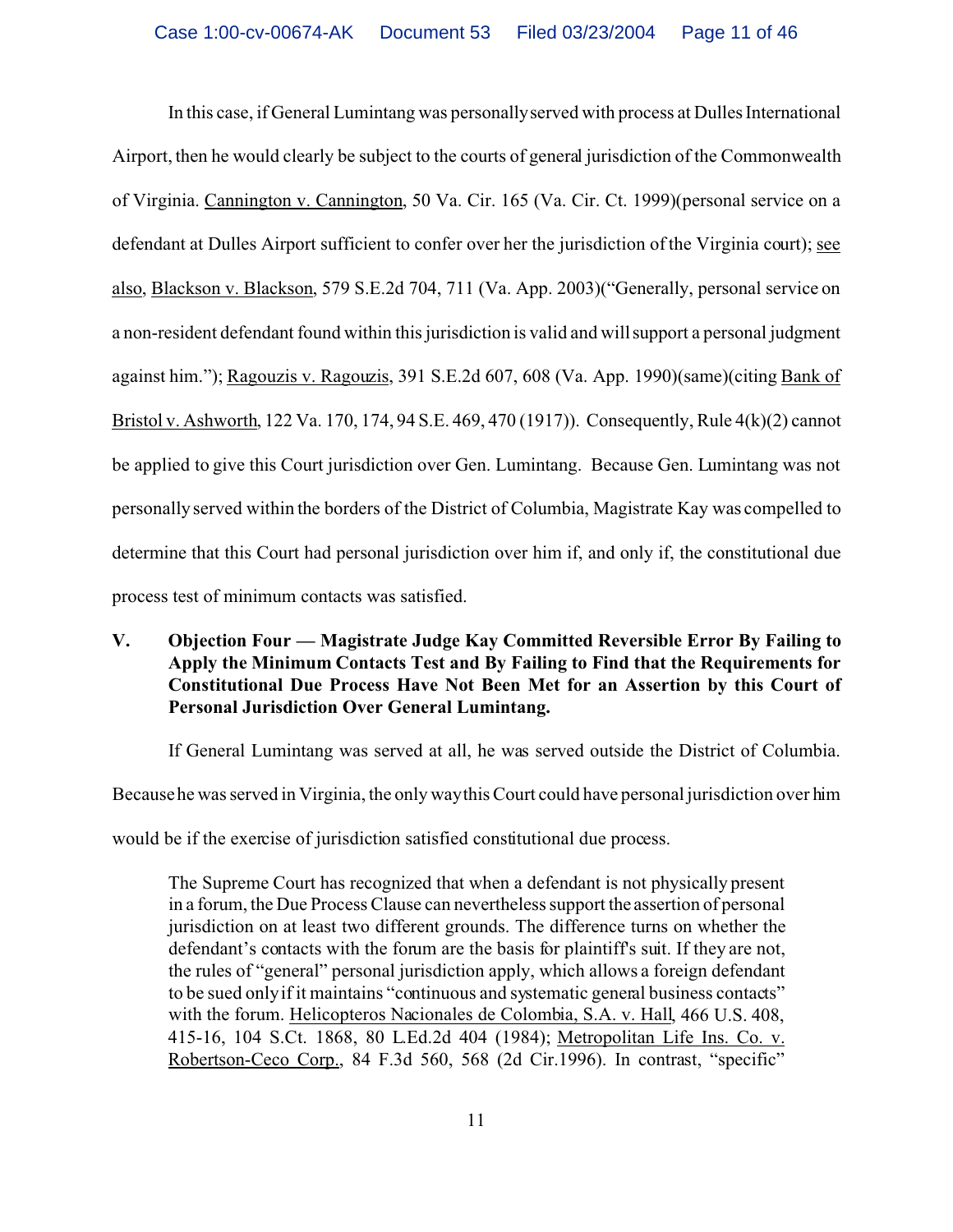personal jurisdiction existsif defendants have "purposefully directed [their] activities at residents of the forum" and "the litigation results from alleged injuries that 'arise out of or relate to those activities.'" Burger King Corp. v. Rudzewicz, 471 U.S. 462, 472, 105 S.Ct. 2174, 85 L.Ed.2d 528 (1985).

In re Baan Company Securities Litigation, 245 F. Supp.2d 117, 126-27 (D.D.C. 2003).

The Due Process Clause of the United States Constitution protects an individual from being subjected to the binding judgments of a forum with which he has established no meaningful "contacts, ties or relations." Burger King Corp. v. Rudzewicz, 471 U.S. 462, 471-472 (1985), quoting, International Shoe Co. v. Washington, 326 U.S. 310, 319 (1945). The Due Process Clause provides an important measure of protection for out-of-state defendants, especially foreigners. American Dredging Company v. Miller, 510 U.S. 443, 462 (1994)(Stevens concur), citing, Asahi Metal Industry Co. v. Superior Court of Cal., 480 U.S. 102, (1987).

Due process requirements are satisfied when personal jurisdiction is asserted over a nonresident defendant that has "certain minimum contacts with [the forum] such that the maintenance of the suit does not offend 'traditional notions of fair play and substantial justice.'" Helicopteros Nacionales de Columbia, S.A. v. Hall, 466 U.S. 408, 414 (1984), quoting, International Shoe Co., 326 U.S. at 316, quoting, Milliken v. Meyer, 311 U.S. 457, 463 (1940). To determine this there is a four part test: (1) whether there is an appropriate forum; (2) whether defendant has had "minimum contacts" with that forum; (3) whether those contacts demonstrate a purposeful availment of the defendant of the privilege of conducting activities in that forum; and (4) whether maintenance of the suit does not offend traditional notions of fair play and substantial justice. Koteen v. Bermuda Cablevision, LTD., 913 F.2d 973, 975 (D.C. Cir. 1990)(citations omitted).

The minimum contacts analysis depends on whether the plaintiffs assert the court has personal jurisdiction based on specific jurisdiction or general jurisdiction. Helicopteros Nacionales,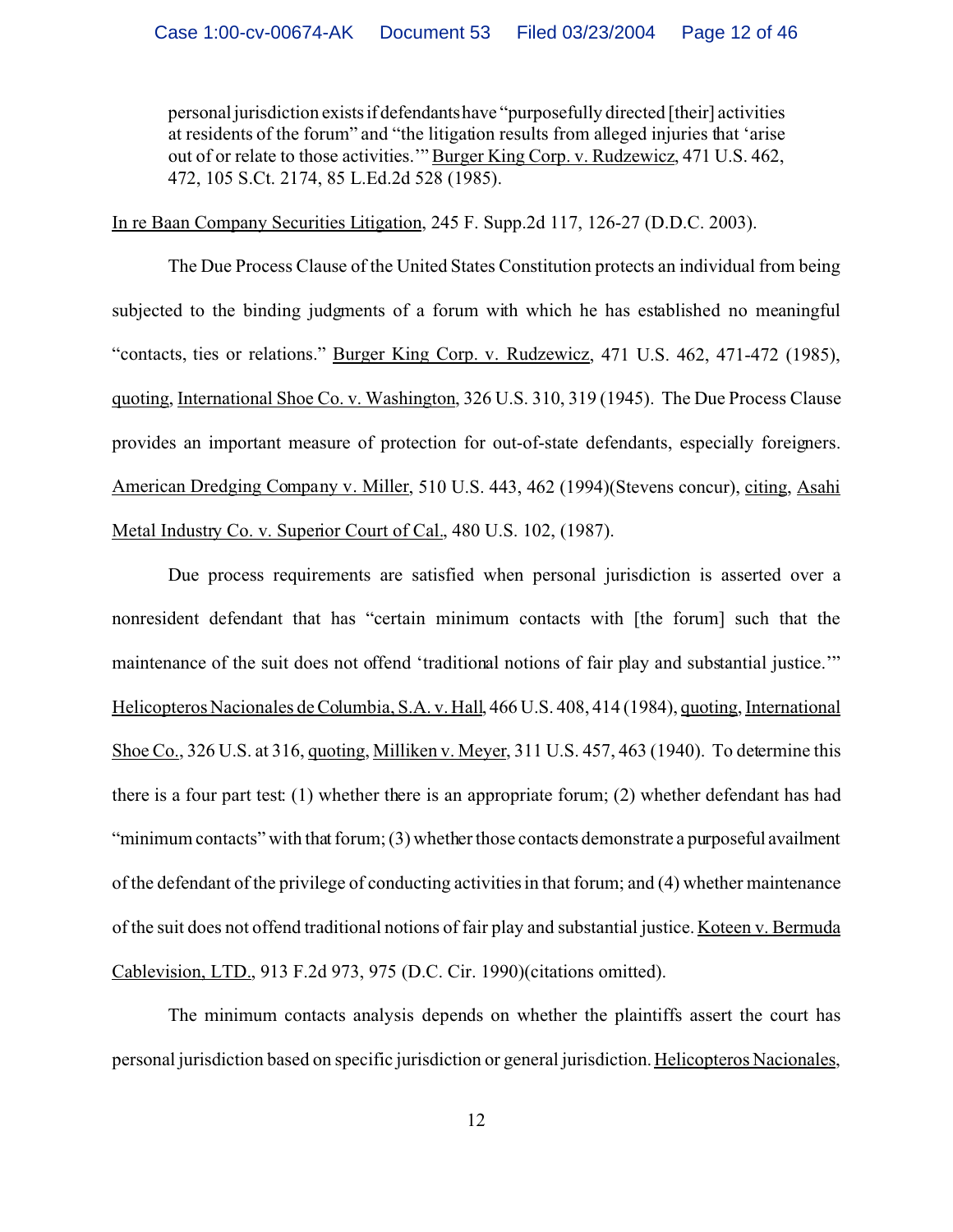466 U.S. at 414. Sufficient minimum contacts exist for specific jurisdiction when the claim underlying the litigation arises out of or is related to the defendant's forum activities. Id.; Dooley v. United Technologies Corp., 803 F. Supp. 428, 433-434 (D.D.C. 1992)(citations omitted). In contrast, for general jurisdiction to exist, the litigation need not arise out of or be related to the defendant's contacts with the forum. Rather, general jurisdiction may exist if the defendant's contacts with the forum have been "continuous and systematic," even though they are unrelated to the lawsuit. Helicopteros Nacionales, 466 U.S. at 414-416; In re: Baan Co. Securities Litigation, 81 F. Supp.2d 75, 82 (D.D.C. 2000).

To satisfy the purposeful availment test, the court must scrutinize the defendant's contacts with the forum to determine whether those forum contacts represent a purposeful availment of the privilege of conducting activities in the forum, thus invoking the benefits and protections of its laws. The question is whether those contacts constituted purposeful activity such that being haled into court there would be foreseeable. Dooley, 803 F. Supp. at 433-434.

Finally, even if minimum contacts between the defendant and the forum is established, the Court must still determine whether maintenance of the suit does not offend traditional notions of fair play and substantial justice. Under this test, the assertion of personal jurisdiction will still be denied if its assertion is, nevertheless, unreasonable and unfair. In re: Baan Co., 81 F. Supp.2d at 83, citing, Asahi, 480 U.S. at 114 and Burger King, 471 U.S. at 478.

## A. Specific Jurisdiction Is Lacking Because No Allegations In the Complaint Arose Out of Any Contacts with the Forum.

"A 'relationship among the defendant, the forum, and the litigation' is the essential foundation of [specific] jurisdiction." Dooley, 803 F. Supp. at 433, quoting, Helicopteros Nacionales, 466 U.S. at 414, quoting, Shaffer v. Heitner, 433 U.S. 186, 204 (1977). A court may exercise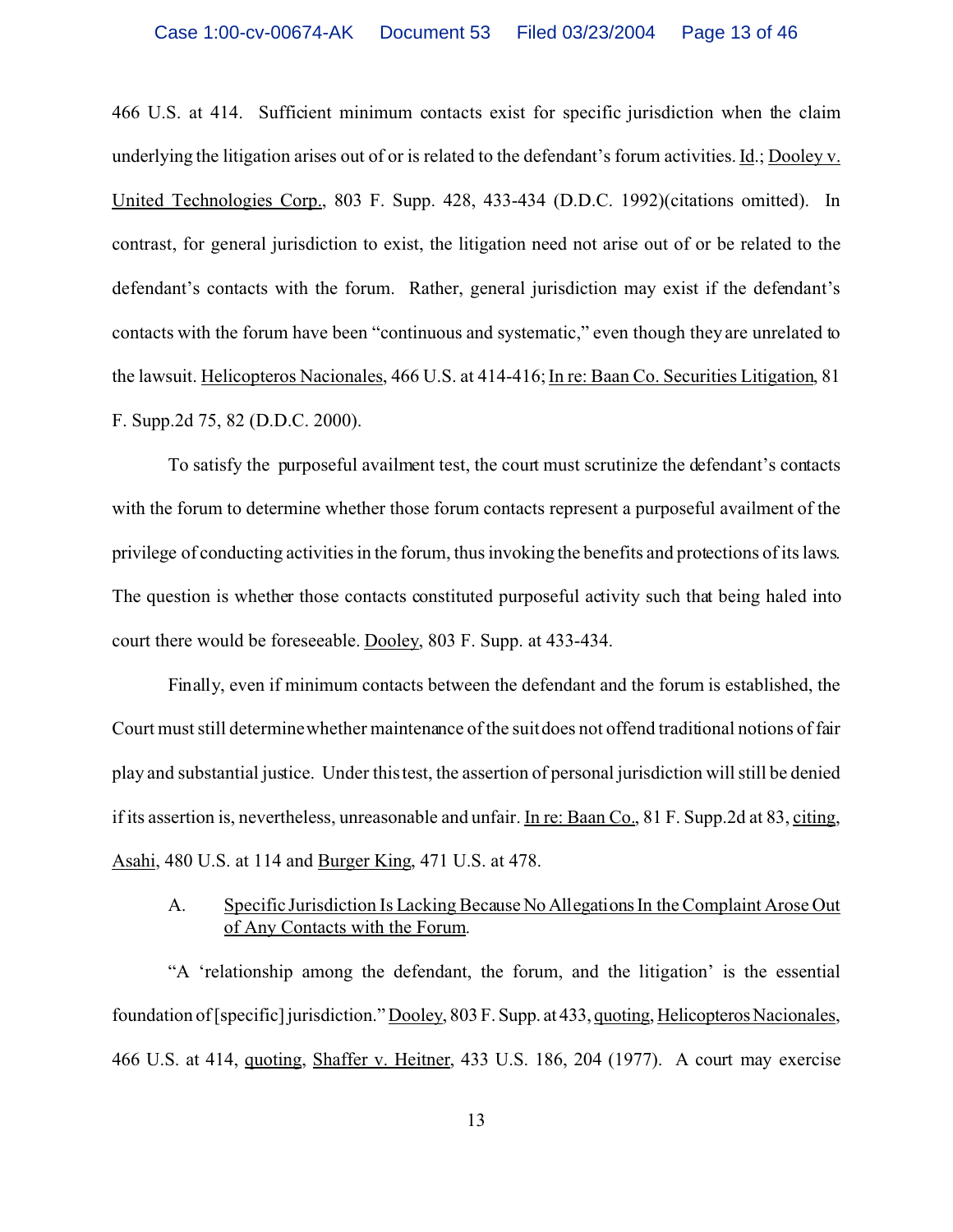specific jurisdiction over a defendant only when his contacts with the forum give rise to the suit. Reese v. Geneva Enterprises, Inc., 1997 U.S. Dist. LEXIS 5727, \*9 (D.D.C. April 16, 1997).

In this case, none of the plaintiffs' allegations relate to the defendant's contacts with the District of Columbia. Plaintiffs' Complaint alleges that defendant's conduct and actions while he was an Indonesian military officer in Indonesia make him liable for the summary execution, torture, cruel, inhuman or degrading treatment, crimes against humanity, wrongful death, assault and battery and intentional infliction of emotional distress of East Timorese nationals in East Timor. The alleged conduct of General Lumintang and the causes of action set forth by the plaintiffs have absolutely nothing to do with General Lumintang's sporadic contacts with the District of Columbia over the last seven years.

General Lumintang has been to the District of Columbia only three times for a total of approximately 20 days over a 7 year period. He first participated in a study tour of the National Defense Institute in Washington, D.C. from September 15-26, 1995. Second Declaration of Johny Lumintang ("2<sup>nd</sup> Lumintang Dec.") at  $\P$  5.<sup>6</sup> That tour consisted of visits to the Pentagon and other military establishments, the U.S. Congress and the U.S. Supreme Court. Id. The second instance occurred in January 2000 when he attended the Roundtable Dialogue on Justice and Reconciliation at The Madison Hotel on January 24. Id. at ¶ 6. On January 25, together with the Indonesian Minister of Justice and the Minister for Human Rights, and the Indonesian Attorney General, he met with then U.S. Secretary of State Madeline Albright, Attorney General Janet Reno and National Security Advisor Samuel R. Berger. Id. From March 26 to March 30, 2000, he was in Washington,

<sup>&</sup>lt;sup>6</sup> The Second Declaration of Johny Lumintang was attached to the Reply by Defendant Johny Lumintang in Support of the Motion to Set Aside Default Judgment and Order and Judgment on Damages. (Docket Entry #49).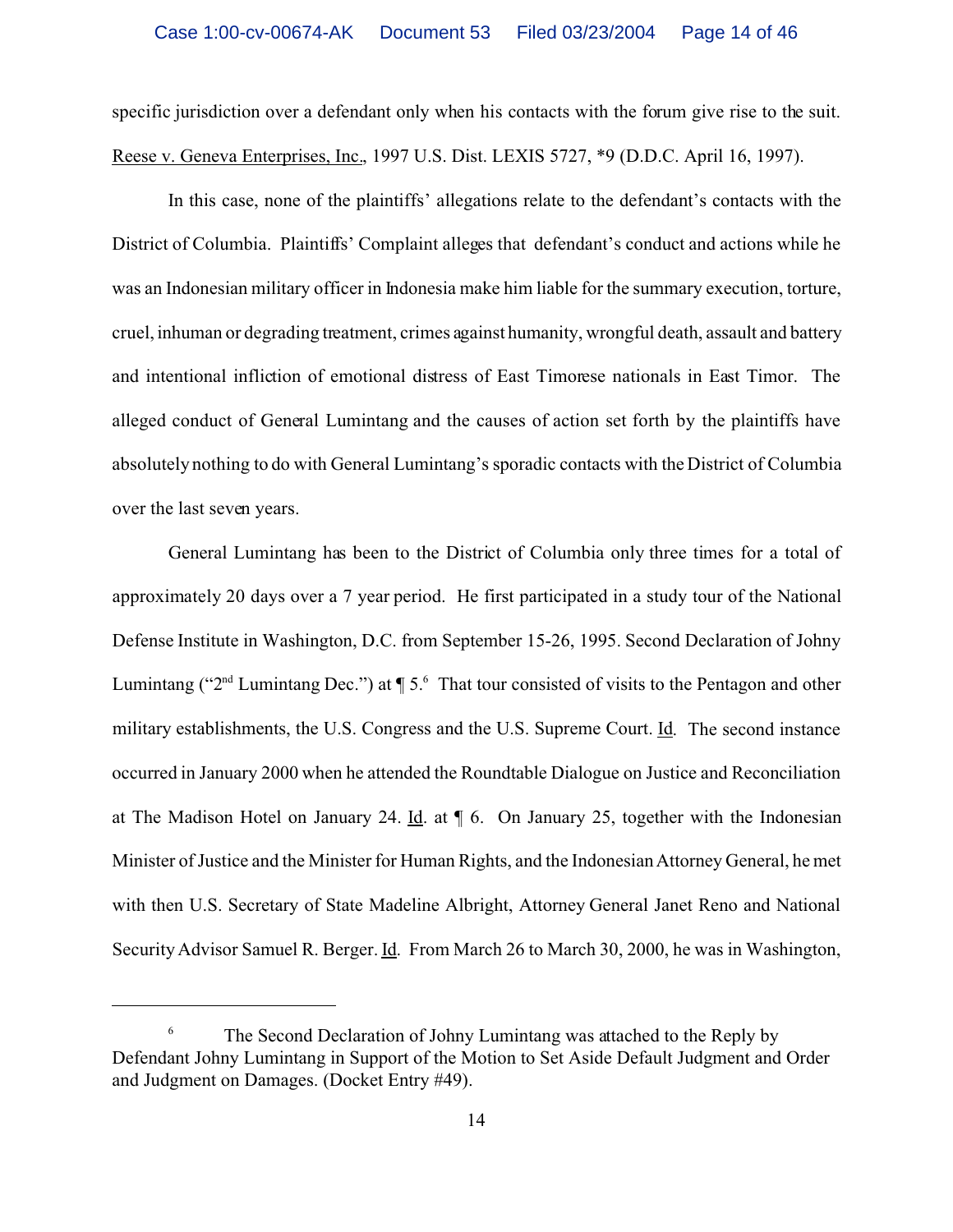D.C. to attend a panel discussion of the U.S. Indonesian Society which took place at The Cosmos Club, on March 28, 2000. Lumintang Dec. at ¶¶ 4-6. Other than these trips, he has not been anywhere else in the District of Columbia at any other time. Id. at ¶ 7. Obviously, none of these contacts had anything to do with allegations of human rights violations in East Timor in 1999. This Court cannot assert specific jurisdiction over Gen. Lumintang.

#### B. General Jurisdiction Is Lacking Because General Lumintang Did Not Have Continuous and Systematic Contacts with the Forum.

It is well established that the due process requirements for general personal jurisdiction are more stringent than for specific personal jurisdiction.<sup>7</sup> The "continuous and systematic" contacts requirement requires that the defendant's contacts with the forum be substantial in order to warrant the exercise of general personal jurisdiction. "[T]he continuous and systematic contacts test is a difficult one to meet, requiring extensive contacts between a defendant and a forum." Submersible Systems, Inc. v. Perforadora Central, S.A. de C.V., 249 F.3d 413, 419 ( $5<sup>th</sup>$  Cir. 2001), citing, 16 James Wm. Moore et al., Moore's Federal Practice, ¶ 108.41 3 (3d ed. 1999). <sup>8</sup> Broad constructions of general jurisdiction are disfavored. Nichols v. G. D. Searle & Company, 991 F.2d 1195, 1200 (4<sup>th</sup>)

<sup>&</sup>lt;sup>7</sup> See, Glater v. Eli Lilly & Co., 744 F.2d 213,  $(1^{st}$  Cir.); Metropolitan Life Insurance v. Robertson-Ceco Corp., 84 F.3d 560, 568 (2d Cir. 1996); People's Insurance Company of China v. M/V Damodar Tanabe, 903 F.2d 675, 679 (9<sup>th</sup> Cir. 1990); OMI Holdings, Inc. v. Royal Insurance Company of Canada, 149 F.3d 1086, 1091 (10<sup>th</sup> Cir. 1998); Meier v. Sun International Hotels, 2002 U.S. App. LEXIS 7239, \*25 (11<sup>th</sup> Cir. 2002); Northlake Cardiology Assoc. v. Alpha Gulf Coast, 1995 U.S. Dist. LEXIS 18640, \*7 (E.D. La. Dec. 11, 1995); Medtronic, Inc. v. Camp, 2002 U.S. Dist. LEXIS 6587, \*7 (D. Minn. April 1, 2002); Provident National Bank v. California Federal Savings & Loan Assoc., 624 F. Supp. 858, 862, (E.D. Pa. 1985), aff'd., 819 F.2d 434 (3d Cir. 1987), citing, Reliance Steel Products v. Watson, Ess, Marshall, 675 F.2d 587, 588-89 (3d Cir. 1982).

<sup>8</sup> See also, Reliance Steel Products v. Watson, Ess, Marshall, 675 F.2d 587, 588-89 (3d Cir. 1982); Consolidated Development Corporation v. Sherritt, Inc., 216 F.3d 1286, 1292  $(11<sup>th</sup> Cir. 2000)$ , cert. denied, 122 S. Ct. 68 (2001); Meier v. Sun International Hotels, 2002 U.S. App. LEXIS 7239, \*25 (11<sup>th</sup> Cir. 2002).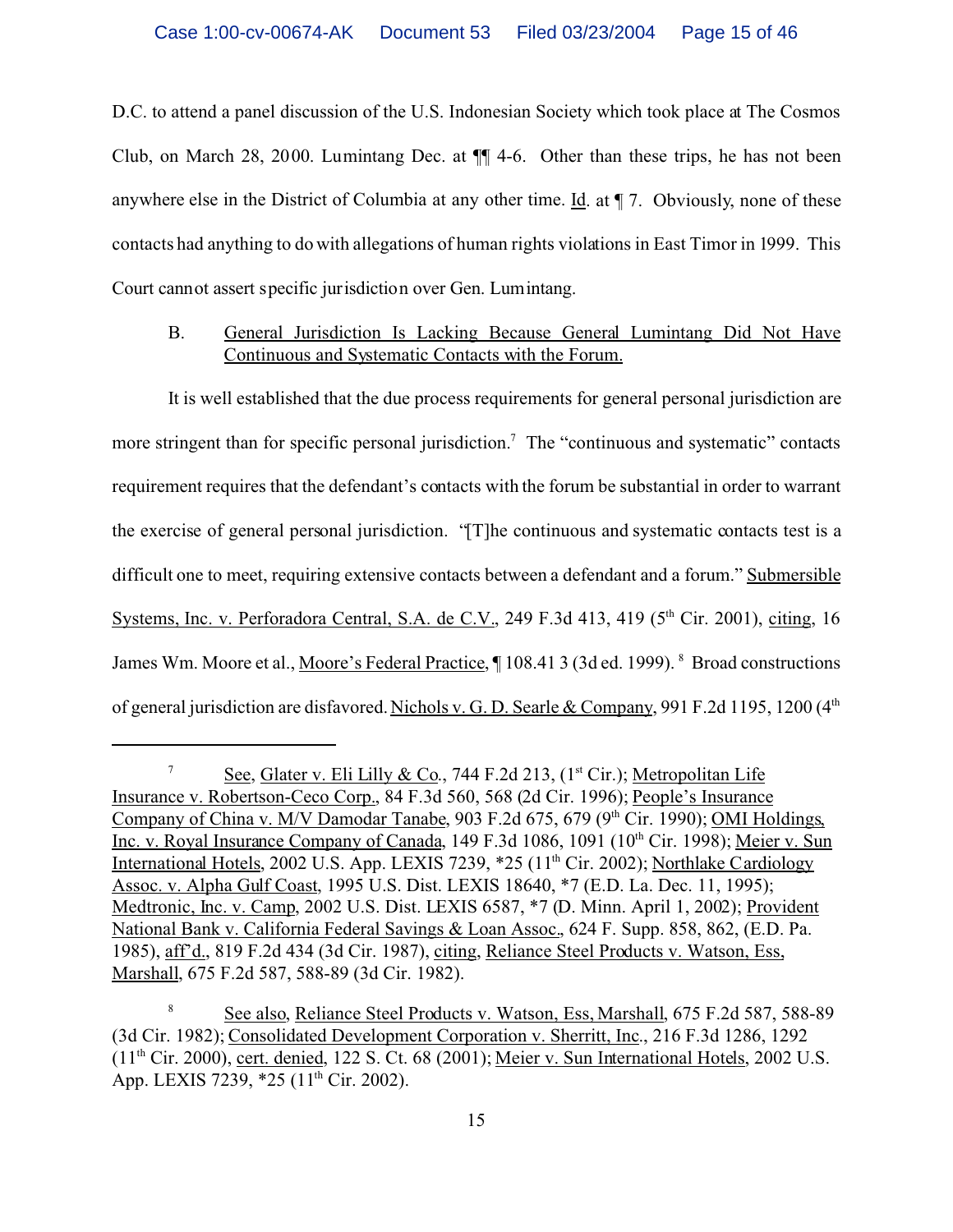Cir. 1993). In fact, several courts, including the Supreme Court, have expressed reservations as to whether general jurisdiction may extend to non-resident individuals. See, Burnham v. SuperiorCourt of California, 495 U.S. 604, 610 n. 1 (1990)(declining to address the issue in detail, but recognizing that "it may be that [general jurisdiction] applies only to corporations. . ."); In re: Daimlerchrysler AG Securities Litigation, 2002 U.S. Dist. LEXIS 6460, \*28 (D. Del. March 22, 2002); Hoechst Celanese Corp. v. Nylon Engineering Resins, 896 F. Supp. 1190, 1193, n. 4 (M.D. Fla. 1995)("Nor is it clear that general jurisdiction can ever be held over a private, non-resident defendant.").

Nevertheless, when this Court examines the defendant's contacts with the forum, it is clear that General Lumintang's sporadic contacts with the District of Columbia over the past seven years have not been "continuous and systematic." See, Metropolitan Life Insurance v. Robertson-Ceco Corp., 84 F.3d 560, 569-70 (2d Cir. 1996), cert. denied, 519 U.S. 1006 (1996).

There is no evidence that Gen. Lumintang purposefully directed his efforts towards the District of Columbia or availed himself of conducting business there or had continuous and systematic contacts there. See, e.g., Travelers Health Ass'n v. Virginia, 339 U.S. 643, 648-49 (1950). He has never transacted or conducted any business in the District of Columbia or with any individual resident of the District of Columbia. Lumintang Dec. at ¶ 8. His only contacts with the District of Columbia consist of three visits over a seven year period to participate in seminars and forums for which he received no payment or other compensation from any District of Columbia. Lumintang Dec. at  $\P$  4-8. Mere personal visits to a forum State are insufficient to establish the minimum contacts necessary to establish personal jurisdiction over an individual. See, Bonney, 1997 U.S. App. LEXIS 18179 at \*23, n. 3 (attendance at a wedding in the forum State insufficient to establish sufficient contacts with the jurisdiction); Burger King, 471 U.S. at 478 (merely contracting with an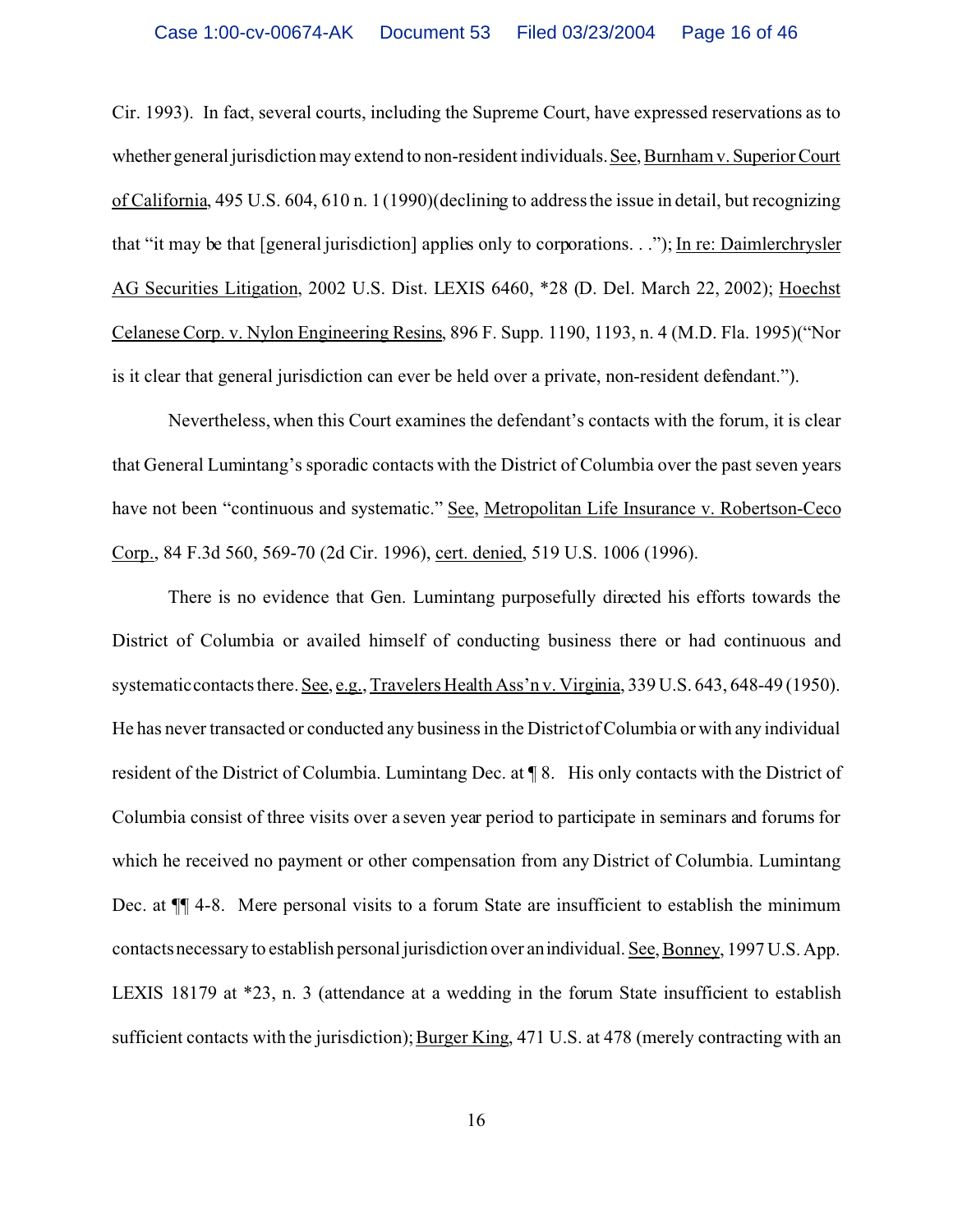individual in the forum State insufficient to establish minimum contacts); Submersible Systems, Inc., 249 F.3d at 419 ( $5<sup>th</sup>$  Cir. 2001)(traveling to a forum is insufficient to confer personal jurisdiction when the plaintiff's cause of action does not arise out of that activity).

In An v. Chun, a plaintiff brought suit against two generals and several other military leaders of the Korean army on behalf of his deceased father, under the Alien Tort Claims Act, alleging that they had tortured his father to death. 1998 U.S. App. LEXIS 1303, \*2 (9<sup>th</sup> Cir. Jan. 28, 1998). Where the only contacts with the United States on behalf of the military leaders had been official visits on behalf of the Korean government and a vacation to Hawaii, all unrelated to the cause of action, the Ninth Circuit held that the military leaders had not engaged in the necessary activity in the United States to confer either general or specific personal jurisdiction. Id. at \*6. Similarly, Gen. Lumintang did not engage in the requisite quality and quantity of contacts or activity with the District of Columbia, or the United States for that matter, necessary to support the exercise of general personal jurisdiction.<sup>9</sup> His contacts with the forum do not even come close to establishing the "minimum contacts with [the forum] such that the maintenance of the suit does not offend 'traditional notions of fair play and substantial justice.' " Helicopteros Nacionales, 466 U.S. at 414. Magistrate Judge Kay's failure to make this finding is reversible error.

#### C. General Lumintang Did Not Purposely Avail Himself of the Forum.

Even if minimum contacts are found, the contacts between the defendant and the forum cannot satisfy due process concerns unless activities of the defendant were purposefully directed

<sup>&</sup>lt;sup>9</sup> The circumstances of this case are distinguishable from those in Doe v. Islamic Salvation Front, 993 F. Supp. 3 (D.D.C. 1998). In Islamic Salvation Front, the Court found personal jurisdiction over the individual defendant because he operated the Washington, D.C. office of Islamic Salvation Front (FIS) and conducted numerous activities on behalf of the FIS from that office.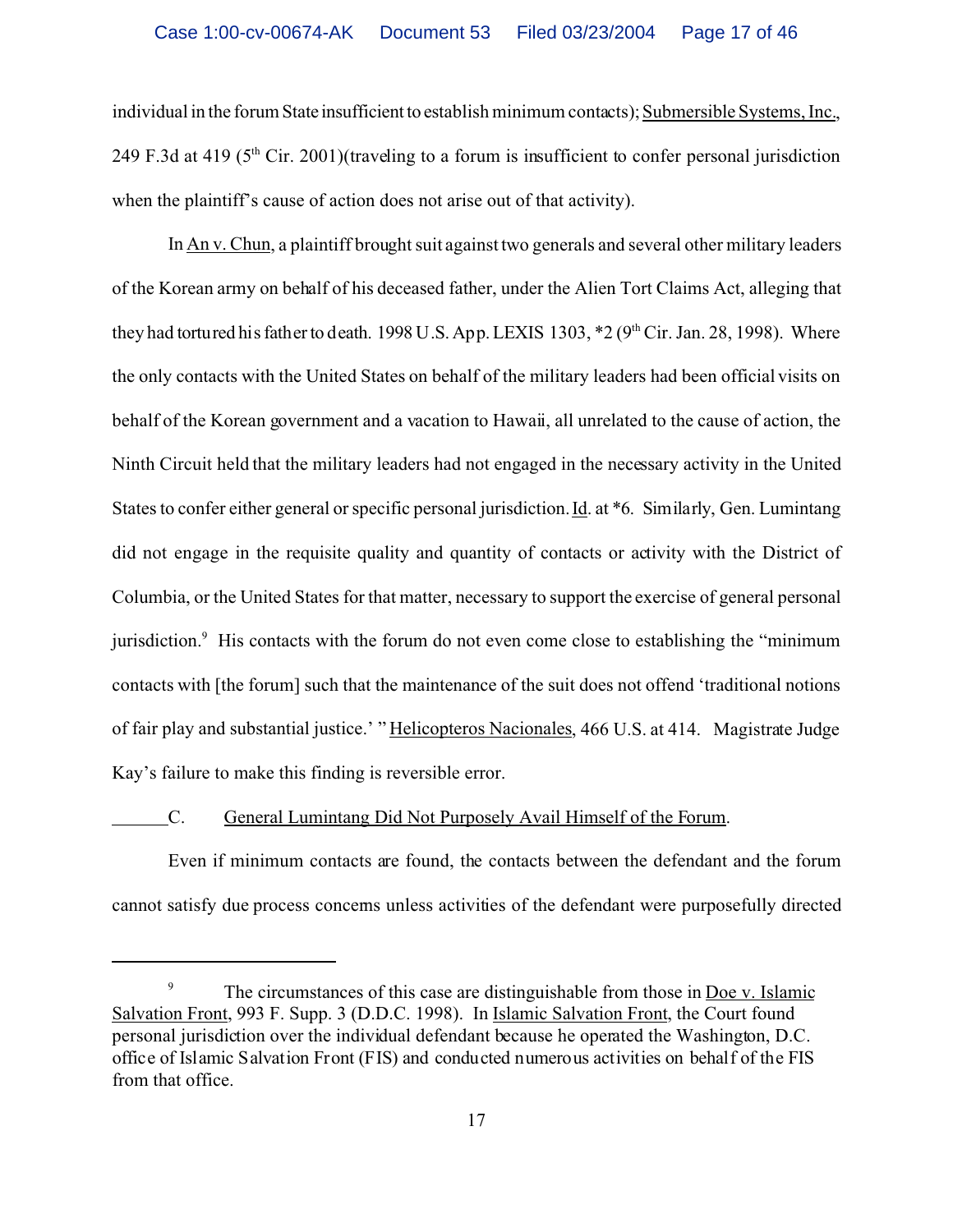toward the residents of the forum, the District of Columbia. Burger King, 471 U.S. at 472, citing, Keeton v. Hustler Magazine, Inc., 465 U.S. 770, 774 (1984). Purposeful availment of a forum has an element of voluntariness and an element of foreseeability. Id. at 474 ("the foreseeability that is critical to due process analysis . . . is that the defendant's conduct and connection with the forum State are such that he should reasonably anticipate being haled into court there."). Neither element is present in this case.

#### D. It Is Unreasonable for the Court to Assert Jurisdiction Over General Lumintang.

Even if the plaintiffs could establish contacts sufficient to comport with constitutional due process, the Court should find no personal jurisdiction because exercising jurisdiction over the defendant would not be fair or reasonable. Once a plaintiff has demonstrated the requisite minimum contacts between the defendant and the forum, a court is required to continue to the "reasonableness" stage of the inquiry and apply theAsahi test to assess whether the exercise of jurisdiction comports with "traditional notions of fair play and substantial justice." Metropolitan Life Insurance Co., 84 F.3d at 573, citing, Asahi, 480 U.S. at 113. Making this determination requires a balancing of factors which include (1) the burden upon the defendant if compelled to litigate in the forum, (2) the interests of the forum in resolution of the controversy, (3) the most efficient resolution of the controversy, and (4) the availability of relief in another forum. In re: Baan Co., 81 F. Supp.2d at 83, citing, Asahi, 480 U.S. at 113-14 and Burger King, 471 U.S. at 478.

With respect to the first factor, the burden on General Lumintang to litigate in the United States is severe. General Lumintang is a citizen and resident of Indonesia. He rarely travels to the United States. All of his records, files and witnesses are located in Indonesia. He is unfamiliar with American law and the American legal system. According to the Supreme Court, "the unique burdens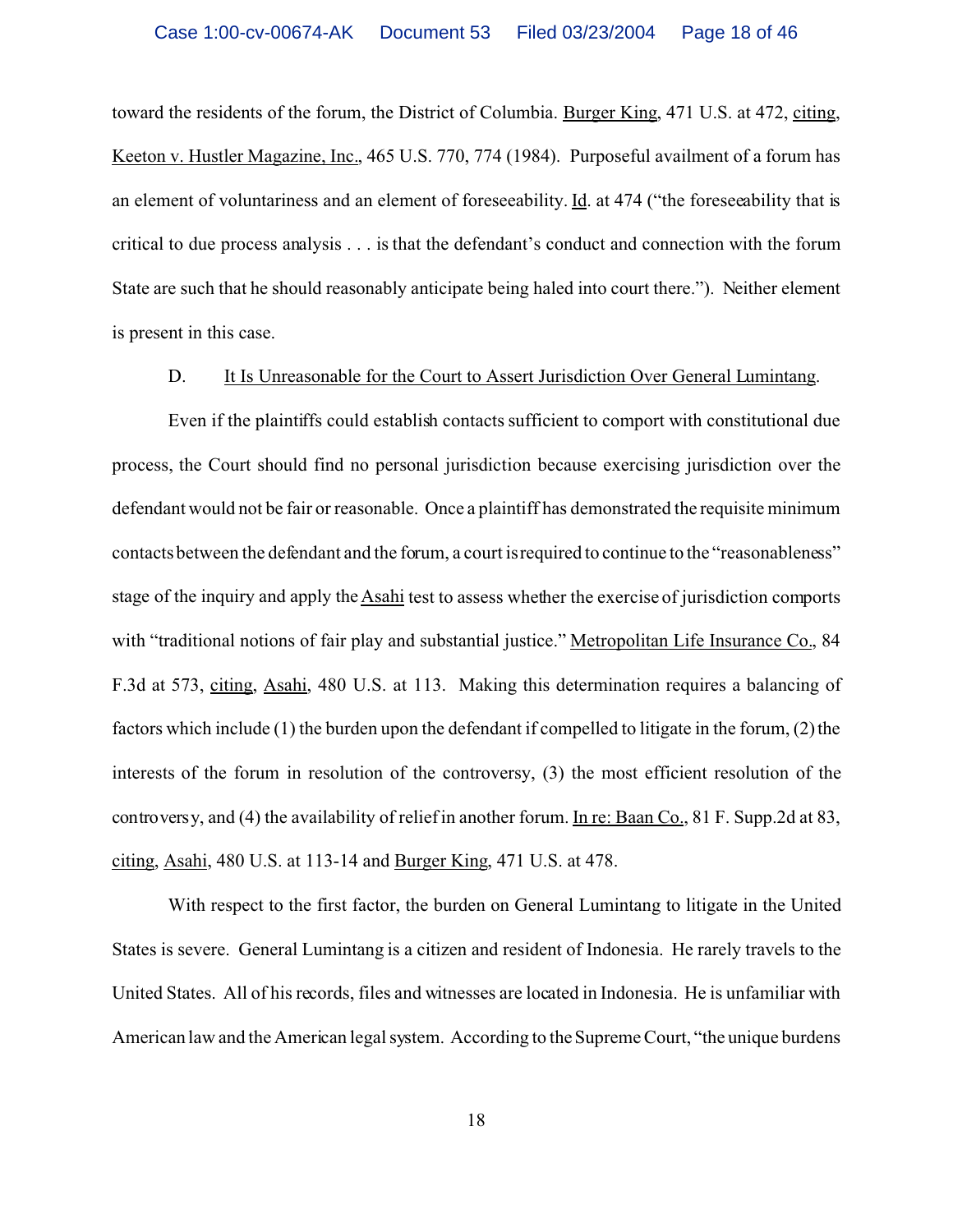placed upon one who must defend oneself in a foreign legal system should have significant weight in assessing the reasonableness of stretching the long arm of personal jurisdiction over national borders." Asahi, 480 U.S. at 114; see also, Glencore Grain, 284 F.3d at 1125-26.

Under the second factor, because plaintiffs are not United States residents and none of the alleged torts occurred in the United States, the United States' legitimate interests in the case are considerably diminished. Asahi, 480 U.S. at 114. The underlying dispute involves foreign parties concerning activities that occurred in foreign lands. "Where, as here, the defendant is from a foreign nation rather than another state, the sovereignty barrier is high and undermines the reasonableness of personal jurisdiction." Glencore Grain, 284 F.3d at 1126 (citations omitted).

As for the third and final factor, the most efficient resolution of the controversy is by taking advantage of the relief afforded in other forums. Id. There are several forums available to the plaintiffs to redress their claims, including the District Court in Dili, East Timor; the human rights tribunal established by the United Nations Transitional Administration in East Timor; civil court in Indonesia; or the Human Rights Court in Indonesia.

Thus, Magistrate Judge Kay should have determined that an assertion of personal jurisdiction over defendant would not comport with constitutional due process, and, consequently, the Court had no authority to enter judgments against him.

# **VI. Objection Five — Magistrate Judge Kay Erred By Failing to Set Aside the Judgments Entered Against General Lumintang on the Ground that They Are Void Because this Court Has No Personal Jurisdiction Over Him.**

This Court never had personal jurisdiction over Gen. Lumintang. He was not personally served in the District of Columbia, the claims alleged against him do not arise out of any activities that occurred in the District of Columbia, and he has not had sufficient contacts with the District of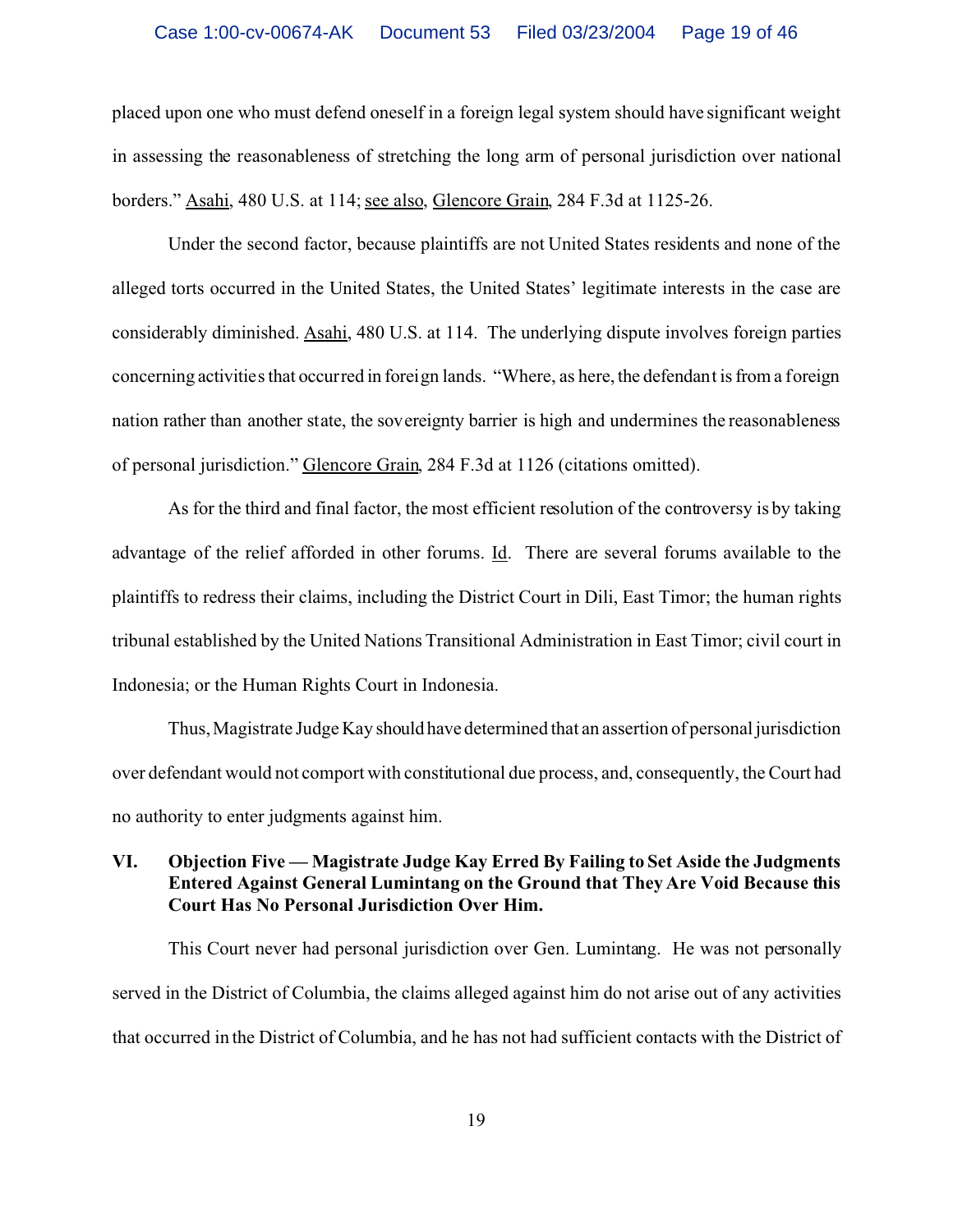Columbia such that an exercise of due process over him would comport with the Due Process Clause of the Constitution. Therefore, any judgment involving him issued by this Court is void as a matter of law. Burnham v. Superior Court, 495 U.S. 604, 608-09 (1990)(holding that for a court to render a binding decision consonant with due process, it must have personal jurisdiction over the parties, that is, the power to require the parties to obey its decrees); Transaero, Inc. v. La Fuerza Aerea Boliviana, 30 F.3d 148, 154 (D.C. Cir. 1994), cert. denied, 513 U.S. 1150 (1995); Combs, 825 F.2d at 442. "A default judgment rendered by a court which lacked personal jurisdiction over the defendant is void and may be attacked either directly in the rendering court or through collateral attack upon enforcement of the judgment." 10 James Wm. Moore, Moore's Federal Practice § 55.50[2][b] [i] (3d ed. 2003); Wolf-Tec, Inc. v. Miller's Sausage, 899 F.2d 727, 728 (8th Cir. 1990).

Under Rule  $60(b)(4)$ , relief from a judgment or order must be granted where the judgment or order is void because the court lacked jurisdiction over the subject matter, lacked personal jurisdiction over the parties, acted in some matter inconsistent with constitutional due process, or otherwise acted beyond the powers granted to it under the law. Gardner v. United States, 1999 U.S. Dist. LEXIS 2192, \*5-6 (D.D.C. 1999), citing, Hoult v. Hoult, 57 F.3d 1, 6 (1<sup>st</sup> Cir. 1995). An in personam judgment entered without personal jurisdiction over a defendant is void as to that defendant. Combs, 825 F.2d at 442. Unlike under Rule 60(b)(1), (2) and (3), there is no question of discretion on the part of the Court when a motion is made under Rule 60(b)(4). Combs, 825 F.2d at 441. If the judgment is void as a matter of law, then relief from the judgment is mandatory. Id.<sup>10</sup>

<sup>&</sup>lt;sup>10</sup> Void judgments are "legal nullities", and the court's refusal to vacate such judgments is a *per se* abuse of discretion. See, e.g.*,* Robinson Eng'g Co. Pension Plan & Trust v. George, 223 F.3d 445 (7<sup>th</sup> Cir.2000)(if underlying judgment is void, trial judge abuses discretion to deny motion to vacate); Carter v. Fenner*,* 136 F.3d 1000, 1005 (5th Cir.1998), cert. denied*,* 525 U.S. 1041 (1998)(where judgment is attacked as void, district judge has no discretion; if judgment is void, it must be vacated).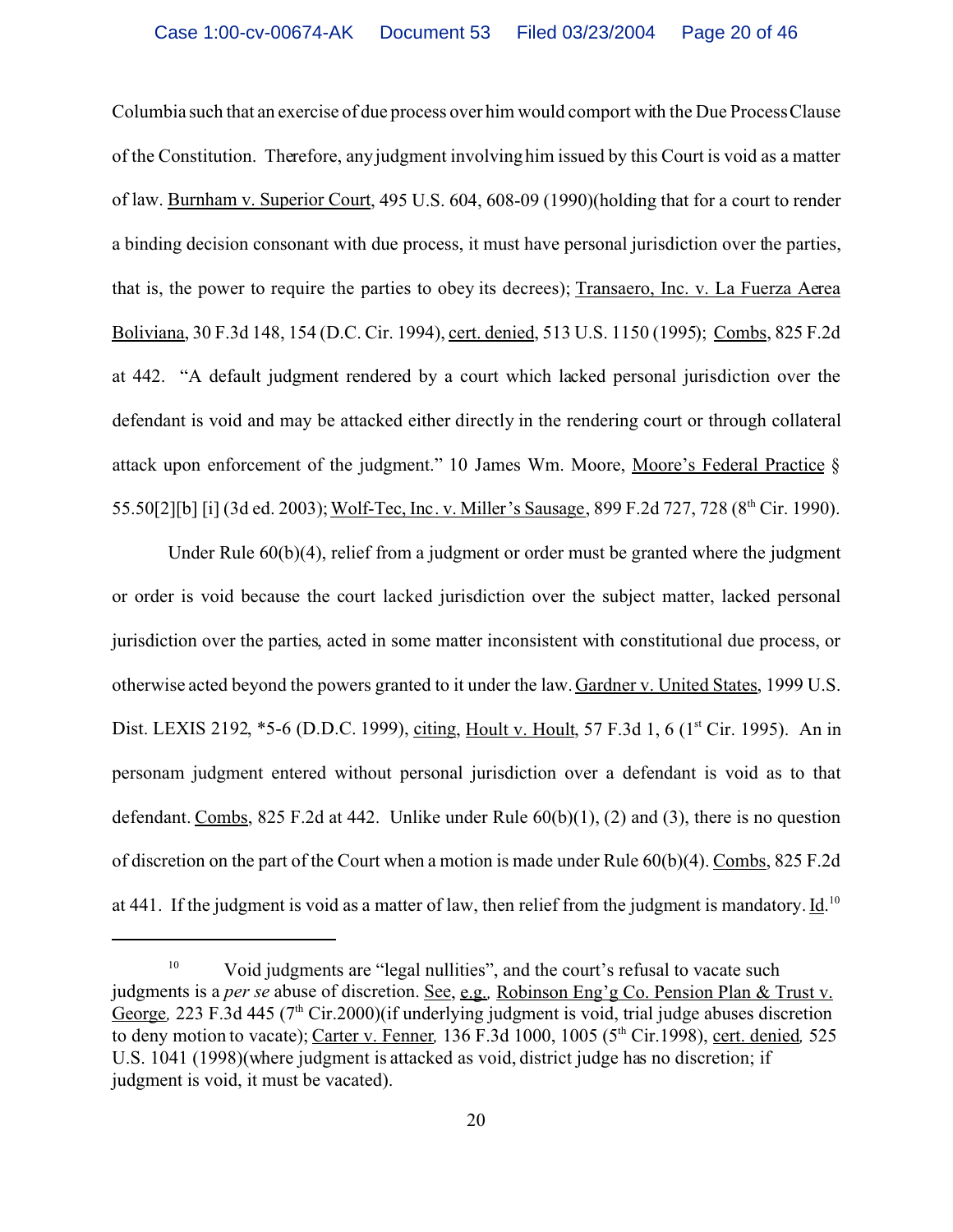Moreover, unlike setting aside a default judgment under Rule  $60(b)(1)$ , (2) or (3) where the defaulting party needs to establish the absence of willfulness on its part, the absence of prejudice to the plaintiff, and a meritorious defense, "a party attacking a judgment as void need show no meritorious claim or defense or other equities on his behalf; he is entitled to have the judgment treated for what it is, a legal nullity." Id. at  $441-42$ .<sup>11</sup>

As Magistrate Judge Kay was compelled to find that this Court lacked personal jurisdiction over General Lumintang, his recommendations should be rejected by the Court. The judgments rendered against General Lumintang are void. Under Rule 60(b)(4), setting aside the judgments entered against General Lumintang as void is mandatory. See, Iowa State University Research Foundation, Inc. v. Greater Continents Inc., 81 Fed. Appx. 344, 349-50 (Fed. Cir. 2003).

# **VII. Objection Six — Magistrate Judge Kay Erroneously Concluded that the Court Had Subject Matter Jurisdiction Over the Alien Tort Claims Act and Torture Victims Protection Act Claim.**

Although the judgments rendered by this Court against Gen. Lumintang should be set aside as void for a lack of personal jurisdiction, if the Court finds that it had personal jurisdiction over Gen. Lumintang to render judgments of the plaintiffs' claims, the judgments would still be void because the Court lacks subject matter jurisdiction over the ATCA and TVPA claims.

A. The Alien Tort Claim Act Does Not Provide Plaintiffs with a Cause of Action Against General Lumintang or, in the Alternative, Is Unconstiutional.

The intended purpose and scope of the ATCA never have been definitively established by

<sup>&</sup>lt;sup>11</sup> Additionally, the one year statute of limitations applicable to Rule  $60(b)(1)$ , (2) and (3) motions is expressly inapplicable to Rule 60(b)(4) motions. There is no time limit on an attack on a judgment as void. Austin v. Smith, 312 F.2d 337, 343 (D.C. Cir. 1962); Hetz Corp. V. Alamo Rent-A-Car, Inc.*,* 16 F.3d 1126, 1130 (11th Cir.1994). Moreover, a void judgment cannot acquire validity because of laches on the part of the party who applies for relief from it. Austin, 312 F.2d at 343.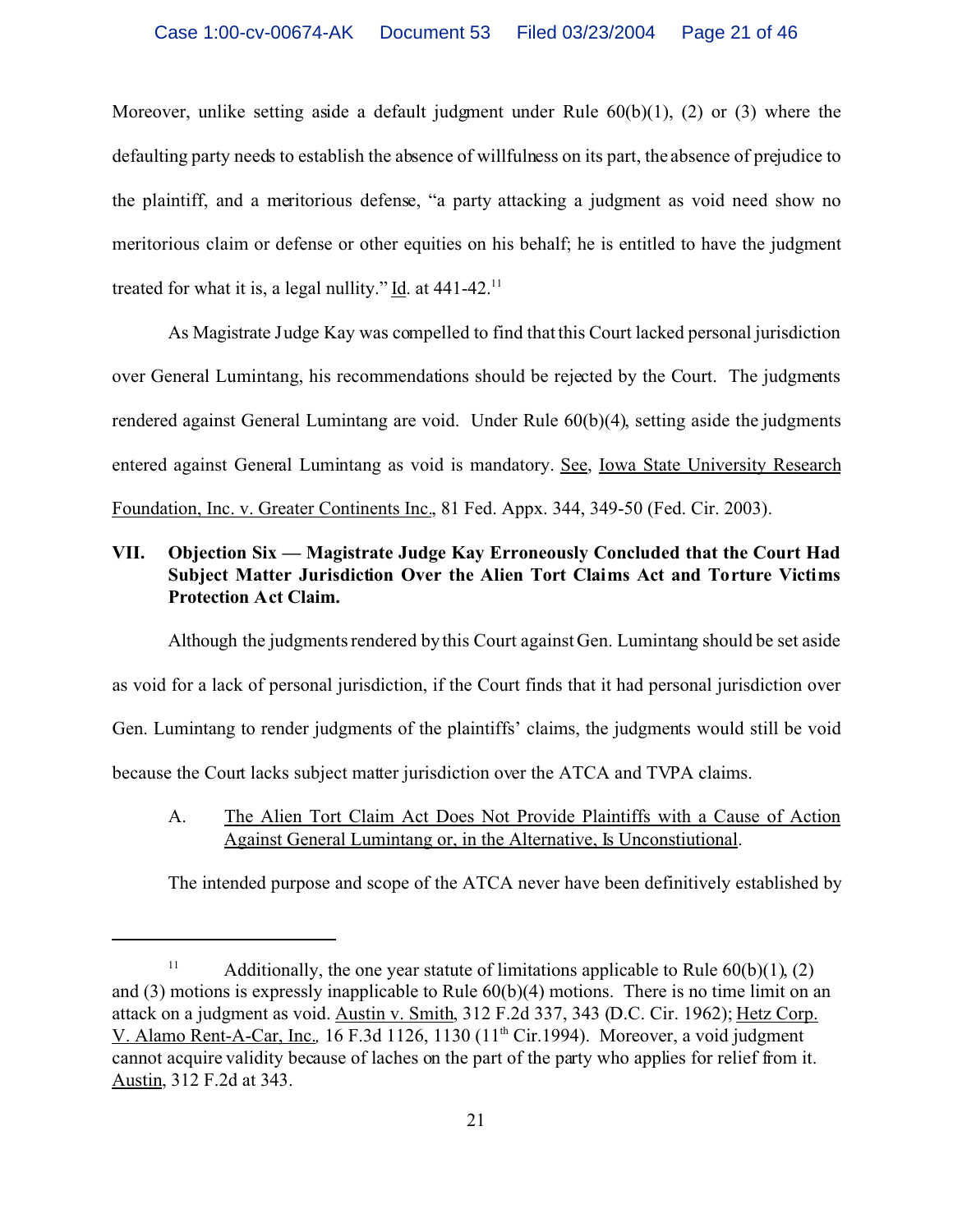legal historians or by the Supreme Court, and the ATCA lacks a legislative history that could provide courts with guidance as to its intended meaning. However, the United States Circuit Court for the District of Columbia Circuit has criticized the ATCA in concurring opinions in both Tel-Oren v. Libyan Arab Republic, 726 F.2d 774 (D.C.Cir.1984) (Bork, J., concurring, and Robb, J., concurring), cert. denied, 470 U.S. 1003 (1985), and Al Odah v. United States, 321 F.3d 1134, 1146 (D.C.Cir.2003) (Randolph, J., concurring), cert. granted, Rasul v. Bush, 124 S. Ct. 534 (2003). Magistrate Judge Kay chose to follow Judge Edwards' concurring opinion in Tel-Oren which adopted the Second Circuit's opinion in Filartiga v. Pena-Irala, 630 F.2d 876 (2d Cir. 1980). Report and Recommendation at 16-17. Yet, Judge Edwards' opinion in Tel-Oren was the minority view regarding the ATCA. The concurring opinions of Judge Bork and Judge Robb in Tel- Oren and the concurring opinion of Judge Randolph in Al Odah reject Filartiga's holding that the ATCA creates a private right of action for violations of United States treaties or customary international law. See, Al Odah, 321 F.3d at 1146-47 (Randolph, J., concurring); Tel-Oren, 726 F.2d at 811 (Bork, J., concurring); id. at 826 (Robb, J.*,* concurring). The rejection of Filartiga's understanding of the ATCA by two of the three judges on the Tel-Oren panel suggests that the law of the District of Columbia Circuit stands in contrast to that of the Second Circuit and of the other Circuits that have followed the holding in Filartiga. See, Al Odah, 321 F.3d at 1146 (Randolph, J., concurring) ("The meaning of § 1350 has been an open question in our court. But what § 1350 does not mean has been decided. In the Tel-Oren case both Judge Bork and Judge Robb, in their separate concurring opinions, rejected the Second Circuit's Filartiga decision ....") (internal citations omitted)); see also, Flores v. Southern Peru Copper Corp., 343 F.3d 140, 151 (2d Cir. 2003).

Judge Bork in Tel-Oren and Judge Randolph in Al Odah construed the ATCA to be purely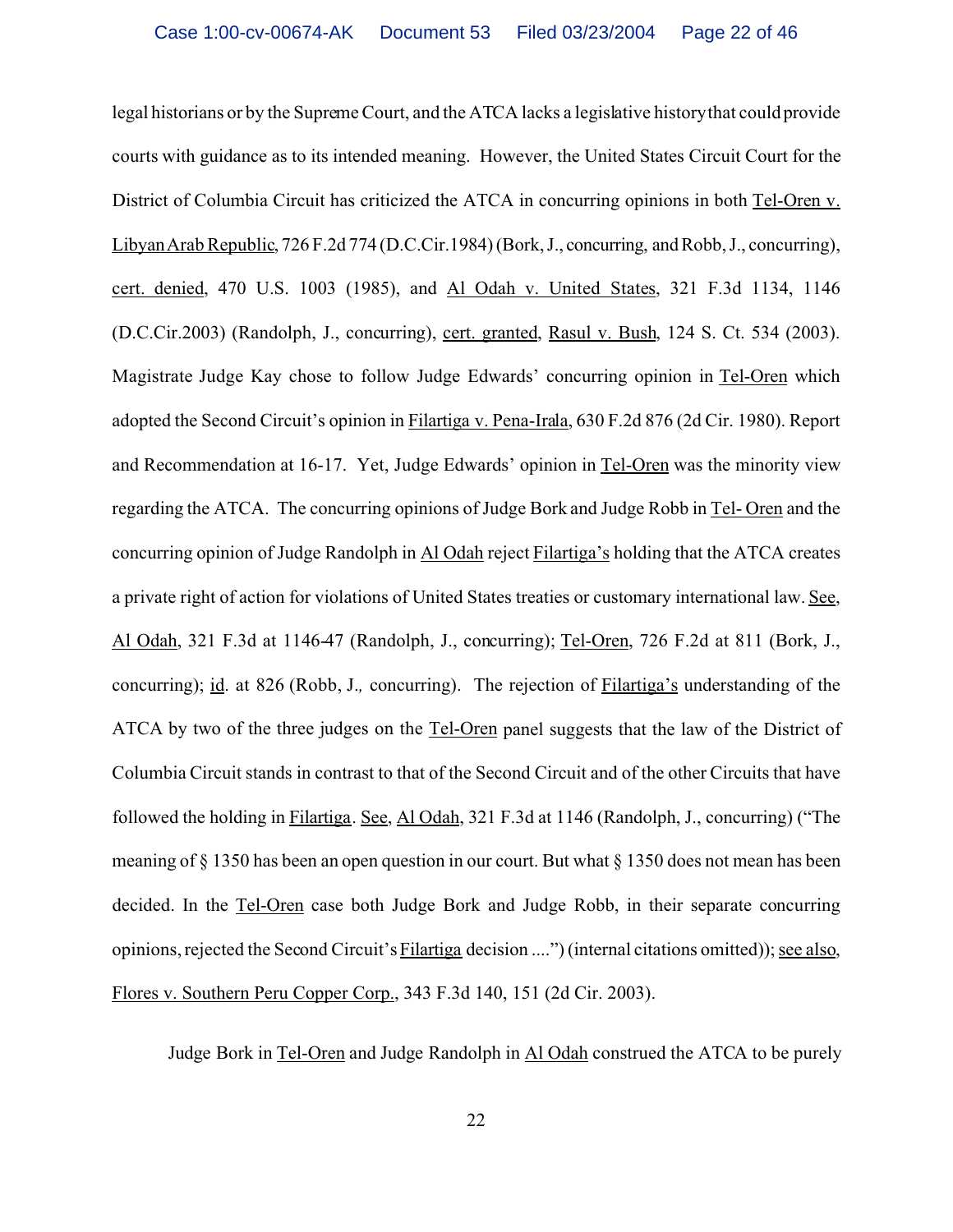jurisdictional and rejected the position that customary international law is part of general federal common law that courts may apply absent a specific statutory grant. See, Al Odah, 321 F.3d at 1146- 47 (Randolph, *J.,* concurring); Tel-Oren, 726 F.2d at 801, 811 (Bork, J., concurring). According to Judge Randolph, "[t]o hold that the [ATCA] creates a cause of action ..., as the Filartiga [line of] decisions indicate[s], would be to grant aliens greater rights in the nation's courts than American citizens enjoy." Al Odah, 321 F.3d at 1146. Judge Robb in Tel- Oren took a different position, arguing that the political question doctrine prohibits courts from "determin[ing] the international status of terrorist acts" at issue in that case. See, Tel-Oren, 726 F.2d at 823 (Robb, J., concurring). In Al Odah, Judge Randolph went further in his criticism of Filartiga, maintaining that the Second Circuit's interpretation of the ATCA renders the statute unconstitutional because it permits the federal courts to define the law of nations. Al Odah, 321 F.3d at 1147 (Randolph, J., concurring). According to Judge Randolph, the Constitution grants exclusively to Congress the authority to "*define* and punish ... Offences against the Law of Nations." Id. (quoting U.S. Const. art. I, § 8, cl. 10)(internal quotation marks omitted)(emphasis added). Analyzing the legislative history of this clause, commonly referred to as the "Define and Punish Clause," Judge Randolph noted that "the Framers' original draft merely stated that Congress had the power to *punish* offenses against the law of nations, but when Gouverneur Morris ... objected that the law of nations was 'often too vague and deficient to be a rule,' the clause was amended to its present form [which also gives Congress power to define such offenses]." Al Odah, 321 F.3d at 1147 (citation omitted) (emphasis added). "[I]n light of the history" of the Define and Punish Clause, Judge Randolph argued, "it [is] abundantly clear that Congress-- not the Judiciary--is to determine, through legislation, what international law is and what violations of it ought to be cognizable in the courts." Id. Yet, Judge Randolph noted that "under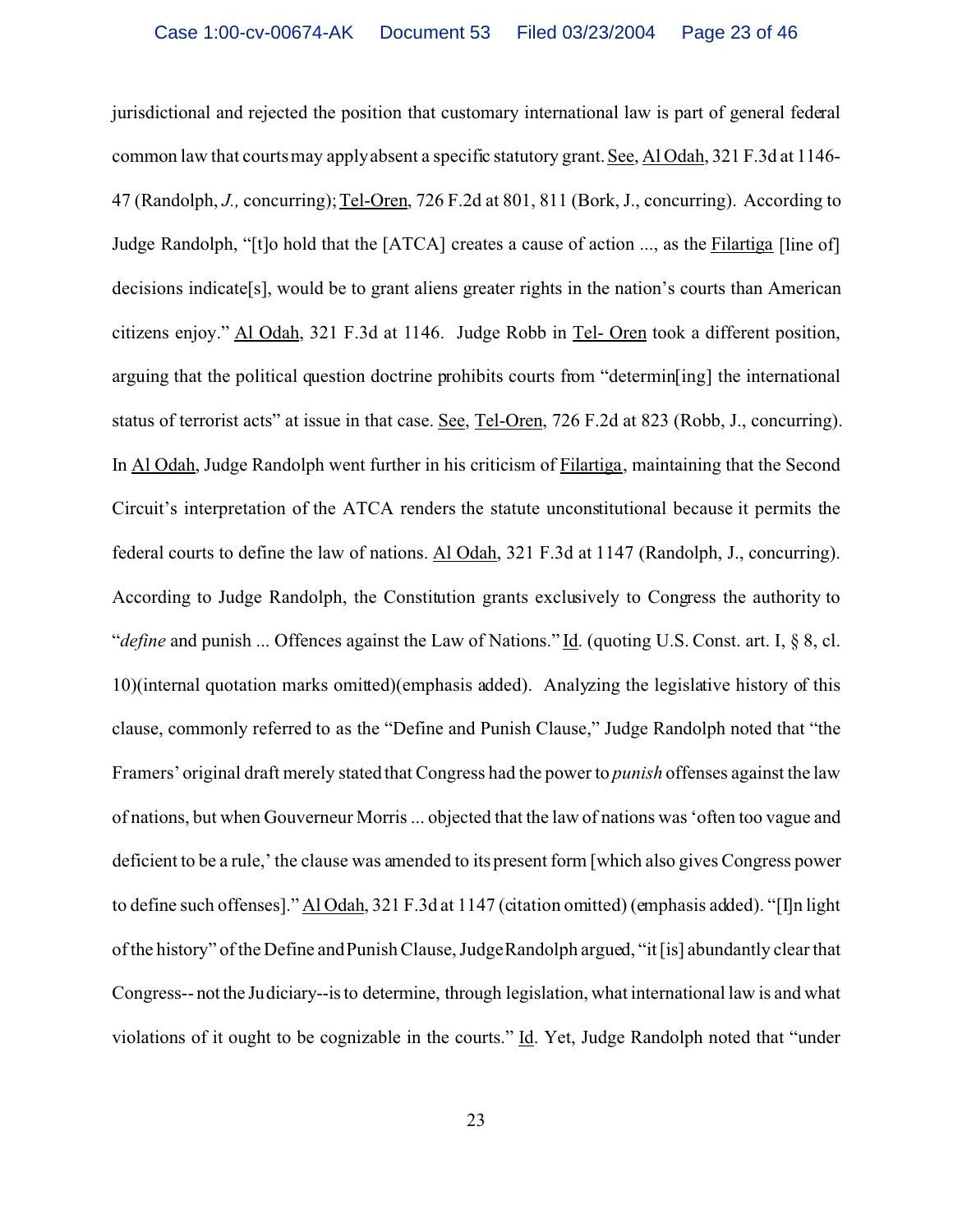Filartiga, it is the courts, not Congress who decide both questions." Id.

Thus, under prevailing District of Columbia Circuit law, the ATCA does not afford plaintiffs with a cause of action against General Lumintang. Alternatively, the statute is unconstitutional as applied by plaintiffs. Magistrate Judge Kay incorrectly relied upon Judge Edwards' concurring opinion in Tel-Oren and the Second Circuit's opinion in Filartiga. Those decisions are not the law of this Circuit, and consequently, Magistrate Judge Kay's recommendations cannot be followed.

#### B. The Torture Victims Protection Act Is Unconstiutional.

Congress passed the Torture Victim Protection Act of 1991 ("TVPA"), Pub.L. No. 102-256, 106 Stat. 73 (enacted March 12, 1992) (codified as Note to 28 U.S.C. § 1350), which created a cause of action for individuals subjected to official torture or extrajudicial executions. The TVPA provides a cause of action for damages to anyone — aliens and citizens alike — who suffered torture anywhere in the world at the hands of any individual acting under the law of anyone acting under the law of any foreign nation. Al Odah, 321 F.3d at 1146 (Randolph, J. concurring). The TVPA does not contain its own jurisdictional provision. But it is clear that any case brought pursuant to that statute would arise under federal law and thus come within 28 U.S.C. § 1331, the grant of general federal question jurisdiction. Id. Judge Randolph, however, specifically noted that he was not ruling on the constitutionality of the TVPA.

Magistrate Judge Kay improperly found that the Court has subject matter jurisdiction over plaintiffs' claims under the TVPA. The TVPA is unconstitutional because it is so unconstitutionally vague that it violates the Due Process Clause of the Fifth Amendment of the United States Constitution. The TVPA provides a cause of action for damages to any individual or his survivors,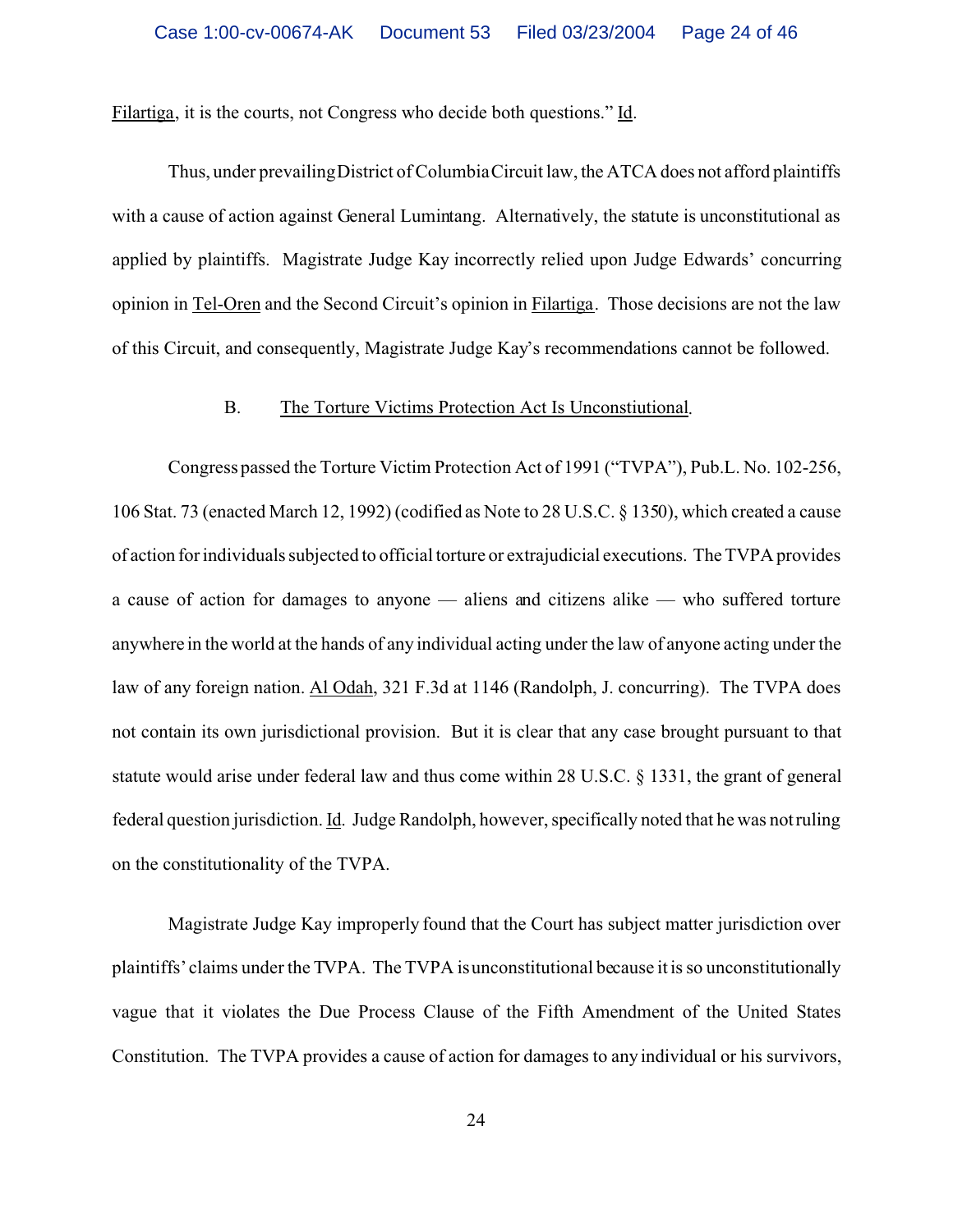against any individual, acting with real or apparent authority, to act on behalf of a foreign nation who: (1) subjects an individual to torture; or (2) subjects an individual to extra-judicial killing. TVPA § 2(a), 28 U.S.C. § 1350. The Act is unconstitutionally vague because it fails to define what is necessary to "subject" an individual to torture or extra-judicial killing. It is unclear whether the statute only applies to the actual individuals who commit the acts or whether it also applies to those who had "effective control" or "command responsibility" over the wrongful actors. A law is unconstitutionally vague if it fails either to provide those targeted by the statute a reasonable opportunity to know what conduct is prohibited, or is so indefinite that it allows arbitrary and discriminatory enforcement as it places no limit on the exercise of the discretion of the enforcer. Grayned v. City of Rockford, 408 U.S. 104, 108-09 (1972). Given that the language of the TVPA allows for the imposition of varying and unpredictable standards of direct and imputed liability, it is established that the TVPA is constitutionally vague in that it fails to provide defendants with a reasonable opportunity to know what it prohibits and is so indefinite that it allows for arbitrary and discriminatory enforcement of its provisions.

#### **VIII. Objection Seven — Magistrate Judge Kay Erroneously Concluded that the Indonesian Government's Refusal to Allow General Lumintang to Come to the United States to Defend Himself Was Not an Extraordinary Circumstance Warranting Setting Aside the Default Judgment Under Rule 60(b)(6).**

Under Rule 60(b)(6), relief from a judgment or order is also permitted when relief will further the interests of justice without affecting the substantial rights of the parties. The relief provided by Rule 60(b) is equitable in character and is to be administered upon equitable principles. DiVito v. Fidelity and Deposit Company of Maryland, 361 F.2d 936, 939 (7<sup>th</sup> Cir. 1966). In Klapprott v. United States, 335 U.S. 601 (1949), the Supreme Court stressed that courts should apply Rule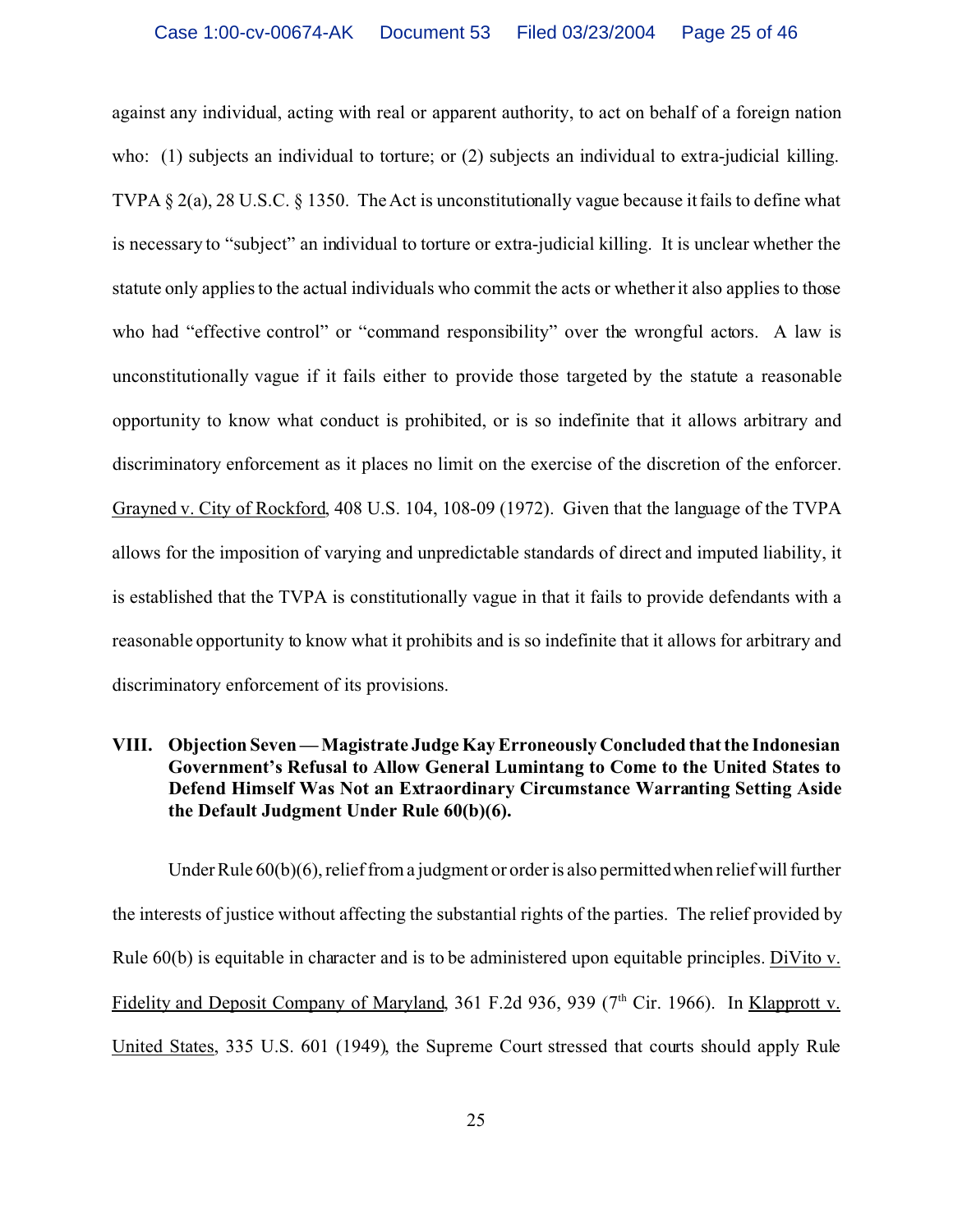60(b)(6) whenever such action is appropriate to accomplish justice. See, Anderson v. Chevron Corp.,

190 F.R.D. 5, 9 (D.D.C. 1999)(citations omitted).

The District of Columbia Circuit has stated:

In fact, we have construed Rule 60(b)(6)'s catchall provision, allowing correction for "any other reason justifying relief," as calling for relief in extreme cases even where the moving party has been guilty of inexcusable neglect:

When a party timely presents a previously undisclosed fact so central to the litigation that it shows the initial judgment to have been manifestly unjust, reconsideration under rule 60(b)(6) is proper even though the original failure to present that information was inexcusable. Computer Professionals for Social Responsibility v. United States Secret Service, 315 U.S. App. D.C. 258, 72 F.3d 897, 903 (D.C. Cir. 1996)(quoting and following, Good Luck Nursing Home, Inc. v. Harris, 204 U.S. App. D.C. 300, 636 F.2d 572, 577 (D.C. Cir. 1980)).

Twelve John Does v. District of Columbia, 117 F.3d 571, 578 (D.C. Cir. 1997).

Although this "catch-all" category is reserved for extraordinary circumstances, relief under this category is available when justice so demands.Computer Professionals for Social Responsibility v. United States Secret Service, 72 F.3d 897, 903 (D.C.Cir.1996); Empresa Electrica del Equador, Inc. v. Republic of Ecuador, 191 F.R.D. 323, 324 (D.D.C. 2000); Anderson, 190 F.R.D. at 9 (a court must balance the need for the finality of judgments with the demand that justice be done). Magistrate Judge Kay misapplied this standard in concluding that there were no extraordinary circumstances present entitlingGeneral Lumintang to relief from the judgments under Rule 60(b)(6). In fact, in the event that the Court were to determine that the judgments were not void as matters of law, there are numerous reasons, both singularly and in the aggregate, that compel the Court to set aside the judgments in the interests of justice due to the presence of extraordinary circumstances.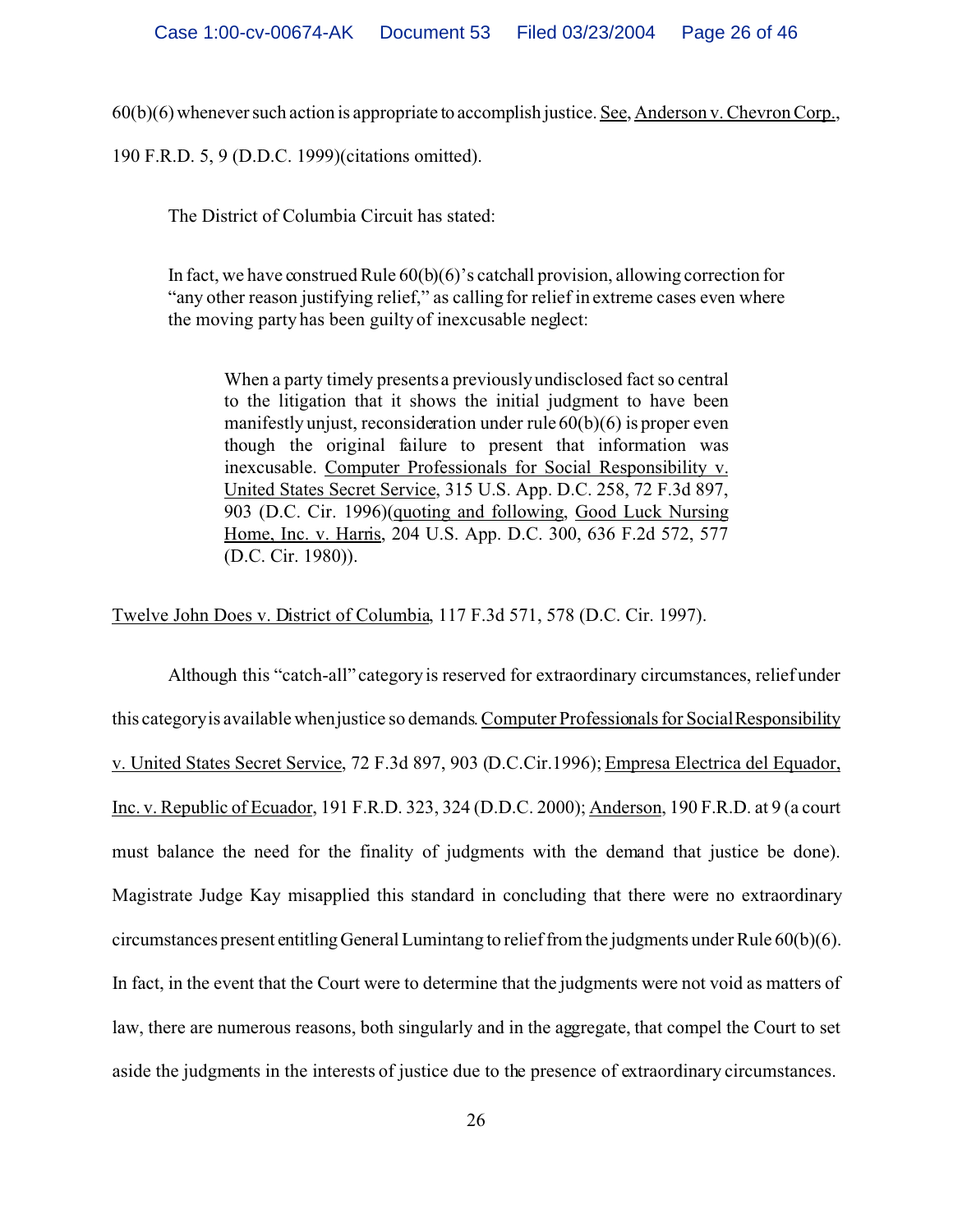For instance, Magistrate Judge Kay concluded, "Defendant here made a calculated, strategic election in choosing not to respond to Plaintiffs' lawsuit." Report and Recommendation at 22. Magistrate Judge Kay, however, does not offer any evidentiary support for this conclusion. That is likely because there is absolutely no evidence that General Lumintang, himself, made the decision not to come to the United States to defend himself in this lawsuit. The evidence shows that it was the Indonesian Government that would not allow General Lumintang to come to the United States to defend himself in this action.

 Gen. Lumintang had no control over his ability to appear before this Court at the time the lawsuit was filed. The first time he became aware of the suit was when he returned to Jakarta after his March 2000 Washington, D.C. trip, when he received a copy of the summons and complaint sent by the Military Attache, General Dadi Susanto, from the Indonesian Embassy in Washington, D.C. 2<sup>nd</sup> Lumintang Dec. at ¶ 9. As Gen. Lumintang was sued in his official capacity, he first referred the lawsuit to the Indonesian Ministry of Defense which in turn referred it to the Ministry of Foreign Affairs with the request that the Ministry of Foreign Affairs undertake the appropriate "legal measures" in accordance with the laws of the United States. Id. at ¶¶ 9-10. Gen. Lumintang never received any response from the Ministry of Foreign Affairs. Id. at ¶ 10. Under applicable Ministry of Defense Regulations, he was not able to travel to the United States to appear and defend himself, absent permission from the appropriate authorities and no such permission was granted. Id. at ¶ 11. Second Declaration of Lt. Col. Natsri Anshari at  $\P$ 8; Exhibits B and C.<sup>12</sup> Now that he is retired from the Army, Gen. Lumintang does not need clearance from his Government to defend himself in the

<sup>&</sup>lt;sup>12</sup> The Second Declaration of Lt. Col. Natsri Anshari was attached to the Reply by Defendant Johny Lumintang in Support of the Motion to Set Aside Default Judgment and Order and Judgment on Damages. (Docket Entry #49).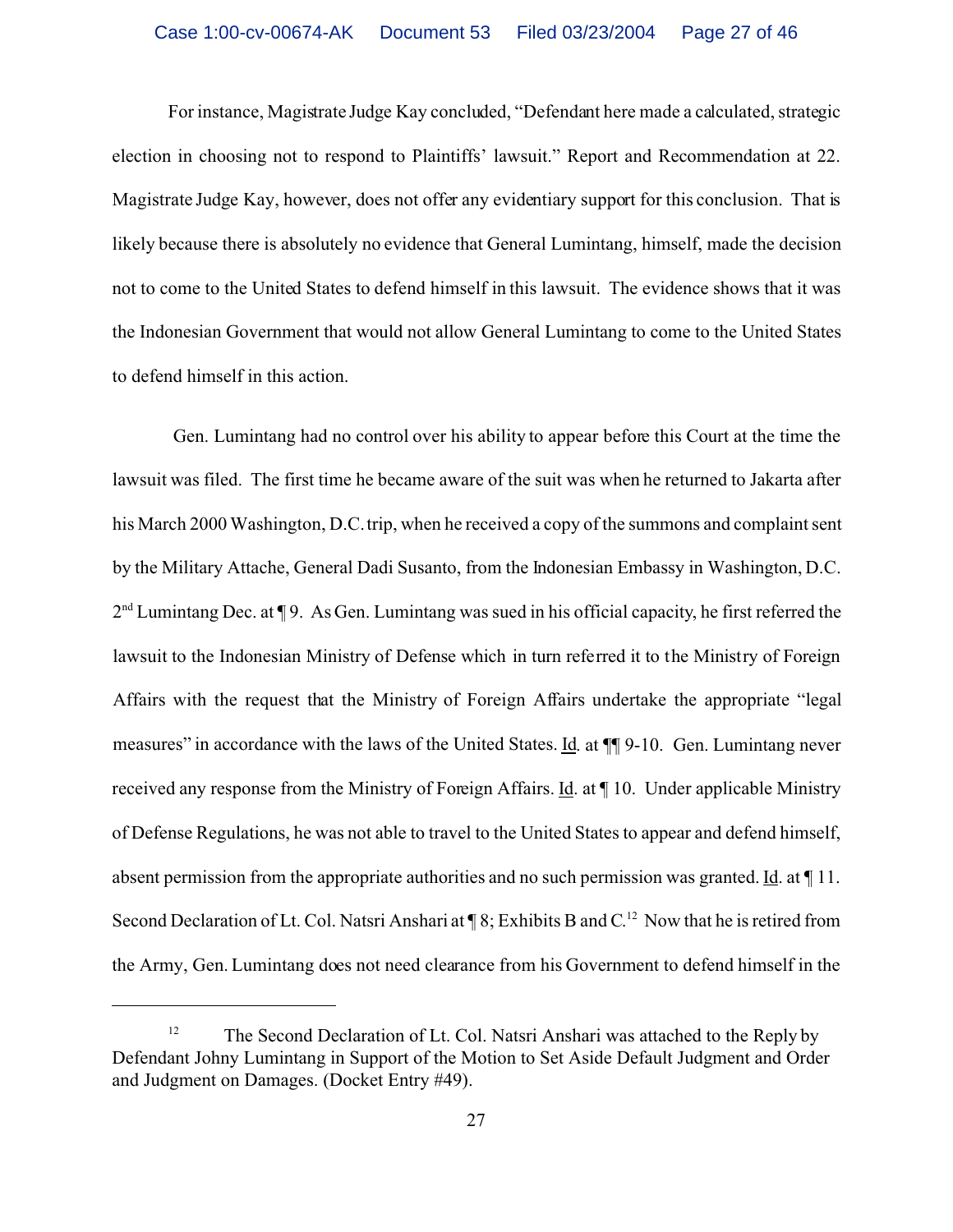lawsuit. At most, his failure to appear and defend himself is attributable to a foreign citizen's and his Government's lack of understanding of U.S. laws and the United States judicial process, and not a strategic choice. A government's refusal to allow one of its citizens the opportunity to come to the United States to defend himself in a lawsuit is exactly the type of situation that should qualify itself as an extraordinary circumstance warranting setting aside a judgment under Rule 60(b)(6).

#### **IX. Objection Eight — Magistrate Judge Kay Failed to Consider Plaintiffs' Failure to Utilize Other Legal Areas of Relief As Grounds for Setting Aside the Judgments.**

Although the TVPA provides a cause of action for official torture and extrajudicial killing, the statute requires that a plaintiff exhaust adequate and available local remedies. TVPA at  $\S$  2(b). Plaintiffs argued that the failure to exhaust remedies at the situs of the torts is an affirmative defense, not a required element of their cause of action. Magistrate Judge Kay concluded that he need not reach the adequacy or availability of any remedies available in Indonesia, because the TVPA is a jurisdictional statute. Report and Recommendation at 18-19. But, even if the failure to exhaust availableremedies does notrender the Court's subject matter jurisdiction void, Magistrate Judge Kay erred by failing to consider whether the failure to exhaust available alternative remedies rendered the extraordinary circumstances necessary to set aside the judgment under Rule 60(b)(6).

In this case, the plaintiffs circumvented numerous available domestic legal remedies that could have addressed their claims. First, the plaintiffs could have brought their claims to District Court in Dili, East Timor. The Declaration of Lt. Col. Natsri Anshari ("Anshari Dec.") at ¶ 7.<sup>13</sup> Pursuant to Regulation No. 2000/11 of the United Nations Transitional Administration in East Timor

<sup>&</sup>lt;sup>13</sup> The Declaration of Lt. Col. Natsri Anshari was attached as Ex. 2 to the Motion to Set Aside Default Judgment and Order and Judgment on Damages. (Docket Entry #42).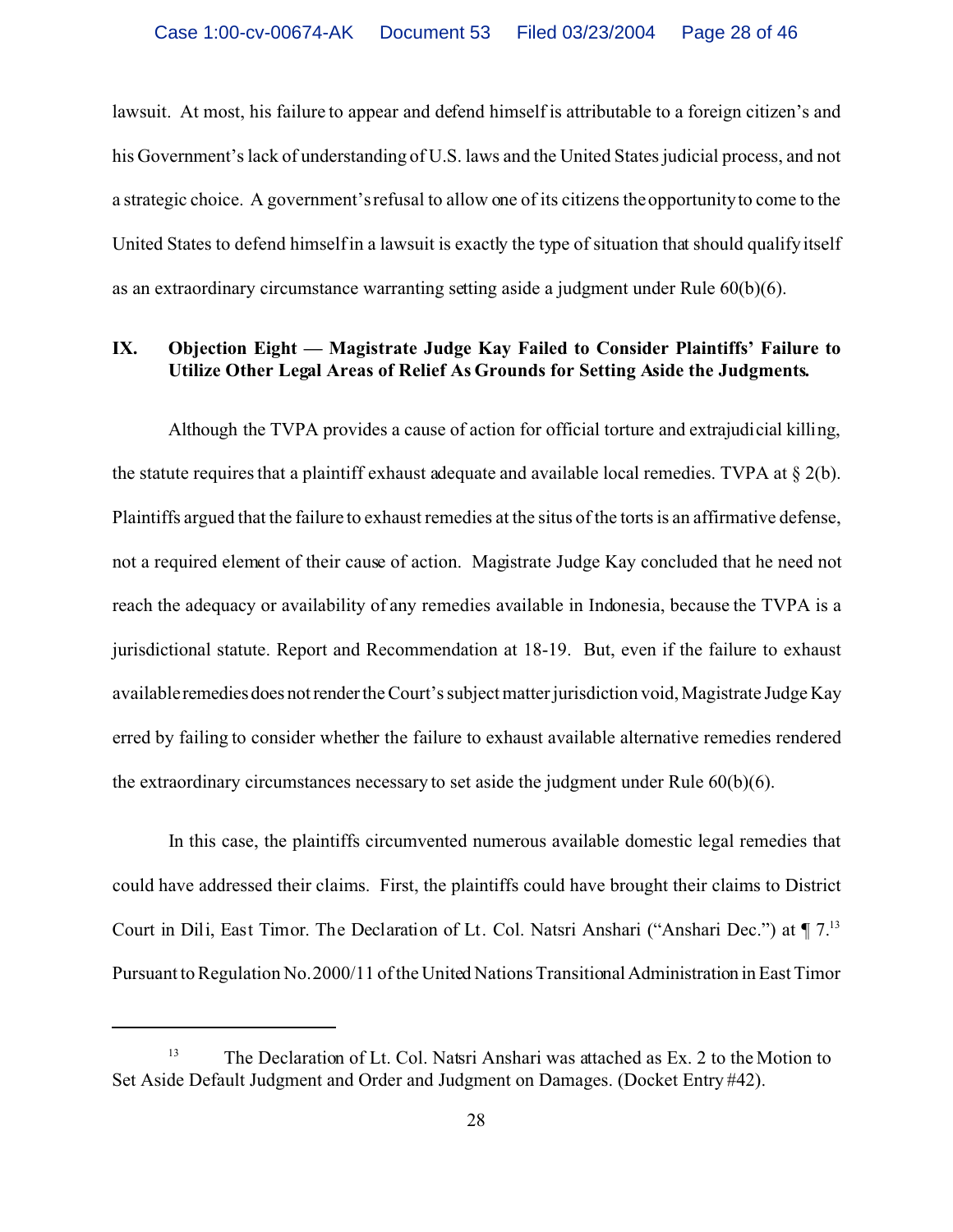(UNTAET) of March 6, 2000, Section 10, the District Court in Dili has exclusive jurisdiction over genocide, war crimes and crimes against humanity. Id. and Exhibit C attached thereto. Pursuant to Section 6 of the same Regulation, the District Courts have civil jurisdiction "as courts of first instance. . ."

Second, plaintiffs could have brought their claims to the East Timorese General Prosecutor for investigation and possible indictment in the human rights tribunal established by UNTAET. Id. In July 2001, UNTAET established a human rights tribunal as the Dili District Court's Special Panel for Serious Crimes to try human rights abuses committed in the territory. Id. As of November 23, 2001, the Office of East Timor's General Prosecutor had filed thirty-three serious crimes indictments, four of which allege crimes against humanity, against over twenty-one persons alleging the commission of crimes including murder, torture, prosecution, inhumane acts, forced deportation and extermination related to the violence that occurred after the announcement that East Timor would have the opportunity to vote for its independence. Id. and Exhibit D attached thereto. Some officers of the Indonesian Armed Forces have been indicted and the indictments have been presented to the Dili District Court. Id. Gen. Lumintang has not been among those Officers indicted. Id.

Third, the plaintiffs could have filed their claims in civil court in Indonesia. Id. at ¶ 11. Articles 1365, 1367, 1370 and 1371 of the Indonesian Civil Code provide that any person who commits an act in violation of law and causes damage to another is liable to compensate the injured party, or in the event of a deliberate killing or death due to negligence of another, is liable to the husband, wife, children or parents of the victim. Id. and Exhibit E attached thereto.

Finally, in 2000, Indonesia established a special Human Rights Court in Jakarta to address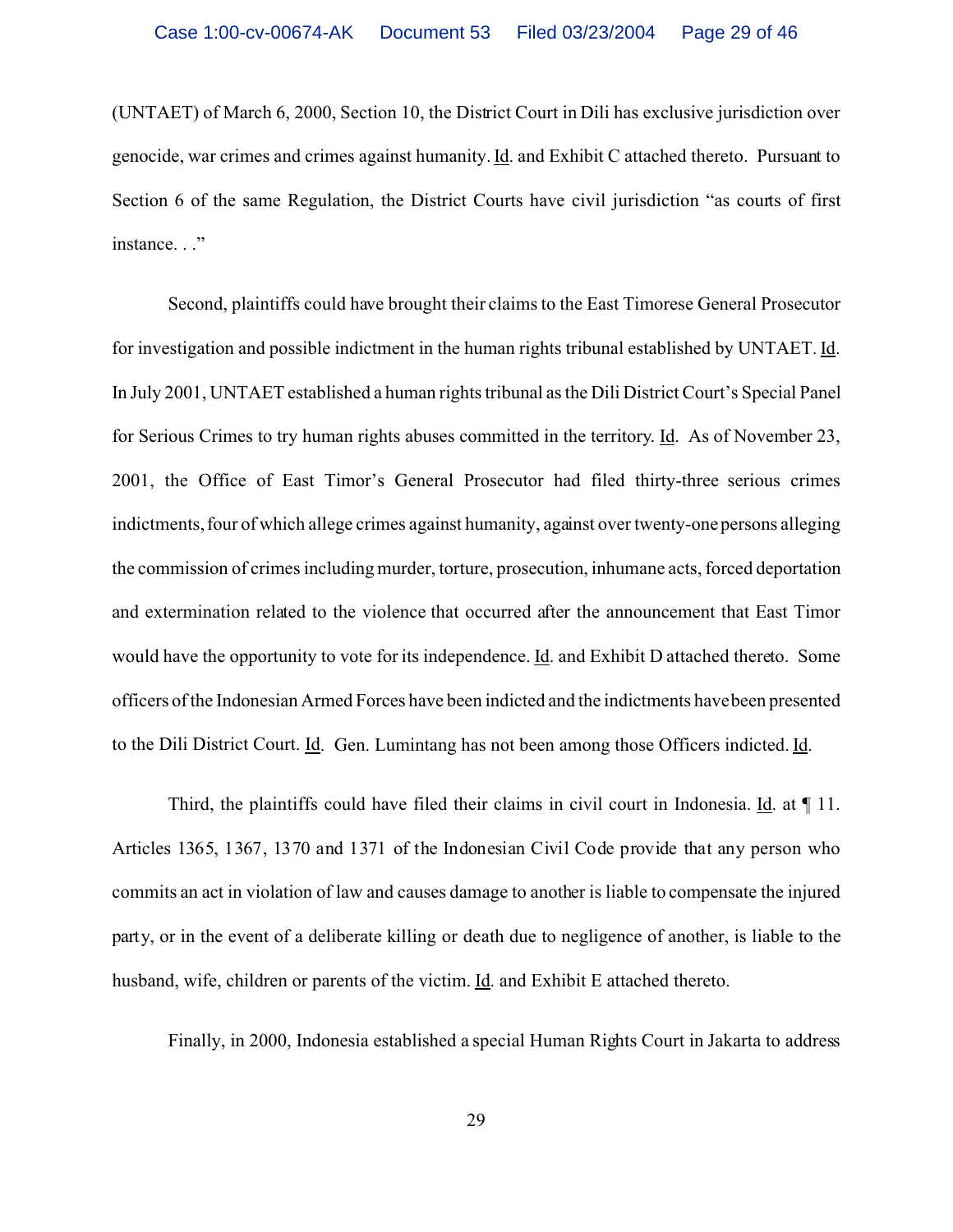violations of human rights in East Timor and authorized the Attorney General's Office to investigate those individuals in the Indonesian military and police accused of committing those violations. Id. at ¶¶ 3-6, 8-10. Law of the Republic of Indonesia No. 26 of 2000, dated November 23, 2000 Concerning the Human Rights Court, established a Human Rights Court in Indonesia and authorized the Attorney General to investigate allegations of gross human rights violations, including those in East Timor. Id. at ¶ 3 and Exhibit A attached thereto. Article 43 (1) Law No. 26 of 2000 determined that gross violations of human rights which occurred before Law No. 26 became applicable, should be examined and judged by an Ad Hoc Human Rights Court. Id. In order to implement this provision, the President of the Republic of Indonesia issued Presidential Decree No. 53 of 2001, dated April 23, 2001, Concerning the Establishment of the Ad Hoc Human Rights Court, within the Central Jakarta District Court. Id. and Exhibit B attached thereto. Because the alleged gross violation of human rights in East Timor set forth in the plaintiffs' Complaint occurred before the issuance of Law No. 26 of 2000, jurisdiction over such claims in that Complaint lie with the Ad Hoc Human Rights Court in the Central Jakarta District Court. Id. This court is functioning and twelve career Judges were appointed to the Human Rights Court in January 2002. Id. Thus, plaintiffs could have brought their claims against Lt. Gen. Lumintang before the Ad Hoc Human Rights Court in the Central Jakarta District Court. *Id.*<sup>14</sup> Magistrate Judge Kay's failure to consider these available

<sup>&</sup>lt;sup>14</sup> As a result of the investigations of the National Commission which were turned over to the Attorney General's Office, members of the military were investigated or interrogated by the Attorney General's Office beginning in January 2000 through February 2002. Id. at ¶ 8. As a result of the investigations, a list of 19 persons suspected of having committed gross violations of human rights in East Timor was released by the Attorney General's Office to the official Indonesian press. Id. at ¶ 9. This list was published on January 30, 2002 and included one Army Major General, one Army Brigadier General, three Army Colonels, three Army Lt. Colonels, one Police Brigadier General, three Police Lt. Colonels and various other military personnel. Id. At the time the motion to set aside was filed, seven of these 19 suspects have been indicted and are scheduled for trial before the Human Rights Court. Id. at ¶ 10.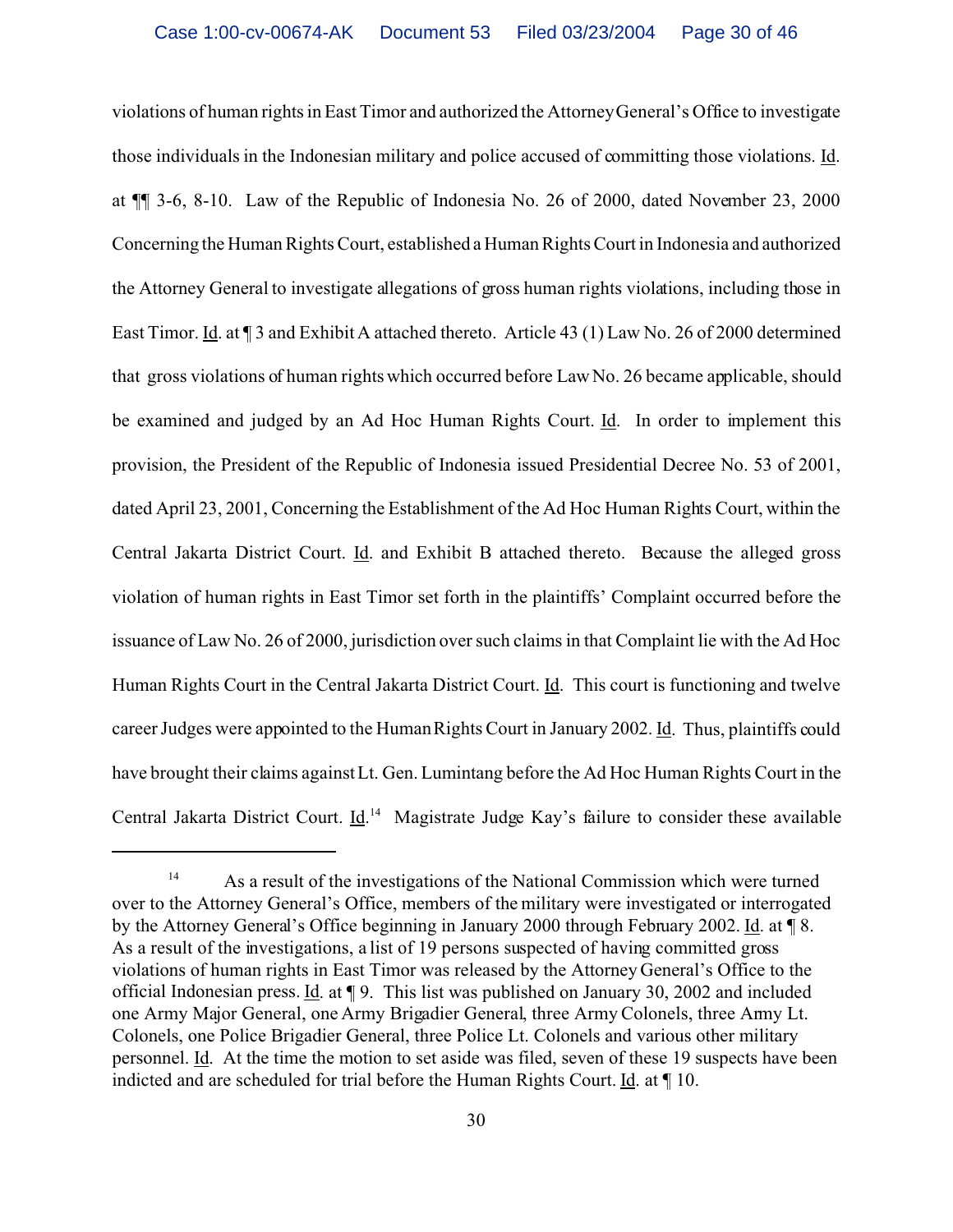avenues of relief as grounds for setting aside the judgments under Rule 60(b)(6) was an error.

# **X. Objection Nine — Magistrate Judge Kay Failed to Consider the Misinterpretation of the Telegram at Issue an Extraordinary Circumstance.**

In finding for the plaintiffs, the Court relied on a telegram purportedly drafted by the defendant. General Lumintang provided evidence that the telegram at issue was incorrectly translated by the plaintiffs. The telegram does not state "prepare for a security plan with the aim of preventing the outbreak of civil war. . .," but in actuality, it states, "prepare for a campaign plan with the aim of preventing the outbreak of civil war. . . ."  $2<sup>nd</sup>$  Anshari Dec. at  $\P$  2-3.

General Lumintang then explained that the telegram was administrative in nature and not military or operational in nature. The telegram was administrative in character and directed the Commander of the Udayana  $9<sup>th</sup>$  Military Area Command to prepare a campaign plan in "the framework of preventing civil war" and be ready to respond to any plan issued by the Commander of the Armed Forces/TNI, that is, the operational commander of troops in East Timor. Id. at ¶ 4. A campaign plan should not be confused with a security plan. A campaign plan, in keeping with the administrative nature of Gen. Lumintang's then-duties, consists of preventative action including the development of an evacuation plan to withdraw the Army, families of personnel and property in the event civil war broke out between the pro-independence and pro-integration East Timorese factions. Id. at ¶ 4. The campaign plan set forth in the telegram had nothing to do with the civilian population in East Timor. The telegram was issued by the Army Chief of Staff and signed by his subordinate, General Lumintang, on his behalf as an administrative function.  $2<sup>nd</sup>$  Anshari Dec. at  $\P$  5.

Magistrate Judge Kay concludes that the disagreement over the translation of the telegram does not create an extraordinary circumstance worthy of overturning the judgment against General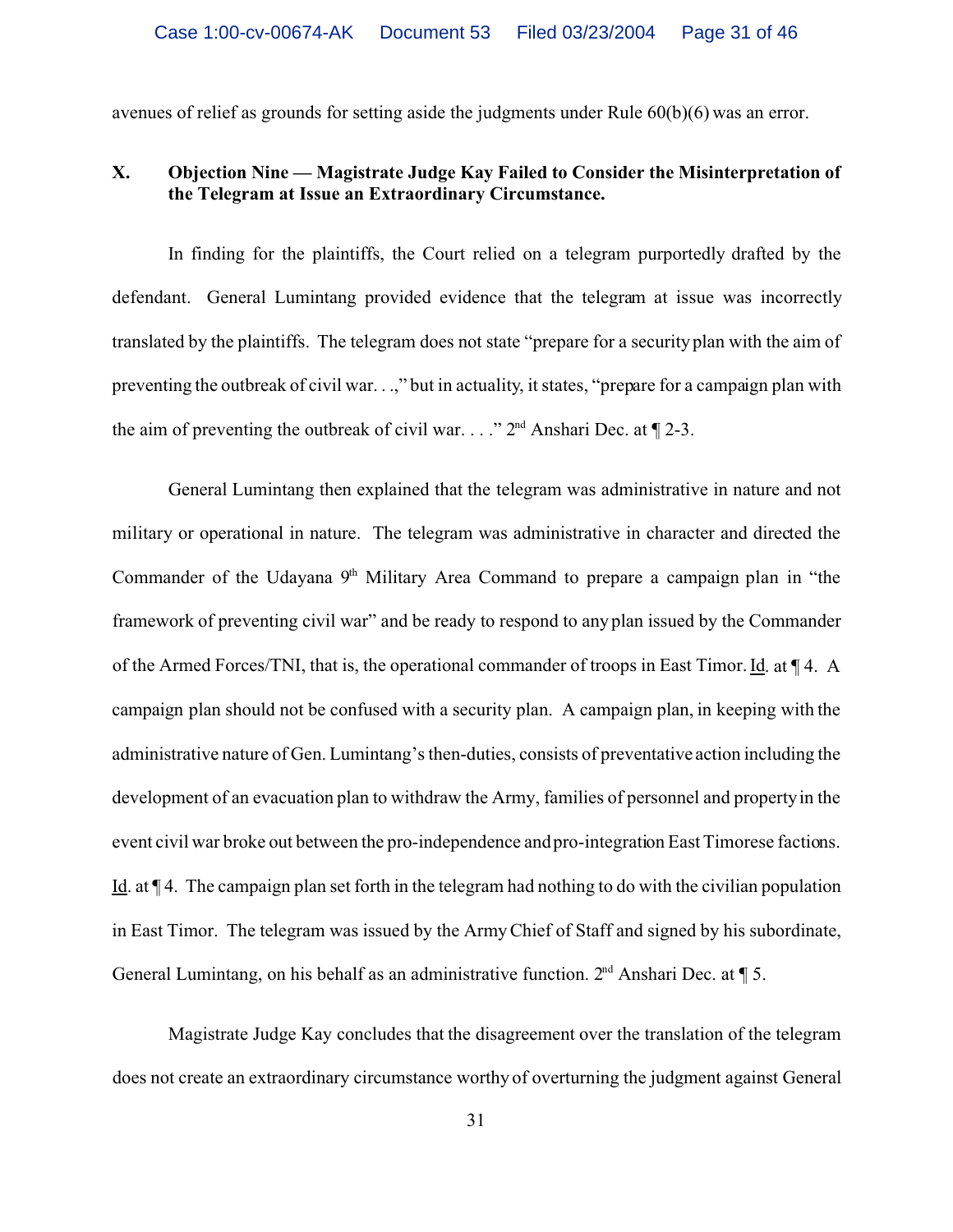Lumintang. Report and Recommendation at 23. This determination is contrary to all principles of justice. Magistrate Judge Kay equates a plan to prevent the outbreak of civil war by suppressing the citizenry who oppose Indonesian authority over East Timor by using military power with a plan to prevent the outbreak of civil war by evacuating from East Timor the individuals who support Indonesian authority over East Timor. It is undeniable that to hold a person guilty based on a misinterpretation of a document is a grievous miscarriage of justice. The fact that Gen. Lumintang was found guilty on a possible misinterpretation and misapplication of a key document in and of itself offers the extraordinary circumstances to set aside the default judgment under Rule 60(b)(6).

# **XI. Objection Ten — Magistrate Judge Kay Incorrectly Determined that General Lumintang's Position in the Indonesian Army Meant that He Had Influence and Control Over Members of the Indonesian Armed Forces.**

Despite considerable and uncontested evidence to the contrary, Magistrate Judge Kay, in a conclusory fashion, pronounced that General Lumintang's position in the Indonesian Army equated to influence and control over members of the Indonesian Armed Forces in East Timor. Report and Recommendation at 24. Magistrate Judge Kay's failure to consider the evidence that General Lumintang's position in the Indonesian Army was administrative in nature and not operational is grounds for setting aside the default judgment was an error.

During the time period in which the allegations set forth in the Complaint were alleged to have occurred, Gen. Lumintang was the Army Deputy Chief-of-Staff, the second highest ranking officer in the Army. Lumintang Dec. at ¶ 2. The Army (TNI AD) and the Armed Forces (TNI) are separate and distinct entities under Indonesian law and have different duties and responsibilities.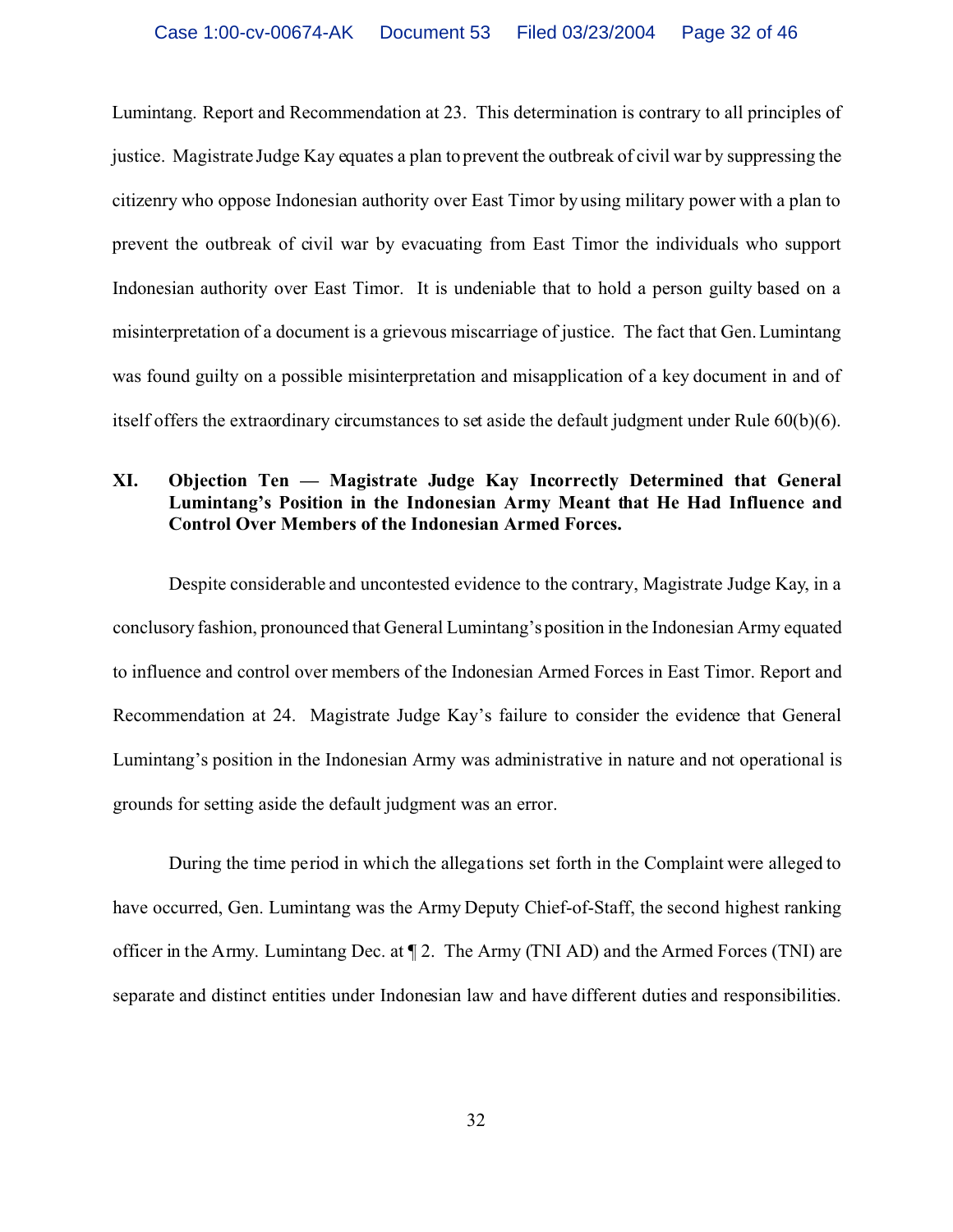Declaration of Brigadier General Sihombing ("Sihombing Dec.") at  $\P$  3.<sup>15</sup> As Army Deputy Chief of Staff, Gen. Lumintang had no operational authority for planning, commanding, supervising or controlling military operations. Lumintang Dec. at ¶ 3. That authority rested with the Armed Forces Commander and the High Command of the Armed Forces/TNI. Id. Gen. Lumintang has never been a member of the Armed Forces/TNI. Id.

The command structure of the Indonesian military forces is set up so that the Commander of the Armed Forces and his staff have the duty and responsibility for operational activities of the military, such as the planning, commanding, supervising, controlling and execution of military operations. The Army Chief of Staff, on the other hand, only has responsibility for administrative matters related to the military, such as training and education, payment and housing of personnel, procurement in general and provision of equipment. Anshari Dec. at ¶ 13. Therefore, as Army Deputy Chief of Staff, under a command responsibility theory, Gen. Lumintang could not have been responsible for any of the allegations in the Complaint.

Articles 37 and 38 of Act No. 20 of 1982 addressing the basic provisions on State defense and security of the Republic of Indonesia delineate the separate roles of the Commander of the Armed Forces and the Chiefs-of-Staff of the Services, such as the Army. Article 37(2) states:

The Commander of the Armed Forces heads the Headquarters of the Armed Forces in the execution of the duties and the responsibilities on the **administration and operations of the Armed Forces**. (Emphasis added)

Sihombing Dec. at ¶ 5 and Exhibit C attached thereto.

<sup>&</sup>lt;sup>15</sup> The Declaration of Brig. Gen. Sihombing was attached as Ex. 3 to the Motion to Set Aside Default Judgment and Order and Judgment on Damages. (Docket Entry #42).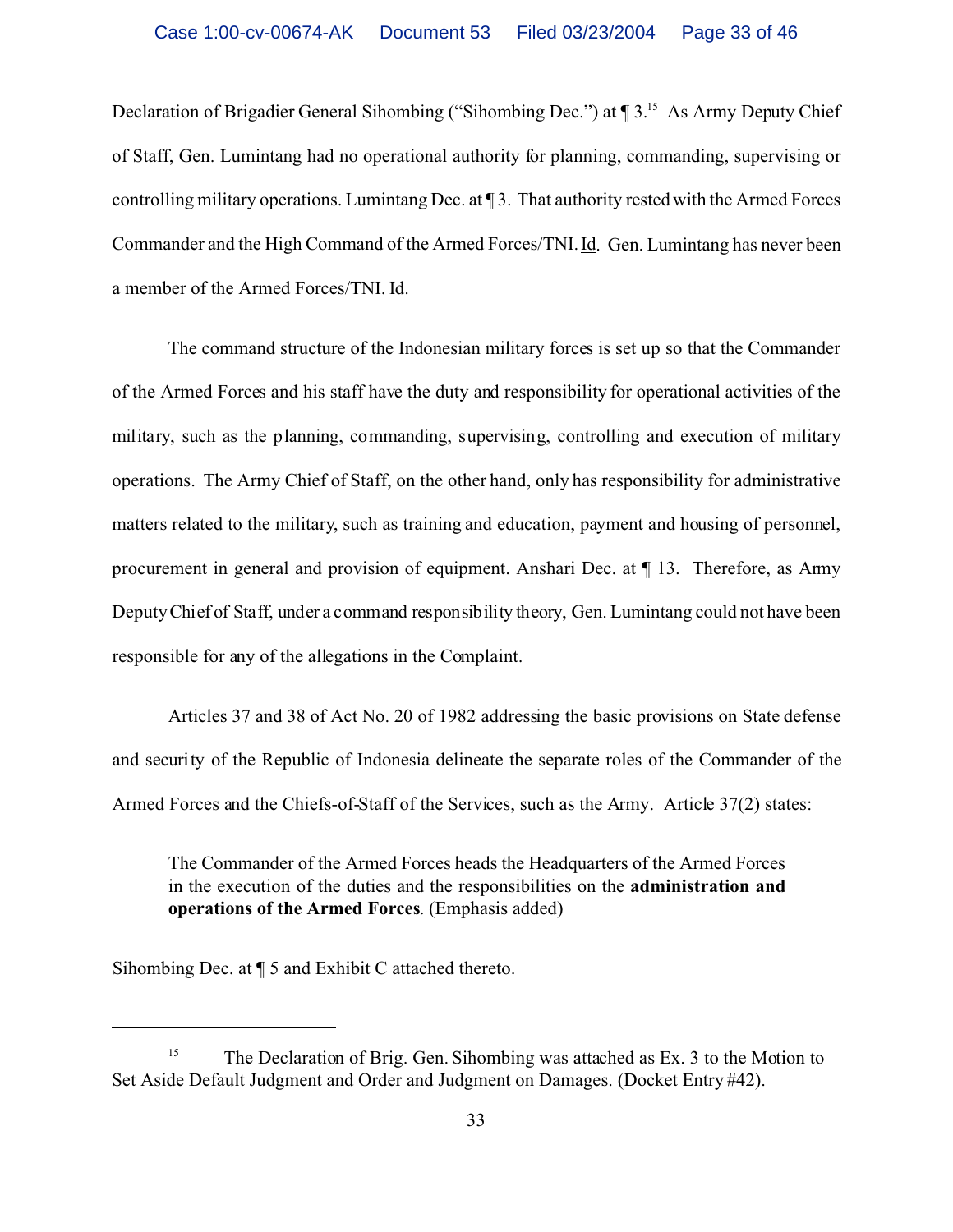Article 38(2) states:

The Chiefs-of-Staff of the Services head the Headquarters of the Services in the execution of the duties and responsibilities on the **administration of the capabilities of the Services**. (Emphasis added). Id.

In 1983, Presidential Decree No. 60 was issued addressing and refining the basics and the

structural organization of the Armed Forced of the Republic of Indonesia. Id. at ¶ 4 and Exhibit A

attached thereto. Chapter I addressed the Positions, Principal Duties and Functions of the Armed

Forces. Articles 1 and 2 address the principal duties and responsibilities of the Armed Forces

Commander. Article 1(1) states:

The Armed Forces of the Republic of Indonesia is led by the Commander of the Armed Forces of the Republic of Indonesia . . . who is directly responsible to the President.

Article 1(2) states:

The Armed Forces Commander assists the President in the execution of the commanding authority in the conduct of the state defense and security.

Article 2(1) states:

The Armed Forces Commander has the principal duty of leading the Armed Forces of the Republic of Indonesia in the performance of the duties and responsibilities of **administration and operations** of the Armed Forces of the Republic of Indonesia and to undertake the **administration and operations** of the entire components of the forces of the state defense and security in compliance with the applicable laws and in line with the Government's policies. (Emphasis added)

Article 2(2) states:

The Armed Forces Commander together with the Chiefs-of-Staff of the Services and the Chief of the Police of the Republic of Indonesia assists the Minister for Defense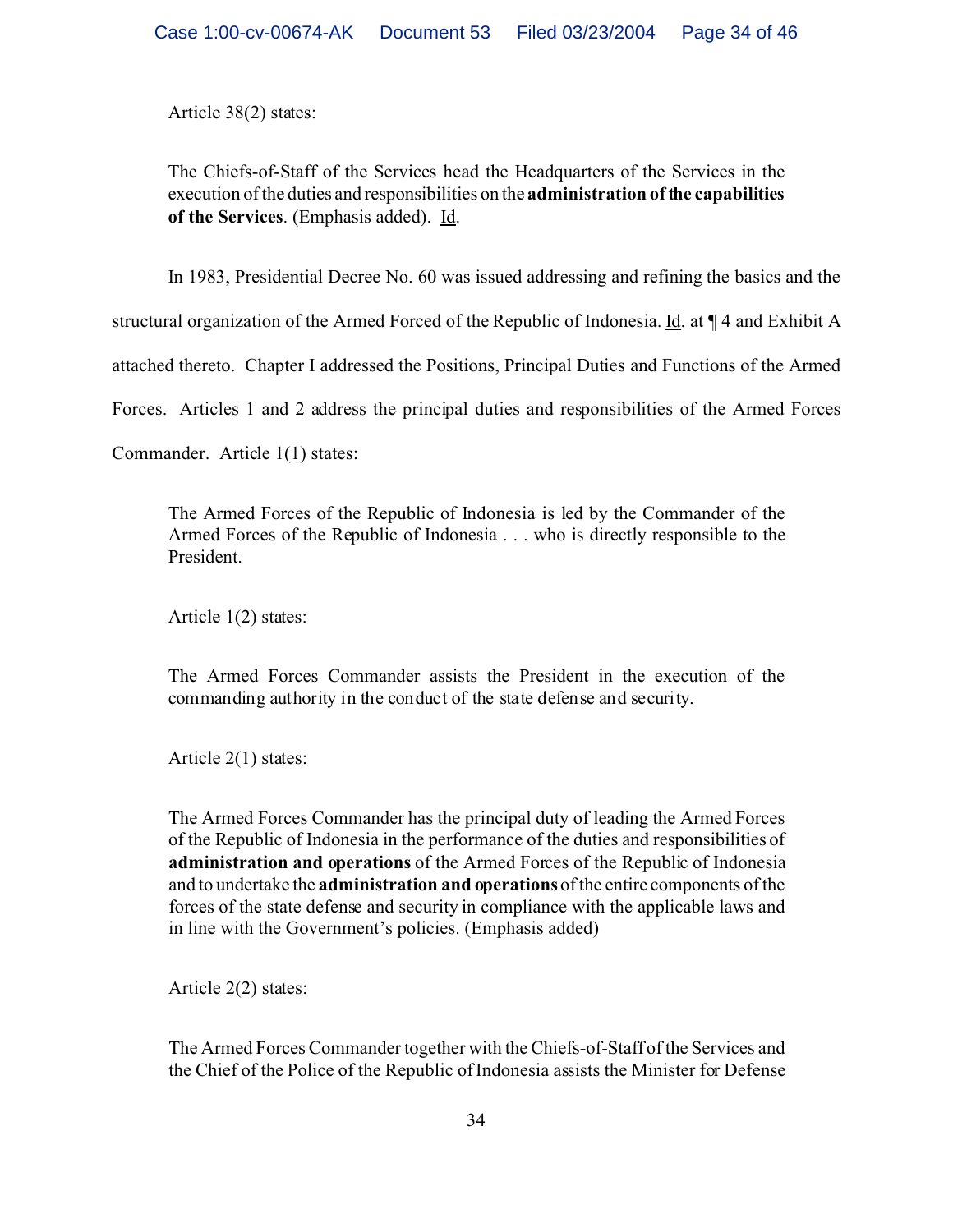and Security in the performance of duties and responsibilities in the area of **administration** of the management of the capabilities of state defense and security. (Emphasis added)

Article 3(1) states:

The Armed Forces of the Republic of Indonesia has the function of state defense and security force and social force.

Article 3(1) states:

The Armed Forces of the Republic of Indonesia as state defense and security force is a state apparatus which serves as the first line of strike and deterrence against every external as well as internal threats, as law enforces and people's trainer in the performance of state defense and security.

Thus, Articles 1 through 3 of Presidential Decree No. 60 establish that the Commander of the Armed Forces has operational authority for conducting military forces to respond to internal and external threats. The Chiefs-of-Staff of the Services, such as the Army, solely have authority to assist the Commander of the Armed Forces with administrative matters, not operational matters.

Chapter II of Presidential Decree No. 60 addressed structural organization of Armed Forces. Article 4 establishes the Army, the Navy, the Air Force and the Police as subsets of the Armed Forces of the Republic of Indonesia. Id. Article 5 establishes that the Armed Forces are organized into three levels: the Armed Forces Headquarters level, the Services and Police level (the Army, Navy, Air Force and Police) and the Operational Command level. A copy of the command structure of Armed Forces is attached as Exhibit B to the Sihombing Dec.

On December 20, 1983, the Commander of the Armed Forces issued Decree No. Kep/03/P/XII/1983 addressing the structure and organizational procedure of the General Staff of the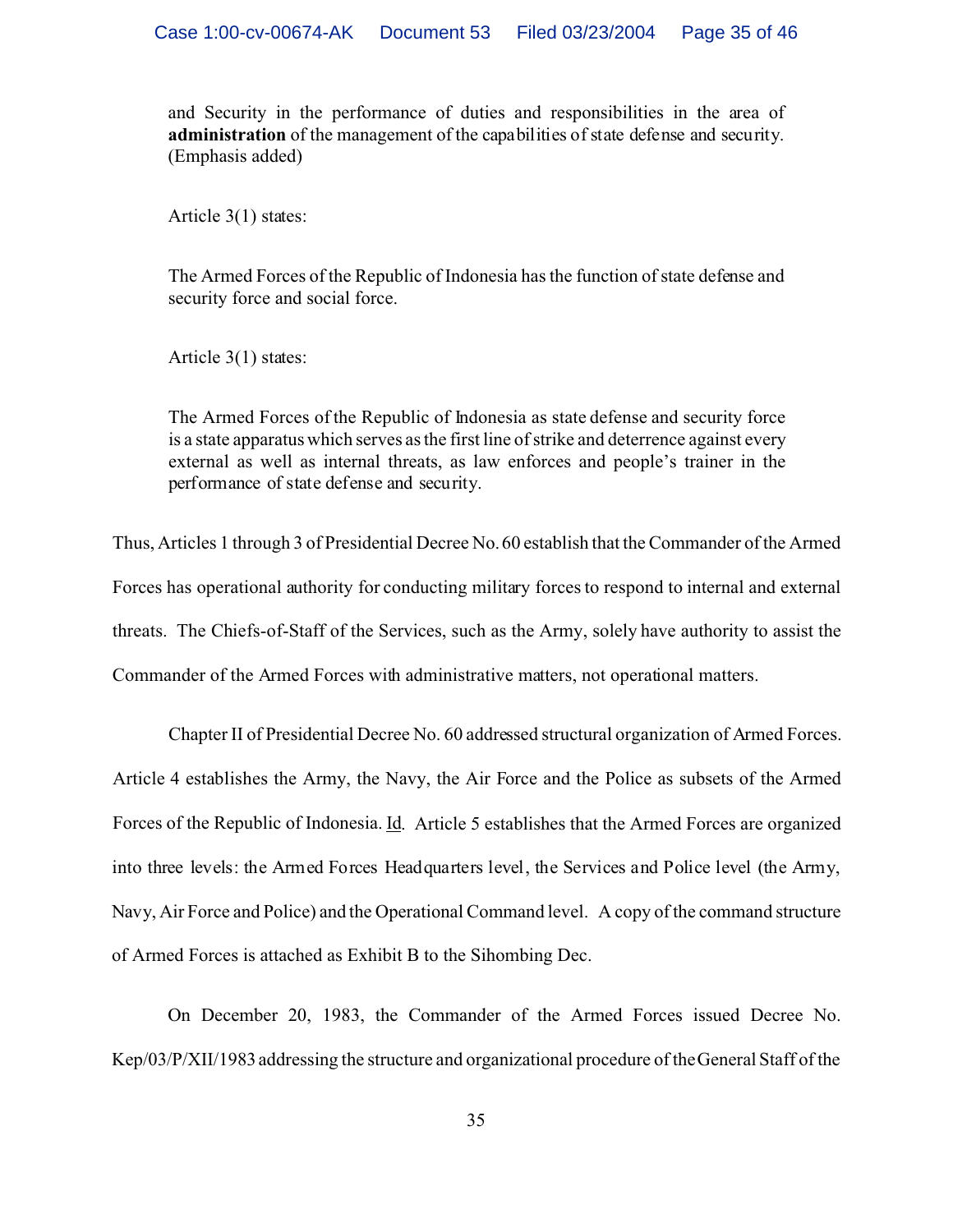Armed Forces of the Republic of Indonesia (the Sum ABRI). Id. at ¶ 6 and Exhibit D attached thereto. Under Articles 1 and 2, the General Staff has the duty of assisting the Armed Forces Commander in carrying out the administration and operations of the Armed Forces of the Republic of Indonesia. Article 2, titled duties, states:

The Sum ABRI has the duty of assisting the Armed Forces Commander in carrying out the administration and operations of the Armed Forces of the Republic of Indonesia and of the other components of the state defense and security forces by executing the Staff functions of planning, conduct and control in the framework of preparing the readiness of the forces of the component of the Services/Police of the Republic of Indonesia and other state defense and security components and the commands and control of operations of the Operational Commands of the Armed Forces of the Republic of Indonesia.

Article 3 details the main functions of the Sum ABRI:

In view of performing the duties as mentioned in Article 2 hereinabove, the Sum ABRI carries out the following main functions:

- a. To plan and to draw up policies and strategy in the setting-up of state defense and security forces.
- b. To prepare, to form and to control strategy and operations plans for the state defense and security forces.
- c. To prepare and to draw up work plans and programs in the scope of preparing state defense and security resources and to control its execution.
- d. To prepare, to draw up an estimated requirement for mobilization and demobilization of the resources of the Armed Forces of the Republic of Indonesia as well as other state defense and security components which cover manpower, materials, facilities and services and to control their executions.
- e. To continuously monitor and assess situations and the developing conditions which may have an impact on the preparations and operations of the forces.
- f. To conduct coordination and supervision on the executions of the above functions as mentioned in points a, b, c, d and e above, including to prepare directives, direction and other instructions which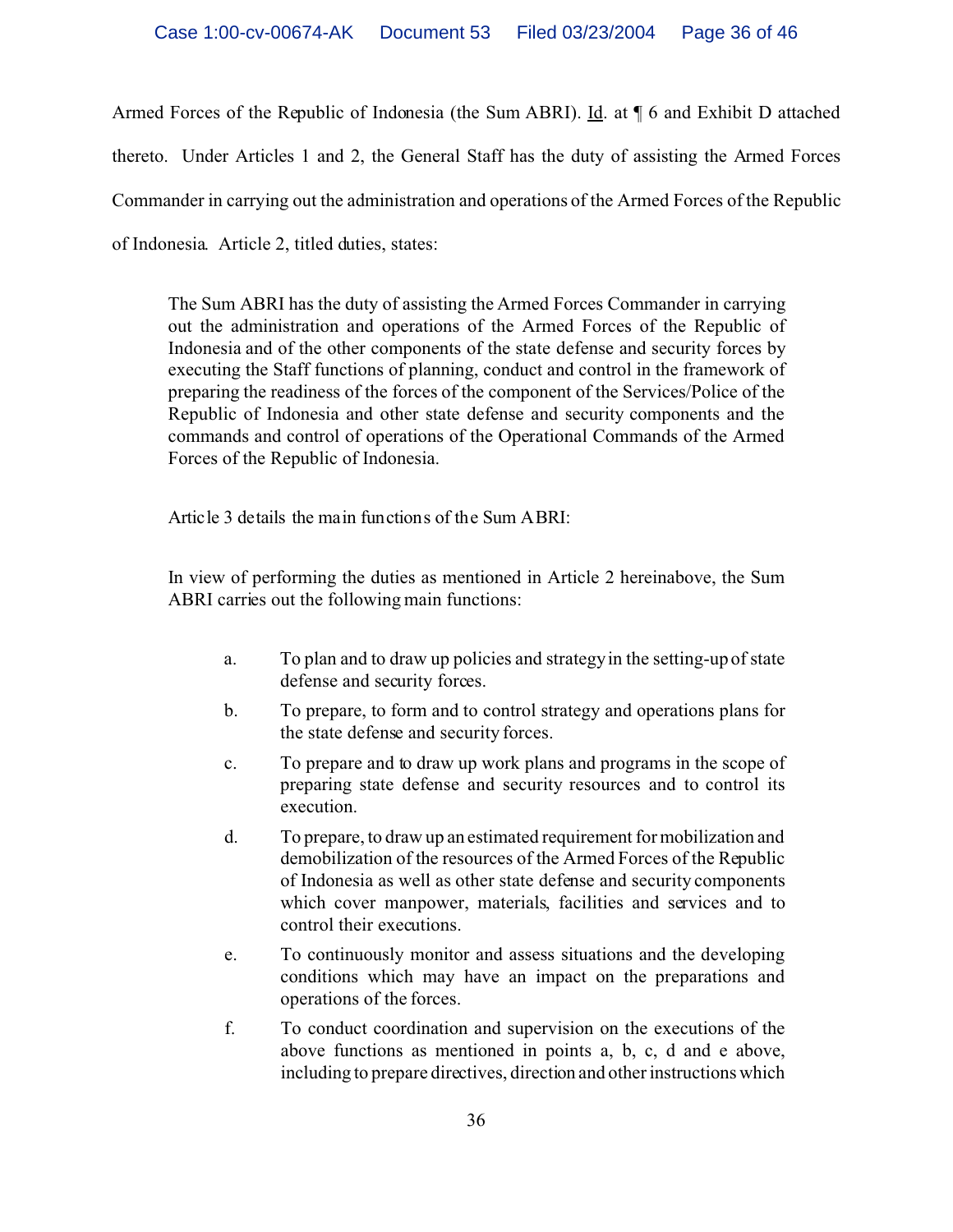may be required in order to ensure the proper, successful and effective execution thereof.

As a Deputy Chief of Staff of the Army, Gen. Lumintang was not a member of the General Staff at the time of the occurrences in East Timor set forth in the Complaint. See, Articles 4 through 16 of Decree No. Kep/03/P/XII/1983 attached as Ex. D to the Sihombing Dec.; Lumintang Dec. at ¶ 2-3.

On October 5, 1992, the Commander of the Armed Forces issued a decree, Kep/08/X/1992, addressing improvements to the basics of organization and procedure of the Indonesian Army (TNI AD). Sihombing at  $\P$  7 and Ex. E attached thereto. Article 7 of that decree sets forth the duties and responsibilities of the Army Deputy Chief of Staff, the position held by Gen. Lumintang. Id. Under Article 7 of the Decree, the Army Chief Deputy Chief of Staff is responsible solely for the implementation of administrative matters for the command and its elements, not operational matters. Article 7 states:

# The Army Deputy Chief-of-Staff

- a. The Army Deputy Chief-of-Staff is the principal aide and advisor of the Army Chief-of-Staff in the leadership, coordination and administration of the assisting boards of the heads/staff, services and executing staff and central executive staff and in the performance of other tasks assigned to him by the Army Chief -of-Staff with the following duties:
	- 1) To propose considerations and advice to the Army Chief-of -Staff regarding matters under his scope of duty.
	- 2) To direct the Inspectorate-General of the Army, the General Staff of the Army, the Special Staff of the Army, the Planning Staff of the Army, the Expert Staff to the Army Chief-of-Staff, and to formulate directives, plans and programs for the execution of the main duties of the Indonesian Army.
	- 3) To ensure the guarantee and the maintenance of coordination:
		- a) between the staff of the Headquarters of the Army with the boards and the Commands within the Army circle of the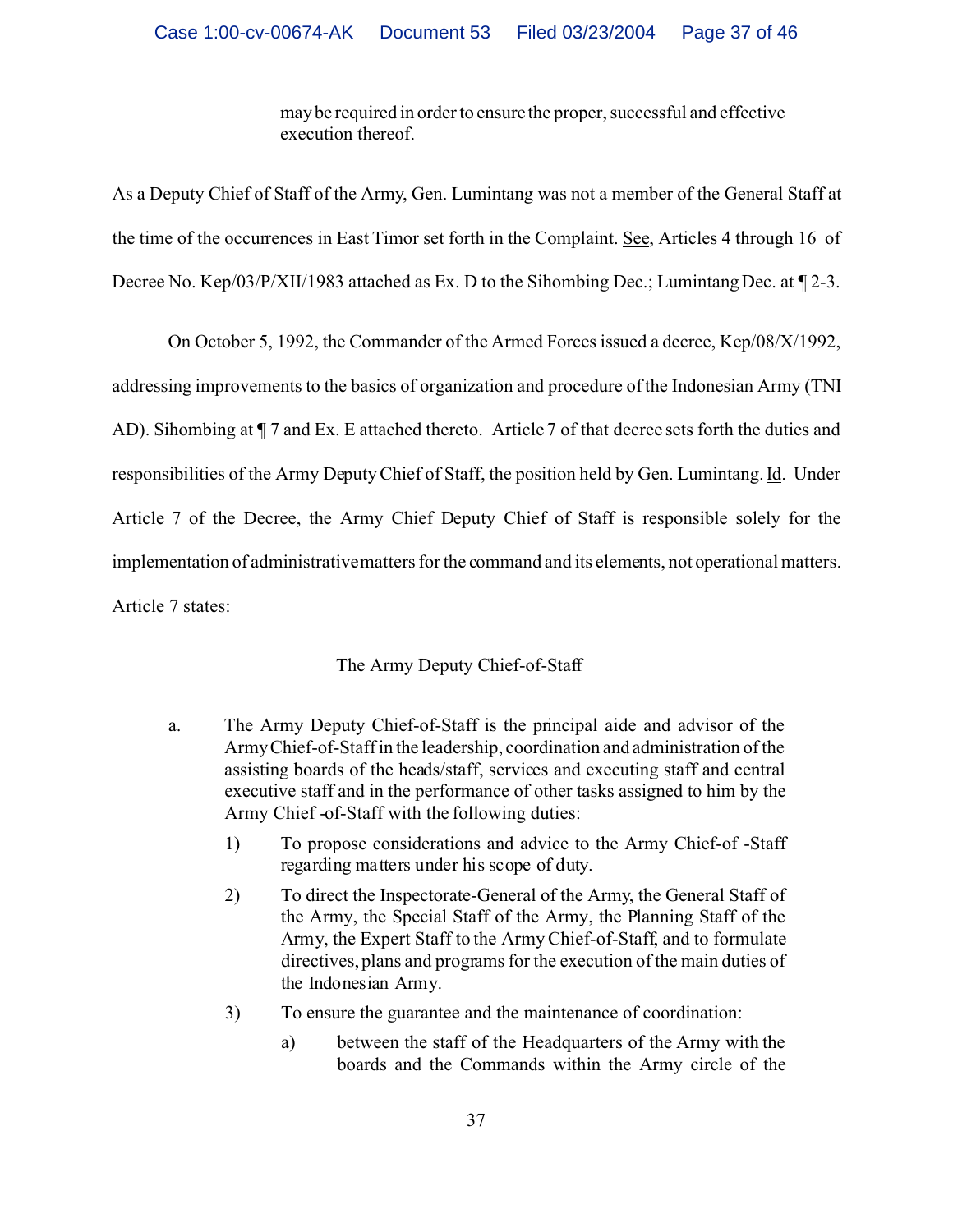Indonesian Armed Forces;

- b) between the staff of the Headquarters of the Army and the staff of the Headquarters of the other Forces/the police of the Republic of Indonesia;.
- c) between the staff of the Headquarters of the Army and the staff of the Headquarters of the Armed Forces of the Republic of Indonesia and the staff of the Ministry of Defense and Security.
- 4) To coordinate, to control and to supervise the execution of directives/regulations, plans and programs of the Army and the arrangements of personnel, materials and finances.
- 5) To coordinate, to supervise and to direct guidelines for the performance of tasks of the board staff, the service agency, and the central executive board.
- b. In the event the Army Deputy Chief-of-Staff is unable to carry out his duties and obligations, he shall be represented by an official appointed by the Army Chief-of-Staff.
- c. The Army Deputy Chief-of-Staff is responsible in the execution of his duties and obligations to the Army Chief-of-Staff.

Under these laws and decrees, the Chief of Staff for the Army does not have authority over operational matters of the Indonesian Army, only administrative matters. Sihombing Dec. at ¶ 8. Although the Army Chief of Staff is directly responsible to the Commander of the Armed Forces, his responsibility is limited to administrative matters. Id. The Army Deputy Chief of Staff is directly responsible to the Army Chief-of-Staff. Id. Neither the Army Chief of Staff nor the Deputy Chief of Staff have any operational authority for planning, commanding, supervising or controlling military operations, Deputy Chief-of-Staff of the Army certainly did not possess such authority. Id. Thus, Lt. Gen. Lumintang had no authority to command or control troops or personnel in East Timor or to review the manner in which military operations there were implemented or executed.  $\underline{Id}$ .<sup>16</sup> Gen.

<sup>&</sup>lt;sup>16</sup> The High Command of the Armed Forces/TNI (the Sum ABRI) is responsible for conducting military operations overseen by the Armed Forces Commander. Sihimbing Dec. at ¶ 9. The Armed Forces has the responsibility to plan and implement operations. Id. The duty and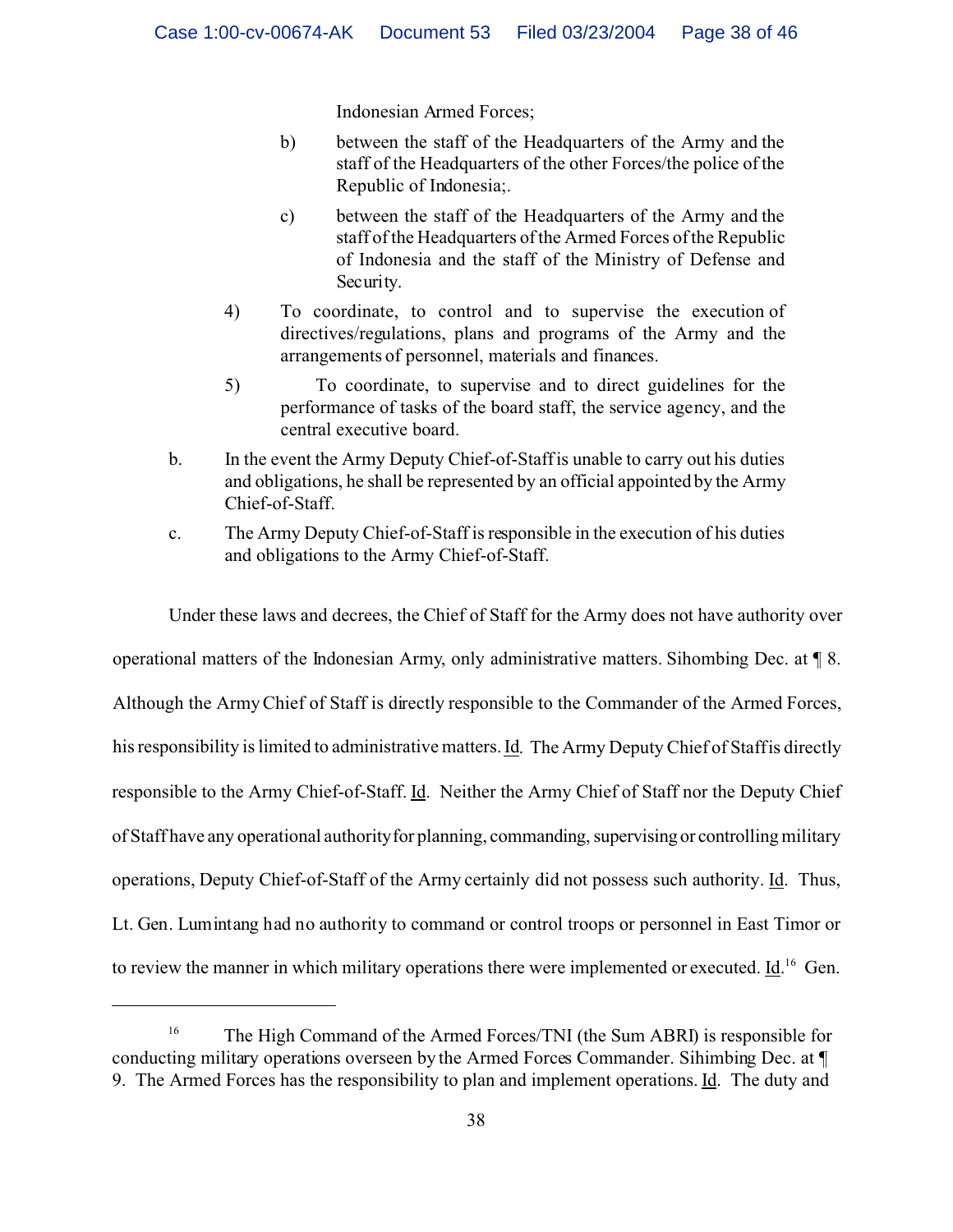Lumintang also did not have the authority or power to discipline or punish those personnel and troops. Id. at ¶ 9. The authority for law enforcement and disciplinary actions within military operations rests with the Commander of Military Area Command and the Commander of the Armed Forces, not the Army Chief-Of-Staff or deputies. Id.<sup>17</sup>

Thus, Magistrate Judge'sKay'sconclusion thatGeneral Lumintang had influence and control over the troops who committed the atrocities in East Timor is not correct. Justice demands that a judgment be set aside when there is reliable and uncontradicted evidence that the individual found liable had no authority to authorize or stop the alleged wrongful actions.

#### **XII. Objection Eleven — Magistrate Judge Kay Failed to Apply the Principles of Command Responsibility.**

Magistrate Judge Kay initially found General Lumintang liable on a theory of command

obligation to inspect the manner in which operations and strategic planning of operations is progressing rests with the Inspector General of the Armed Forces. Id.

<sup>&</sup>lt;sup>17</sup> Decree Number Kep /02/III/1987 of the Commander of the Armed Forces, regarding The Appointment of Officers Authorised to Convene Cases of the Members of the Armed Forces of the Republic of Indonesia, dated March 21, 1987 provides in Article 7 that the Commander of the Military Resort/Commander of the Infantry Brigade has authority, for the Army, to convene cases involving crimes committed by the Military. Anshari Dec. at ¶ 12 and Exhibit F attached thereto. Pursuant to Article 8, in areas of operations unless otherwise instructed, "the Officer Authorised to Convene on Cases shall be the Commander/Operations Commander concerned." Id. Law Number. 31 of 1997 regarding The Military Judiciary, establishes procedures for investigating and trying crimes committed by members of the military. Id. and Exhibit G attached thereto. Article 69 of that Law provides that investigators of crimes committed by the military are the superior who holds disciplinary powers, the Military Police and The Military Prosecutor. <u>Id</u>. Assistant Investigating Officers for the Army is the Provost of the Indonesian Army. Id. Article 122 of that Law provides that the Convening Authority for the Army is the Chief of Staff of the Army and the Convening Authority has the authority to order the Investigator to conduct investigations, receive the report on the investigation, extend detention and to file the case in the competent court for examination and trial, settle the case or close it. Id.Gen. Lumintang has no authority under either this Decree or Law to investigate, try or punish subordinates for crimes committed during an operational matter. Id.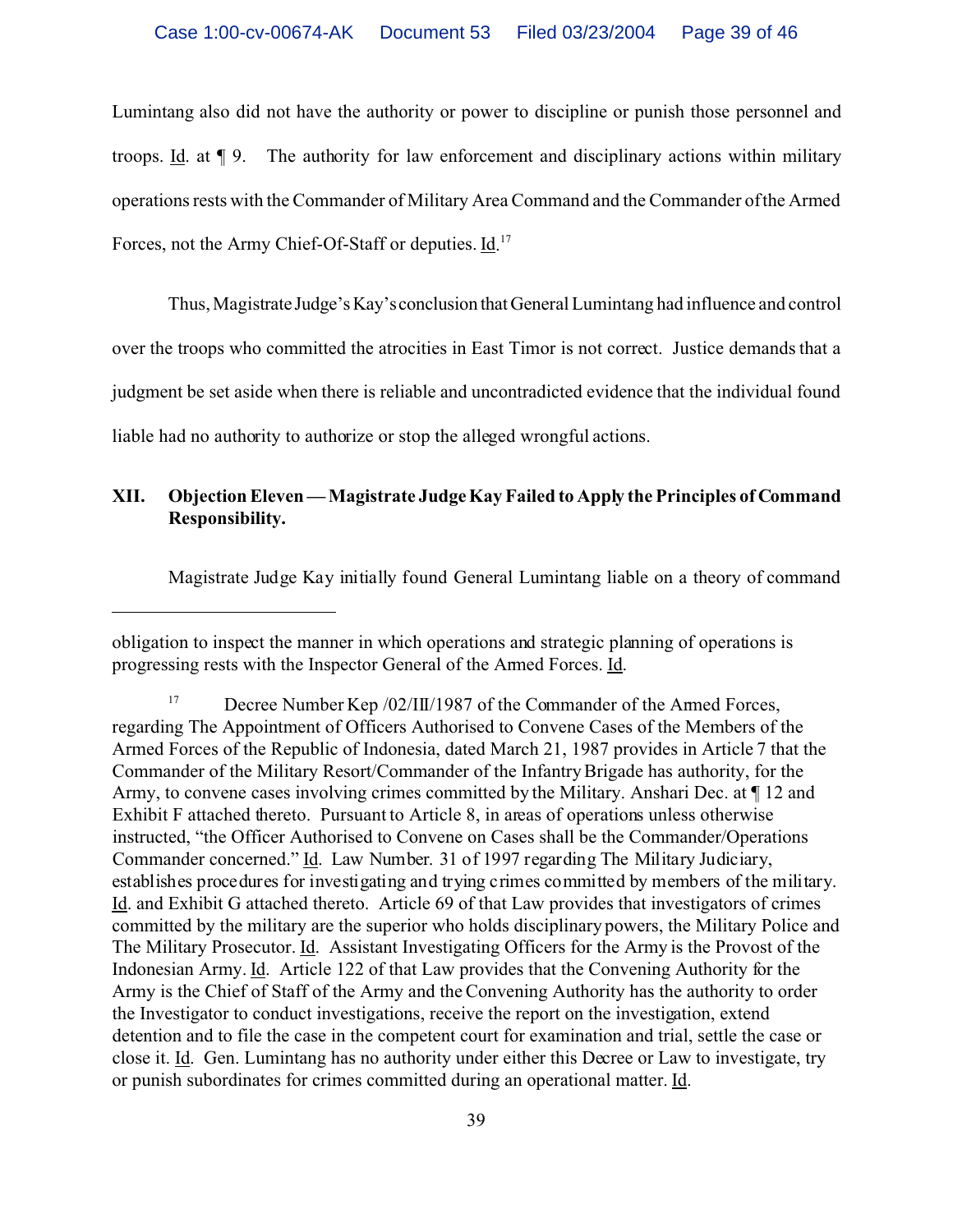responsibility. Findings of Fact and Conclusions of Law at 30-33.It is now well established that an essential element of command responsibility is "effective control," defined as the legal authority and the practical ability of the defendant to control the guilty troops. Ford v. Garcia, 289 F.3d 1283, 1288-90 (11th Cir. 2002), cert. denied, 537 U.S. 1147 (2003). A second essential element is that the defendant failed to take all reasonable steps to prevent or repress the atrocities. Id. The Eleventh Circuit cited several recent international cases which consistently found that "effective control of a commander over his troops is required before liability will be imposed under the command responsibility doctrine. The consensus is that 'the concept of effective *control* over a subordinate--in the sense of a material ability to prevent or punish criminal conduct, however that control is exercised--is the threshold to be reached in establishing a superior-subordinate relationship. . . ." Id. at 1290. (citations omitted).

In the papers supporting the motion to set aside, defendant set forth compelling evidence that as Army Deputy Chief of Staff, he had no operational authority for planning, commanding, supervising or controlling military operations in East Timor at the time of the atrocities set forth in the Complaint. General Lumintang had no *de jure* or *de facto* command or control over the troops alleged to have committed the gross violations of human rights in East Timor. As Deputy Chief of Staff, he had no command authority over military units operating in East Timor. He was not a member of the Armed Forces chain of command responsible for the planning and design and directing the military operation in East Timor. Furthermore, he had no power or authority to punish or take corrective action in response to any of the occurrences by the military in East Timor.

Magistrate Judge Kay failed to consider whether under the accepted principles of command responsibility, General Lumintang had effective control over the troopswho committed the atrocities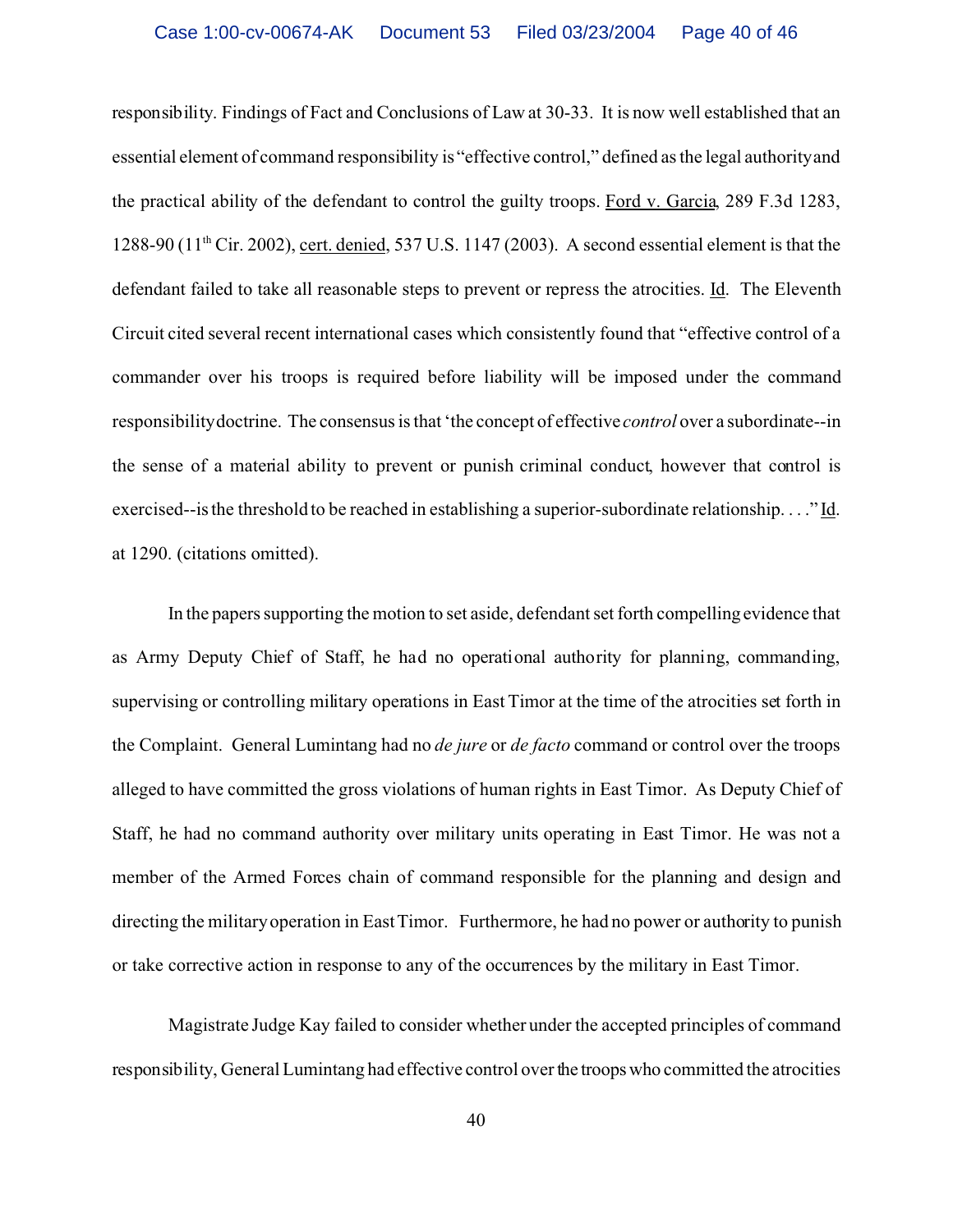in East Timor. This failure presents the extraordinary circumstances warranting setting aside the default judgment. Because of this failure, the Court should not follow his recommendations. Instead the Court should apply the principles of "effective command" to determine whether General Lumintang had the legal authority and practical ability to control the troops who committed the atrocities, and, upon finding that the facts do not support "effective command," the Court should set aside the judgments against General Lumintang as an affront to justice.

# **XIII. Objection Twelve — Magistrate Judge Kay Incorrectly Stated that GeneralLumintang Failed to Support His Claims that He Is Not Liable for the Atrocities that Occurred in East Timor.**

Magistrate Judge Kay, unfairly, stated, "Defendant alleges a bevy of unverified explanations in his Motion and Reply to persuade the Court to excuse his ignoring the default judgment and the evidentiary trial on damages." Report and Recommendation at 21. This is not true. Gen. Lumintang submitted several sources of evidence to establish that he had no responsibility for the atrocities that occurred in East Timor. In addition to the command structures of the Army and the Armed Forces, Gen. Lumintang provided evidence that his own country investigated and cleared him.

The Attorney General's Office of the Republic of Indonesia was authorized by Indonesian law to investigate and prosecute human rights violations in East Timor. Lumintang Dec. at ¶ 11; Anshari Dec. at ¶¶ 4-10. Law No. 26 of 2000 authorizes the Attorney General's Office to investigate allegations of gross violations of human rights and specifically includes in such investigatory authority, power to interrogate members of the Indonesian military. Id. at ¶ 4 and Exhibit A attached thereto. Article 21 (1) states that the interrogation of those suspected of gross violation of human rights is to be carried out by the Attorney General. Id.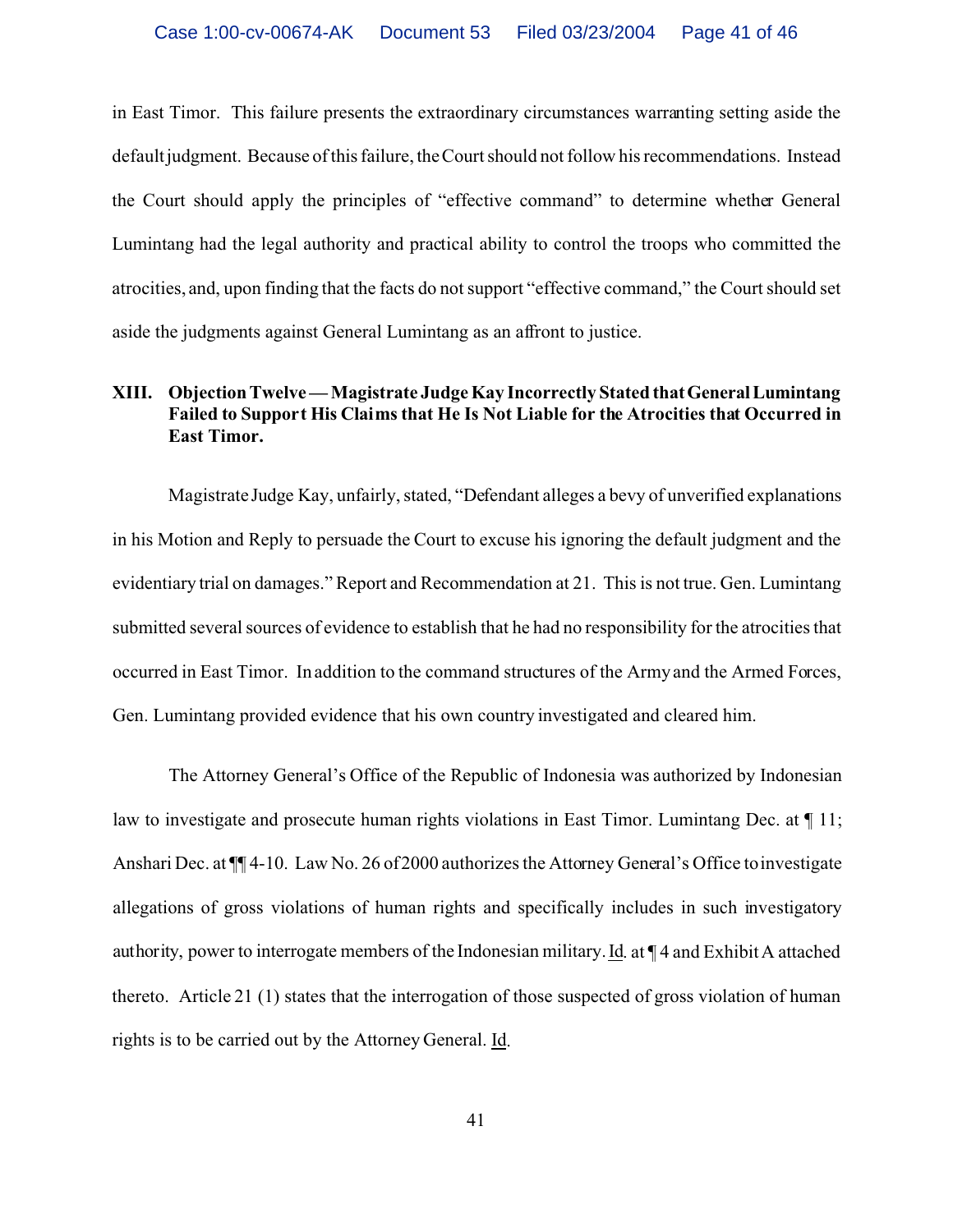Upon passage of the law, the Attorney General conducted interrogation of persons suspected of committing gross violations of human rights based on the result of inquiries conducted by the National Commission of Human Rights, pursuant to Articles 18, 19 and 20 of Law No. 26 of 2000. Id. at ¶ 5.<sup>18</sup> The National Commission of Human Rights is an independent, non-governmental body. Id.<sup>19</sup> In conducting an investigation, based upon the referred findings and conclusions from the National Commission of Human Rights, the Attorney General's representatives review the Commission's inquiries and all available evidence, including testimony of witnesses, victims and their families. Id. at ¶ 6. The Attorney General's representatives can conduct an inquiry at the place the crime allegedly occurred, including East Timor, in cooperation with UNTAET. Id.

Members of the military were investigated or interrogated by the Attorney General's Office beginning in January 2000 through February 2002. Id. at ¶ 8. These investigations and interrogations of military personnel by representatives of the Attorney General's office and took place at the Attorney General's Office, Kebayoran Baru, in southern Jakarta. Id. The military personnel were interrogated based on subpoenas issued by the Attorney General's Office. Id. They were accompanied by legal counsel during the interrogation and written minutes of the interrogations

<sup>&</sup>lt;sup>18</sup> Article 18 of Law No. 26 of 2000 states that the inquiry concerning allegations of gross violations of human rights is to be carried out by a National Commission of Human Rights. Id. Article 20 (1) provides that if the National Commission of Human Rights finds that there is sufficient initial evidence of gross violations of human rights, the findings and conclusions of its inquiry is to be delivered to the interrogator (*in casu* the Attorney General). Id. Article 20 (2) states that the National Commission of Human Rights is to deliver all results of its inquiry to the interrogator not later than 7 working days after reaching its findings conclusions. Id.

<sup>&</sup>lt;sup>19</sup> The National Commission of Human Rights is not part of the Executive Branch of the Government. Id. It consists of approximately 20 Commissioners and the Chief Commissioner is a former Judge of the Supreme Court, which is the highest court in the Republic of Indonesia. Id. Other Commissioners are practicing lawyers and legal experts from Indonesian law schools.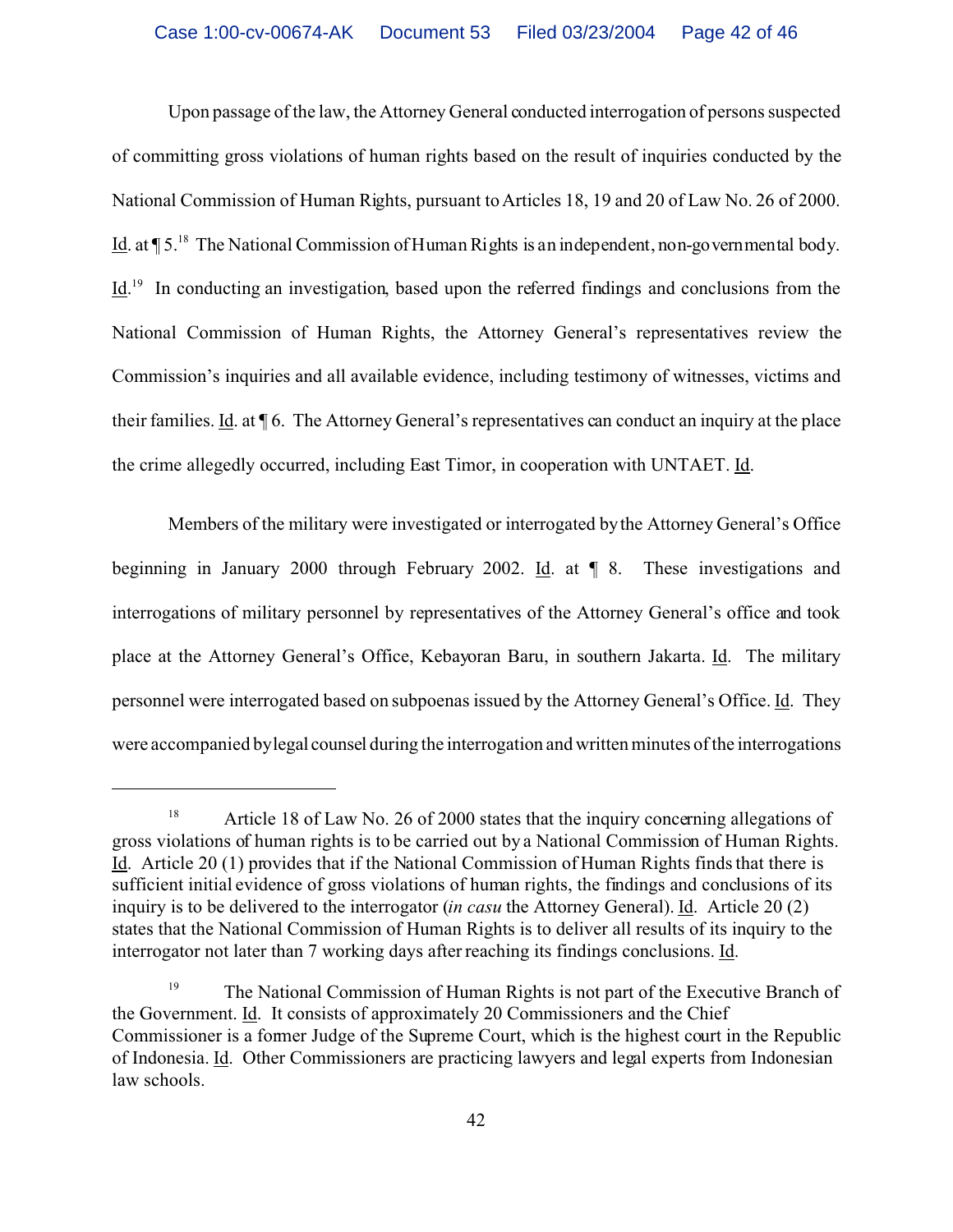were taken and kept. Id.

On May 4, 2000, Gen. Lumintang was called before the Office of the Attorney General of Indonesia and interrogated about the occurrences in East Timor. Lumintang Dec. at ¶ 11.

As a result of the investigations conducted by the Attorney General's Office, pursuant to Articles 21 and 22 of Law No. 26 of 2000, a list of 19 persons suspected of having committed gross violations of human rights in East Timor was released by the Attorney General's Office to the official Indonesian press. Lumintang Dec. at ¶ 11 and Exhibit A attached thereto; Anshari Dec. at ¶ 9. This list was published on January 30, 2002 and included one Army Major General, one Army Brigadier General, three Army Colonels, three Army Lt. Colonels, one Police Brigadier General, three Police Lt. Colonels and various other military personnel. Id. Gen. Lumintang was not listed as one of the nineteen suspects. Id. Additionally, on January 31, 2002, the Attorney General of the Republic of Indonesia issued a letter certifying that Gen. Lumintang was not suspected of committing human rights violations in East Timor. Lumintang Dec. at ¶ 12 and Exhibit B attached thereto. Magistrate Judge Kay failed to consider this evidence in determining whether extraordinary circumstances existed to set aside a default judgment and a \$66 million damage award where the defendant was tried in absentia.<sup>20</sup>

<sup>&</sup>lt;sup>20</sup> Furthermore, the manual at issue has no relationship to the occurrences in East Timor. The manual was developed in the beginning of 1998**,** well before East Timor was given the right to vote for its independence. The manual was an administrative manual, not a field manual, and was not intended or directed to be used in any operations in East Timor. It was not distributed to any individual soldiers. Anshari Dec.at ¶ 9. There is no connection between the issuance of the manual with the conduct of the operation and behavior of the troops in the field in East Timor. It is improper to hold General Lumintang responsible under a theory of command responsibility based solely on his signing the manual, without proof that he instructed officers to follow the manual in the field or that the manual was used in the field.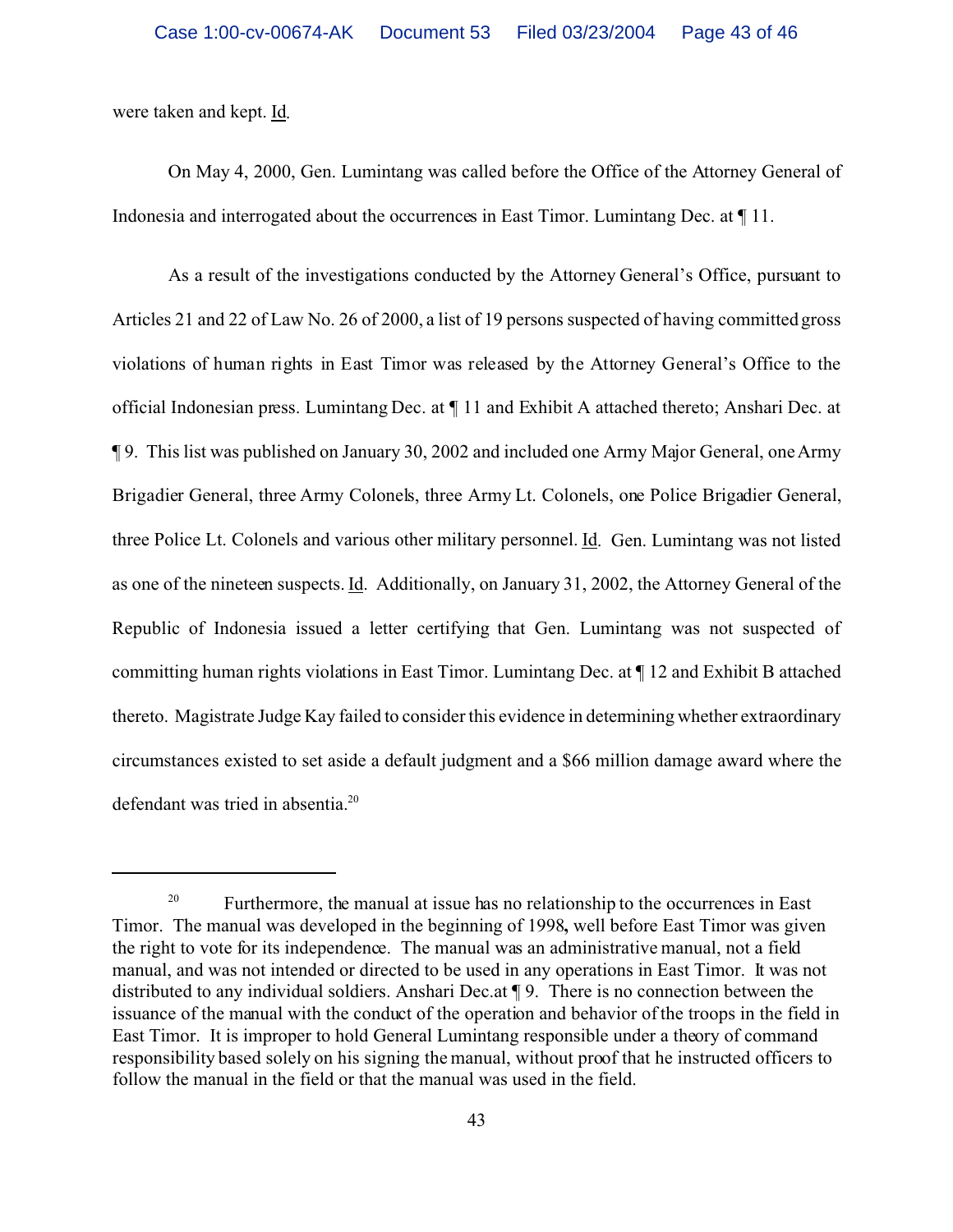# **XIV. Objection Thirteen — Magistrate Judge Kay Failed to Consider the Interests of Justice in Determining whether Extraordinary Circumstances Existed in Which to Set Aside the Judgments Entered Against General Lumintang**.

Under the facts and well established case law, General Lumintang did not have any command responsibility over the troops guilty of committing the atrocities in East Timor. Therefore, it is likely that a \$66 million judgment has been entered against the wrong person, unfamiliar with the laws of the United States who was prevented from defending himself at the time by his Government. An Indonesian General who traveled to the United States after the occurrences in East Timor was found and had a lawsuit filed against him, regardless of whether he had any hand in the operations or authority to prevent, control or discipline the troops in East Timor. Now, based on circumstances beyond his control, he is being denied the due process afforded by the United States Constitution and courts of the United States and the ability to defend himself and establish his innocence.

The unique circumstances of this case compel the setting aside of the judgments entered against General Lumintang. This case presents a substantial judgment against a foreign resident unfamiliar with the laws and procedures of the United States judicial system, who never appeared in Court to defend himself against accusations of heinous atrocities. In the interests of justice and based on the circumstances of this case, General Lumintang should have the opportunity to explain the procedures and policies of his country and cross-examine the witnesses against him. The Court should not let stand a judgment that in effect renders a guilty verdict against Lt. Gen. Lumintang that he committed summary execution, torture and other crimes against humanity when he did not appear to contest those charges and there exists substantial evidence proving his innocence. Therefore, the strict criteria set forth under Rule 60(b)(6) has been met and the Court should not follow the recommendations of the Magistrate Judge.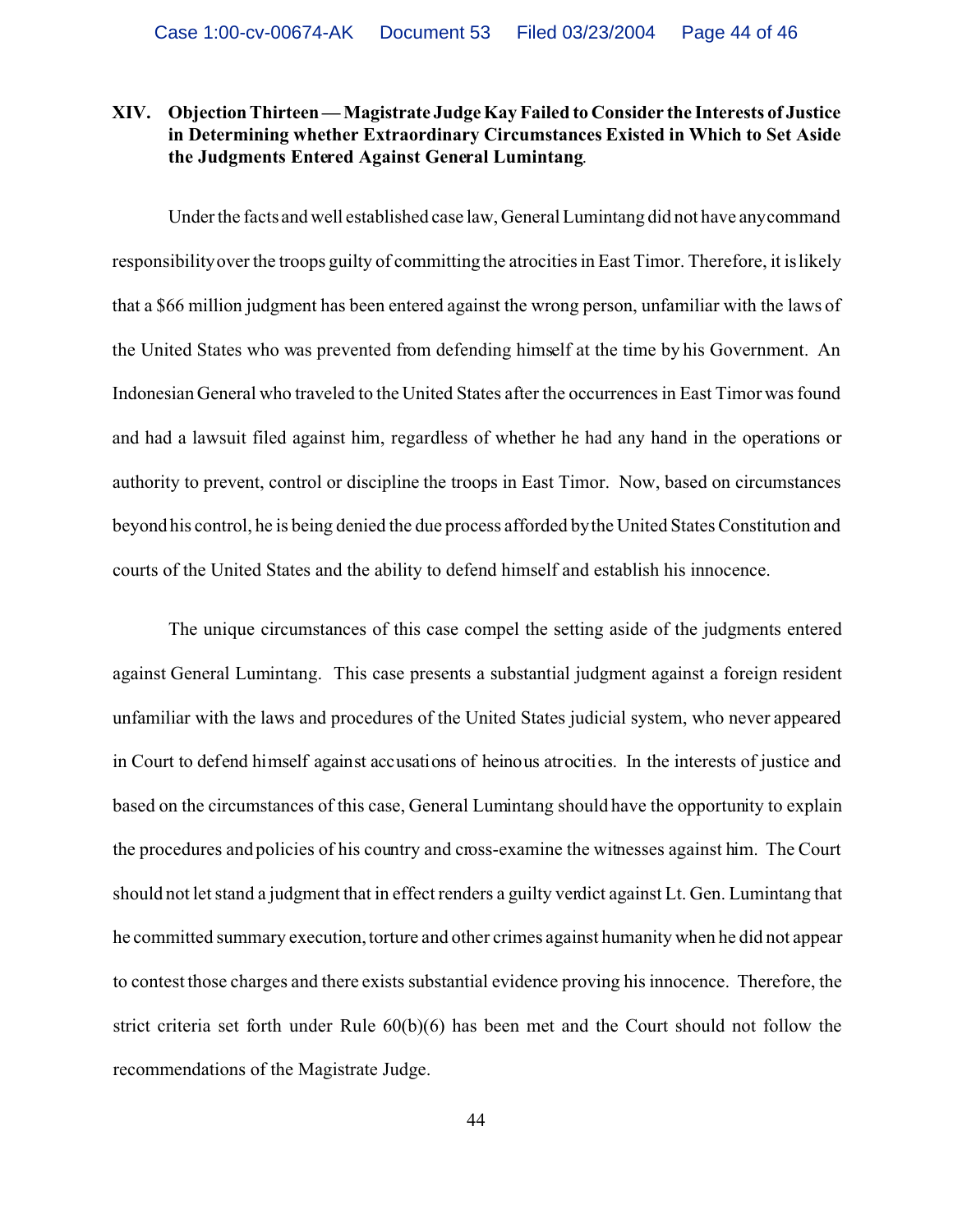#### **V. Conclusion**

For the above set of reasons, the Court should reject the Report and Recommendation issued by Magistrate Judge Kay. Instead, the Court should set aside the default judgment entered on November 8, 2000 and the Findings of Fact and Conclusions of Law and the Order and Judgment on the issue of damages entered on September 13, 2001 under Rule 60(b)(4) as they are void as a matter of law. Alternatively, the Court should set aside those orders and judgments under Rule 60(b)(6) based on the extraordinary circumstances present and the substantial demands of justice.

Dated: March 18, 2004 Respectfully submitted,

#### O'DONNELL, SCHWARTZ & ANDERSON, P.C.

By: s/ Martin R. Ganzglass Martin R. Ganzglass DC Bar No. 024174 Peter J. Leff DC Bar No. 457476 1900 L Street, N.W., Suite 707 Washington, D.C. 20036 Tel (202) 898-1824/ Fax (202) 429-8928 mganzglass@odsalaw.com pleff@odsalaw.com

Attorneys for Defendant